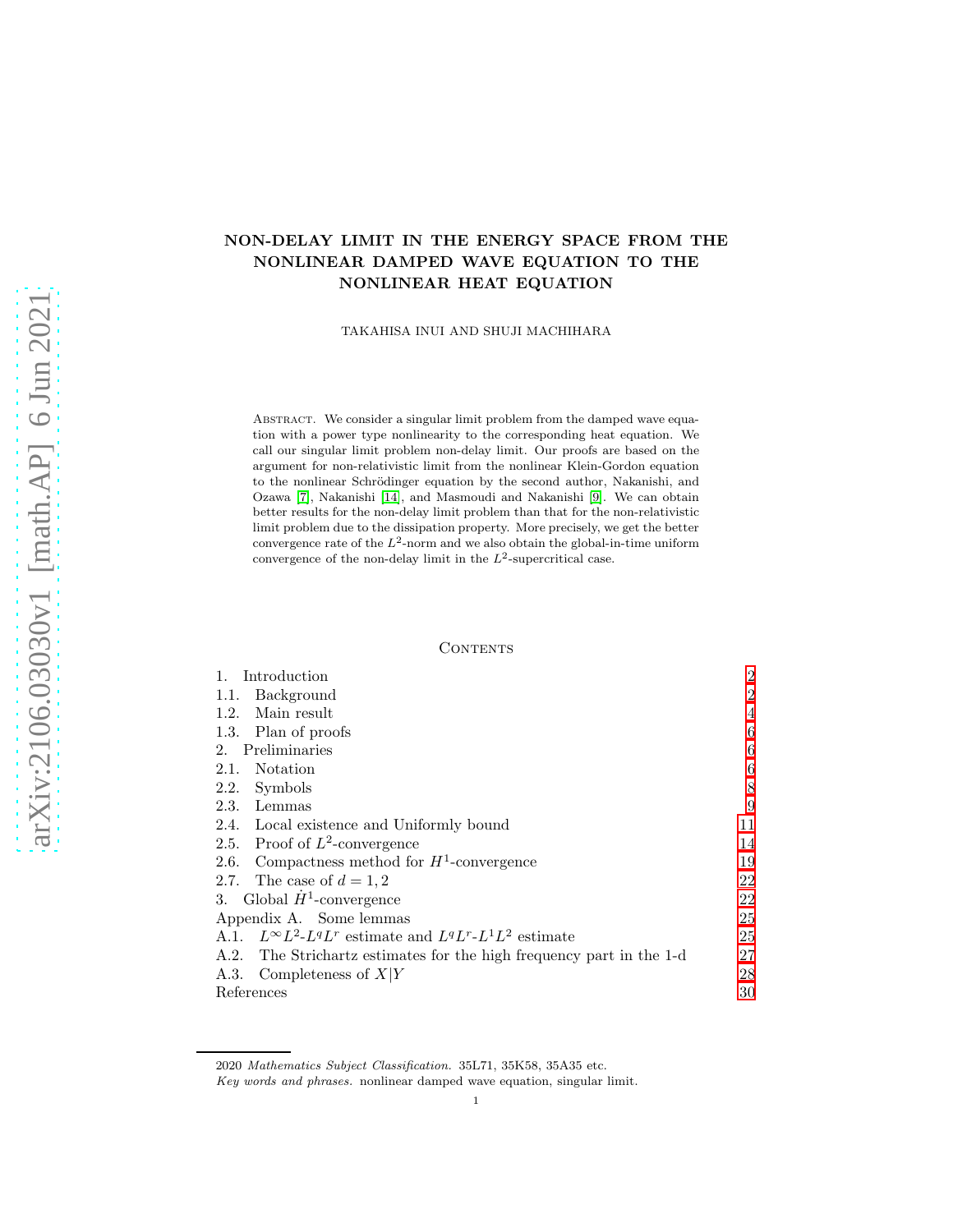### <span id="page-1-0"></span>2 T. INUI AND S. MACHIHARA

#### 1. INTRODUCTION

<span id="page-1-1"></span>1.1. Background. We consider the following nonlinear damped wave equation.

<span id="page-1-2"></span>
$$
\text{(NLDW}_{\tau}) \qquad \begin{cases} \tau \partial_t^2 u_{\tau} - \Delta u_{\tau} + \partial_t u_{\tau} = \mu |u_{\tau}|^{p-1} u_{\tau}, & (t, x) \in (0, T) \times \mathbb{R}^d, \\ (u_{\tau}(0), \partial_t u_{\tau}(0)) = (f_{\tau}, g_{\tau}), & x \in \mathbb{R}^d, \end{cases}
$$

where  $\tau > 0$ ,  $T > 0$ ,  $d \in \mathbb{N}$ ,  $1 < p < 1 + 4/(d-2)$  if  $d \geq 3$  and  $1 < p < \infty$  if  $d = 1, 2, \mu = \pm 1$ , and  $(f_{\tau}, g_{\tau}) \in H^1(\mathbb{R}^d) \times L^2(\mathbb{R}^d)$  are given initial data depending on  $\tau$ . The nonlinerity is called focusing when  $\mu = 1$  and defocusing when  $\mu = -1$ . The power of the nonlinearity is called energy subcritical. It is well known that the energy  $E_{\tau}$  decays, where it is defined by

$$
E_{\tau}(u_{\tau}(t)) := \frac{1}{2} \|\nabla u_{\tau}(t)\|_{L^{2}} + \frac{\tau}{2} \|\partial_t u_{\tau}(t)\|_{L^{2}} - \frac{\mu}{p+1} \|u_{\tau}(t)\|_{L^{p+1}}.
$$

Indeed, we have

$$
\frac{d}{dt}E_{\tau}(u_{\tau}(t)) = -||u_{\tau}(t)||_{L^2} \leq 0,
$$

where  $u_{\tau}$  is the solution of [\(NLDW](#page-1-2)<sub> $\tau$ </sub>). Thus, the global solution of (NLDW<sub> $\tau$ </sub>) decays.

The parameter  $\tau$  denotes time delay. To explain this, we recall the derivation in the current literature of the linear damped wave equation

<span id="page-1-5"></span>
$$
(\text{DW}_{\tau}) \qquad \qquad \tau \partial_t^2 \phi_\tau - \Delta \phi_\tau + \partial_t \phi_\tau = 0.
$$

by the Cattaneo law (see e.g. [\[15,](#page-29-4)  $(1.9)-(1.11)$ ]). It is well known that the heat equation  $\partial_t \phi - \Delta \phi = 0$  is derived from the Fourier law. More precisely, letting  $\phi$ denote temperature and  $q$  denote heat flux, then we have

<span id="page-1-3"></span>
$$
(1.1) \t\t\t\t\t \partial_t \phi = -\operatorname{div} q.
$$

The Fourier law implies that the flux depends linearly on the derivative of temperature  $\phi$ , i.e.

<span id="page-1-4"></span>
$$
(1.2) \t\t q = -\nabla \phi,
$$

where we take thermal conductivity as 1. Combining  $(1.1)$  and  $(1.2)$ , we obtain the heat equation. On the other hand, the Cattaneo law implies the damped wave equation. The Cattaneo law states that the flux  $q$  does not depend linearly on  $\nabla \phi(t)$  at the same time, but it depends linearly on  $\nabla \phi(t-\tau)$  with a slight time lag τ. We replace [\(1.2\)](#page-1-4) by

(1.3) 
$$
q(t,x) = -\nabla \phi(t-\tau,x),
$$

where  $\tau > 0$ . From this, we have

$$
q(t+\tau, x) = -\nabla \phi(t, x).
$$

By the Taylor expansion of the left hand side at  $\tau = 0$ , we obtain

$$
q(t+\tau,x) = \sum_{n=0}^{\infty} \frac{\partial_t^{(n)} q(t,x)}{n!} \tau^n.
$$

Since  $\tau$  is small, we ignore the higher terms  $(n \geq 2)$  and thus we obtain

$$
q(t,x) + \tau \partial_t q(t,x) = -\nabla \phi(t,x).
$$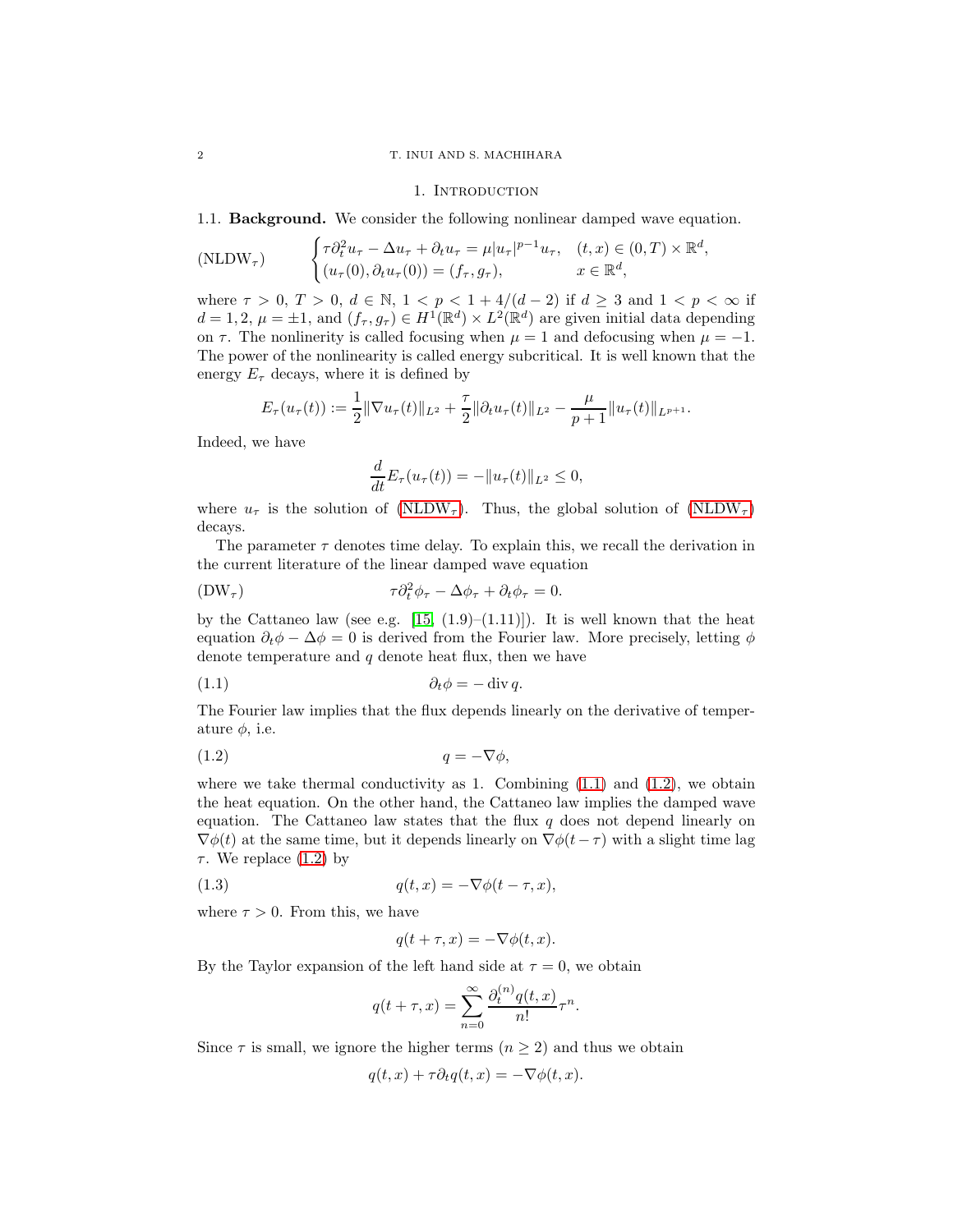Combining this with [\(1.1\)](#page-1-3), we obtain the damped wave equation

$$
\tau \partial_t^2 \phi + \partial_t \phi = -\tau \operatorname{div} \partial_t q - \operatorname{div} q = \operatorname{div} (\nabla \phi) = \Delta \phi
$$

and  $\tau$  denotes the time delay effect, which is called a relaxation time and given by the inverse square of speed of the second sound. If  $\tau$  goes to 0, then the damped wave equation formally goes to the heat equation. In the present paper, the singular limit  $\tau \to 0$  is called non-delay limit. The non-delay limit problem for the linear equations is mathematically investigated well (see e.g. [\[2,](#page-29-5) [3\]](#page-29-6)). In the present paper, we consider the non-delay limit problem for the nonlinear equation [\(NLDW](#page-1-2)<sub>T</sub>). As  $\tau \rightarrow 0,$  we formally obtain the nonlinear heat equation

$$
\partial_t v - \Delta v = \mu |v|^{p-1} v.
$$

We will show mathematically that the solution of  $(NLDW<sub>\tau</sub>)$  converges to the solution of the nonlinear heat equation. This problem was partially studied in [\[12,](#page-29-7) [13\]](#page-29-8). On the other hand, singular limit problems for nonlinear relativistic equation to nonlinear dispersive equation are investigated. The second author, Nakanishi, and Ozawa [\[7\]](#page-29-0) shows that the solution of the energy subcritical nonlinear Klein–Gordon equation goes to that of the energy subcritical nonlinear Schrödinger equation if the speed of the light goes to infinity. More precisely, they consider the nonlinear Klein–Gordon equation

$$
\tau \partial_t^2 w_\tau - \Delta w_\tau + \tau^{-1} w_\tau = \mu |w_\tau|^{p-1} w_\tau
$$

where  $\tau^{-1/2} = c$  denotes the speed of the light. By modulated function  $\psi_{\tau} =$  $e^{-i\tau^{-1}t}w_{\tau}$ , they transform the nonlinear Klein–Gordon equation into

$$
\tau \partial_t^2 \psi_\tau - \Delta \psi_\tau + i \partial_t \psi_\tau = \mu |\psi_\tau|^{p-1} \psi_\tau.
$$

They showed that the solution  $\psi_{\tau}$  goes to the solution  $\psi_0$  of the following nonlinear Schrödinger equation

<span id="page-2-0"></span>(NLS) 
$$
i\partial_t \psi_0 - \Delta \psi_0 = \lambda |\psi_0|^{p-1} \psi_0
$$

as  $\tau$  goes to 0, where this means the speed of the light c goes to infinity and it is called non-relativistic limit. More concretely, they showed local-in-time uniform convergence, i.e.

$$
\|\psi_\tau - \psi_0\|_{L^\infty(0,T:H^1)} \to 0 \text{ as } \tau \to 0
$$

for finite fixed T less than the maximal existence time of the solution to [\(NLS\)](#page-2-0). See [\[8,](#page-29-9) [10,](#page-29-10) [1\]](#page-29-11) for other equations.

We will give such a statement for the non-delay limit from  $(NLDW<sub>\tau</sub>)$  to the nonlinear heat equation. We apply the arguments in [\[7\]](#page-29-0) and the sequel works by Nakanishi [\[14\]](#page-29-1) and Masmoudi and Nakanishi [\[9\]](#page-29-2) to our non-delay limit problem.

However, it is not mere application and we obtain better results than them due to the dissipation. More precisely, we obtain the following difference between our equations and their equations. The almost optimal convergence rate of the  $L^2$ norm is  $\tau^{1/4}$  in the non-relativistic limit problem. However, we will find that the rate is  $\tau^{1/2}$  for non-delay limit. Moreover, we can obtain global-in-time uniform convergence for the non-delay limit in the  $L^2$ -supercritical case, i.e.  $p > 1 + 4/d$ , though this does not hold for the non-relativistic limit as pointed out in [\[14\]](#page-29-1).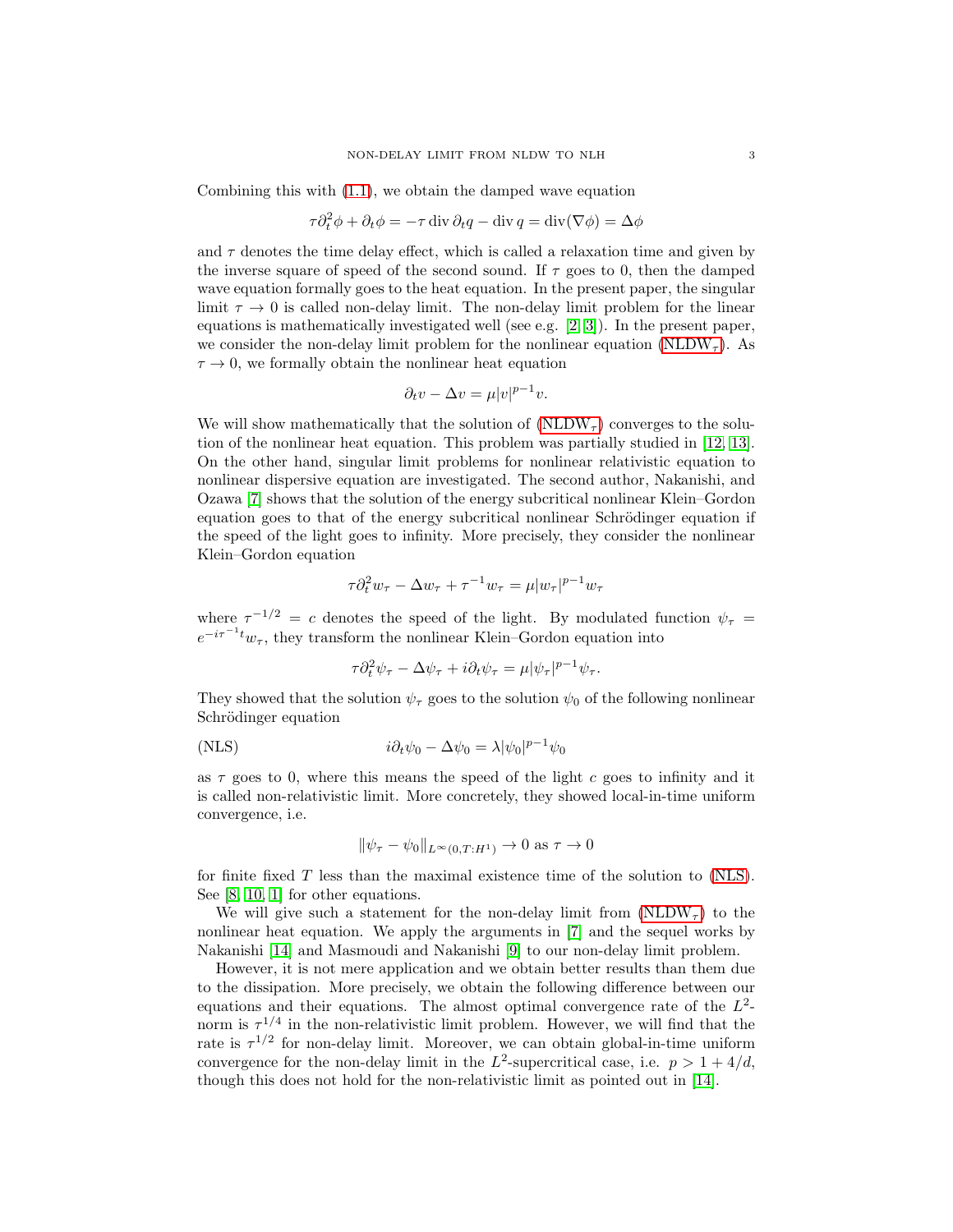1.2. **Main result.** It is well known that there exist  $T_{\tau} = T(\tau, \|f_{\tau}\|_{H^1}, \tau^{1/2} \|g_{\tau}\|_{L^2}) >$ 0 and the solution  $u_{\tau} \in C([0, T_{\tau}) : H^1(\mathbb{R}^d))$  to  $(NLDW_{\tau})$  for fixed  $\tau$ .

First, we have uniform boundedness of the solution  $u_{\tau}$ .

<span id="page-3-2"></span>**Theorem 1.1** (Uniform bound). Let  $u_{\tau} \in C([0,T_{\tau}]: H^1(\mathbb{R}^d))$  be a solution to [\(NLDW](#page-1-2)<sub>T</sub>) and  $T^*_{\tau}$  be the maximal existence time. If the initial data  $(f_{\tau}, g_{\tau}) \in$  $H^1(\mathbb{R}^d) \times L^2(\mathbb{R}^d)$  satisfies

$$
\limsup_{\tau \to 0} (\|f_{\tau}\|_{H^1} + \tau^{\frac{1}{2}} \|g_{\tau}\|_{L^2}) < \infty,
$$

then we have

$$
T^* := \liminf_{\tau \to 0} T^*_{\tau} > 0
$$

and  $u_{\tau}$  satisfies that for any  $T < T^*$  there exist a constant  $C_T > 0$  and  $\tau_T > 0$  such that

$$
||u_{\tau}||_{L^{\infty}(0,T:H^{1})} + \tau^{\frac{1}{2}} ||\partial_{t}u_{\tau}||_{L^{\infty}_{t}(0,T:L^{2})} \leq C_{T}
$$

for any  $\tau \in (0, \tau_T)$ .

Let  $v$  be a solution of

<span id="page-3-1"></span>(NLH) 
$$
\begin{cases} \partial_t v - \Delta v = \mu |v|^{p-1}v, & (t, x) \in (0, T) \times \mathbb{R}^d, \\ v(0) = f, & x \in \mathbb{R}^d \end{cases}
$$

It is well known that local well-posedness of [\(NLH\)](#page-3-1) in  $H<sup>1</sup>$  holds.

Next, we have the following  $L^2$ -convergence result in the non-delay limit.

<span id="page-3-3"></span>**Theorem 1.2** ( $L^2$ -convergence with rate). Let the assumptions of Theorem [1.1](#page-3-2) be satisfied. Let  $f \in H^1(\mathbb{R}^d)$ , v be a solution to [\(NLH\)](#page-3-1), and  $T_{\max}(v)$  is the maximal existence time of the solution v to [\(NLH\)](#page-3-1). Then, for any  $T < \min\{T^*, T_{\max}(v)\},$ we have

$$
||u_{\tau} - v||_{L^{\infty}(0,T;L^{2}(\mathbb{R}^{d}))} \lesssim ||f_{\tau} - f||_{L^{2}} + \tau ||g_{\tau}||_{L^{2}} + \tau^{\frac{1}{2}}.
$$

for any  $\tau \in (0, \tau_T)$ , where the implicit constant is independent of  $\tau$ .

**Remark 1.1.** For the non-relativistic problem, the optimal rate of  $L^2$ -convergence was reported in [\[7\]](#page-29-0). That is  $\tau^{1/4}$ . On the other hand, we obtain  $\tau^{1/2}$  in the nondelay limit problem. This is a main difference between dispersive equations and dissipative equation. To explain roughly this difference, we consider the main parts of the convergence. For the non-relativistic problem, we have

$$
\begin{aligned} \|(e^{it\frac{1-\sqrt{1+4\tau|\xi|^2}}{2\tau}}-e^{it|\xi|^2})\widehat{f}\|_{L^2(|\xi|\leq \tau^{-1/4})} &\lesssim \int_0^\tau \bigg\|it|\xi|^4e^{it\frac{1-\sqrt{1+4\tau|\xi|^2}}{2\tilde{\tau}}}\widehat{f}\bigg\|_{L^2(|\xi|\leq \tau^{-1/4})}d\tilde{\tau} \\ &\lesssim \tau^\frac{1}{4}t\|f\|_{H^1} \end{aligned}
$$

and we have

$$
\|(e^{it\frac{1-\sqrt{1+4\tau|\xi|^2}}{2\tau}}-e^{it|\xi|^2})\widehat{f}\|_{L^2(|\xi|>\tau^{-1/4})}\lesssim \tau^{\frac{1}{4}}\|f\|_{H^1}
$$

since  $|\xi|^{-1} \leq \tau^{1/4}$  in the high frequency region. This estimate implies that the optimal convergence rate is  $\tau^{1/4}$ . On the other hand, for our problem, we have

$$
\begin{split} \|(e^{t\frac{1-\sqrt{1-4\tau|\xi|^2}}{2\tau}}-e^{-t|\xi|^2})\widehat{f}\|_{L^2(|\xi|\leq \tau^{-1/2})} &\lesssim \int_0^\tau \bigg\|t|\xi|^4e^{t\frac{1-\sqrt{1-4\tilde{\tau}|\xi|^2}}{2\tilde{\tau}}}\widehat{f}\bigg\|_{L^2(|\xi|\leq \tau^{-1/2})}d\tilde{\tau} \\ &\lesssim \tau^\frac{1}{2}\|f\|_{H^1}. \end{split}
$$

<span id="page-3-0"></span>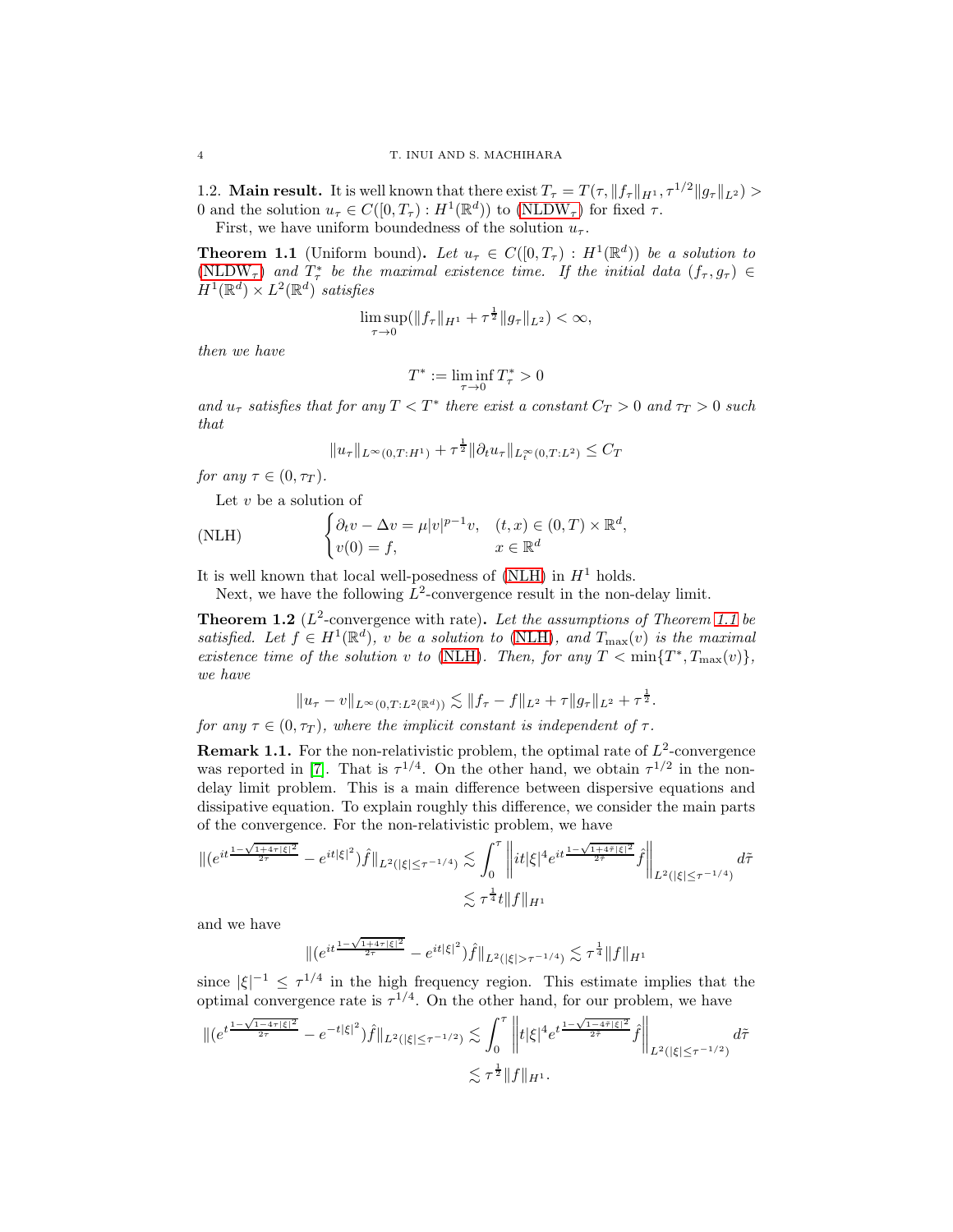since  $t|\xi|^2e^t$ 1− √  $\frac{1+4\tilde{\tau}|\xi|^2}{2\tilde{\tau}} \lesssim t|\xi|^2 e^{-t|\xi|^2} \lesssim 1$  and we also have √

$$
\|(e^{t\frac{1-\sqrt{1-4\tau|\xi|^2}}{2\tau}}-e^{-t|\xi|^2})\widehat{f}\|_{L^2(|\xi|>\tau^{-1/2})}\lesssim \tau^{\frac{1}{2}}\|f\|_{H^1}.
$$

This shows that our rate is  $\tau^{1/2}$ .

We have the following locally uniform  $H^1$ -convergence of the non-delay limit.

<span id="page-4-0"></span>**Theorem 1.3** ( $H^1$ -convergence). Let  $f \in H^1(\mathbb{R}^d)$ , v be a solution to [\(NLH\)](#page-3-1), and  $T_{\text{max}}(v)$  is the maximal existence time of the solution v to [\(NLH\)](#page-3-1). If the initial data  $(f_{\tau}, g_{\tau}) \in H^1(\mathbb{R}^d) \times L^2(\mathbb{R}^d)$  satisfies

$$
(f_{\tau}, \tau^{\frac{1}{2}}g_{\tau}) \to (f, 0) \text{ in } H^1(\mathbb{R}^d) \times L^2(\mathbb{R}^d) \text{ as } \tau \to 0,
$$

then we have  $T^* \geq T_{\text{max}}(v)$  and we have

$$
||u_{\tau} - v||_{L^{\infty}(0,T:H^1(\mathbb{R}^d))} + \tau^{\frac{1}{2}} ||\partial_t u_{\tau}||_{L^{\infty}(0,T:L^2(\mathbb{R}^d))} \to 0
$$

as  $\tau \to 0$  for any  $T < T_{\text{max}}(v)$ .

We remark that the assumptions in Theorem [1.1](#page-3-2) are satisfied under the assumptions of Theorem [1.3.](#page-4-0)

Due to the dissipation, we obtain the following global convergence result in the  $L^2$ -supercritical case.

<span id="page-4-1"></span>**Theorem 1.4** (Global  $H^1$ -convergence). Let  $1+4/d < p < 1+4/(d-2)$ . Assume that the solution v to [\(NLH\)](#page-3-1) is global and  $||v(t)||_{H_1}$  decays to 0 as  $t \to \infty$ . If the initial data  $(f_\tau, g_\tau) \in \dot{H}^1(\mathbb{R}^d) \times L^2(\mathbb{R}^d)$  satisfies

$$
(f_{\tau}, \tau^{\frac{1}{2}}g_{\tau}) \to (f, 0) \text{ in } H^1(\mathbb{R}^d) \times L^2(\mathbb{R}^d) \text{ as } \tau \to 0.
$$

Then we have

$$
\lim_{\tau \to 0} \left( \|u_{\tau} - v\|_{L^{\infty}(0,\infty;H^1(\mathbb{R}^d))} + \tau^{\frac{1}{2}} \|\partial_t u_{\tau}\|_{L^{\infty}(0,\infty;L^2(\mathbb{R}^d))} \right) = 0.
$$

Remark 1.2. The non-relativistic problem from NLKG to NLS, the global convergence does not hold (see [\[14\]](#page-29-1)). Theorem [1.4](#page-4-1) depends essentially on the dissipation property.

The following theorem relies on the fact that the spatial derivative implies the additional time decay  $t^{-1/2}$  for the damped wave equation and the heat equation.

<span id="page-4-2"></span>**Theorem 1.5** ( $\dot{H}^1$ -decay order). If the assumption in Theorem [1.4](#page-4-1) is satisfied, then we have

$$
t^{\frac{1}{2}} \|u_{\tau}(t)\|_{\dot{H}^1} \to 0 \text{ as } t \to \infty
$$

uniformly in  $\tau$ . Especially, we obtain

$$
\lim_{\tau \to 0} ||t^{\frac{1}{2}}(u_{\tau} - v)||_{L^{\infty}(0, \infty : \dot{H}^{1})} = 0.
$$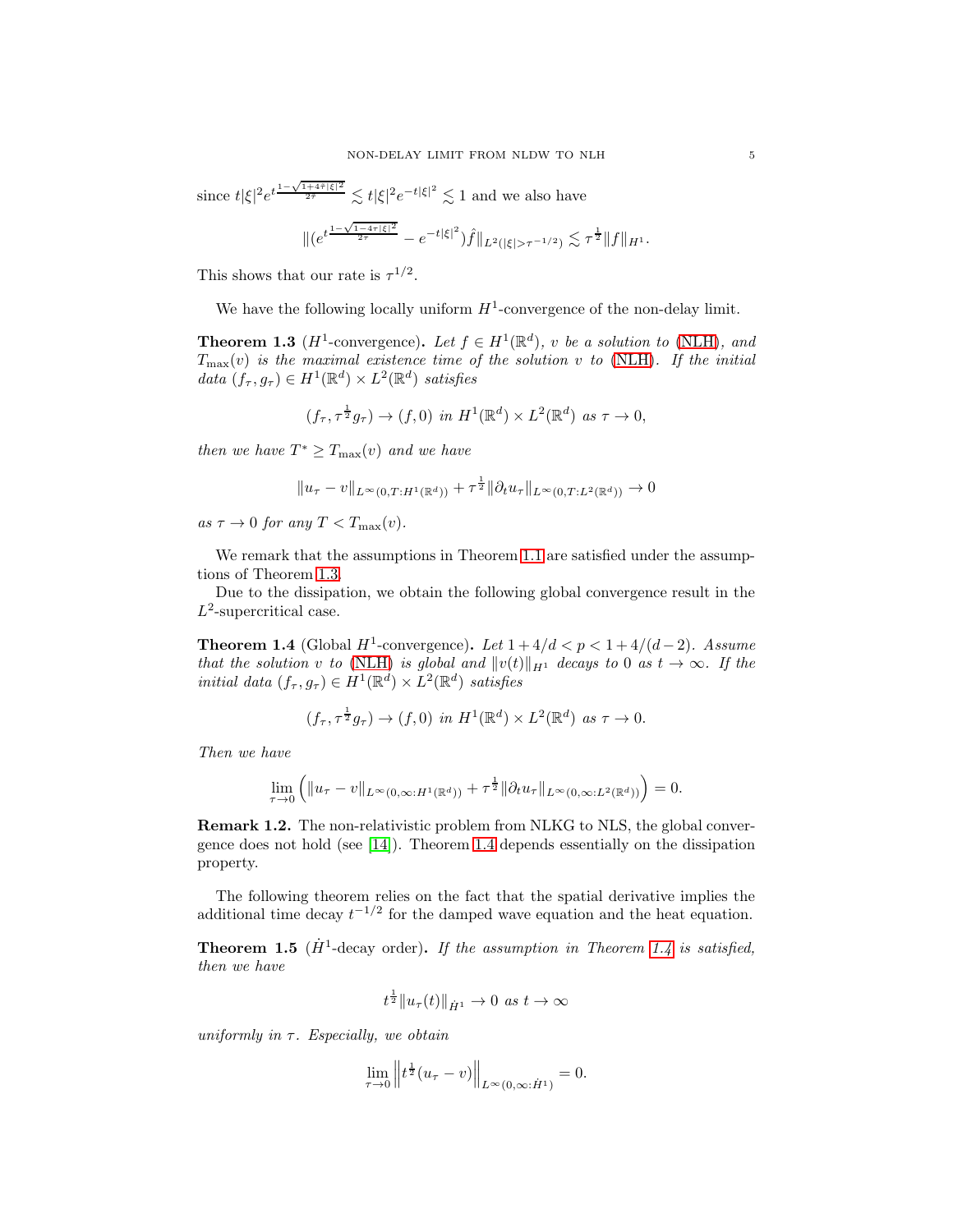<span id="page-5-0"></span>1.3. Plan of proofs. We apply the argument in [\[7\]](#page-29-0). To show Theorem [1.3,](#page-4-0) we prepare the uniform boundedness in  $\tau$ , Theorem [1.1.](#page-3-2) The uniform boundedness in the case of  $d = 1, 2$  can be shown easily. Indeed, it is enough to use the space  $L_t^{\infty} H_x^1$ in order to obtain the closed estimate. For the high dimensional case  $d \geq 3$ , we need the Strichartz norms and to divide them into the low and high frequency parts. The low frequency of the solution of the damped wave equation behaves like that of the heat equation and the high frequency part of that behaves like that of the wave equation. However, it is not trivial that the low (resp. high) frequency part of the nonlinearity is the nonlinearity of the low (resp. high) frequency part. To overcome this difficulty, we use argument for the non-relativistic limit. The second author, Nakanishi, and Ozawa [\[7\]](#page-29-0) shows the nonlinear estimate of the frequency decoupling (see [\[7,](#page-29-0) Lemma 3.4]). By applying this lemma, we obtain the closed estimate and thus the uniform boundedness. Next, we will show the  $L^2$ -convergence by a direct calculation. By using the dissipation, we obtain the better rate of the  $L^2$ -convergence rate. At last, we will show the  $H^1$ -convergence by combining  $L^2$ -convergence with a compactness argument. In this argument, the energy and charge conservation laws were used in [\[7\]](#page-29-0). However, the energy decays for the damped wave equation. Thus, we could not apply their argument. We will apply the compactness argument by Masmoudi and Nakanishi [\[9\]](#page-29-2). They brushed Lemma 3.4 in [\[7\]](#page-29-0) up and prove the  $H^1$ -convergence by a compactness method without the energy conservation laws.

By using the argument of Nakanishi [\[14\]](#page-29-1), we obtain Theorem [1.4.](#page-4-1) He showed the convergence of the wave, inverse wave, and scattering operators in the nonrelativistic problem. By applying his argument and the dissipation, we obtain the global convergence unlike the non-relativistic problem. Theorem [1.5](#page-4-2) relies on the heat-like property that the spatial first-order derivative implies the additional time decay  $t^{-1/2}$ .

## 2. Preliminaries

<span id="page-5-2"></span><span id="page-5-1"></span>2.1. Notation. For an exponent  $p \in [1,\infty]$ , the Hölder conjugate of p is denoted by  $p'$ .

Let  $\chi_{\leq 1} \in C_0^{\infty}(\mathbb{R}^d)$  be a radially symmetric cut-off function such that  $\chi_{\leq 1}(\xi) = 1$ if  $|\xi| \leq 1$  and  $\chi_{\leq 1}(\xi) = 0$  if  $|\xi| \geq 2$ . We set  $\chi_{\leq a}(\xi) := \chi_{\leq 1}(\xi/a)$  for a positive number a. We set  $\chi_{>a} := 1 - \chi_{\leq a}$ .

We denote the Fourier transform and its inverse by  $\mathcal F$  and  $\mathcal F^{-1}$ , respectively. We also denote the Fourier transform of a function f by  $\hat{f}$ . For a measurable function m, we define the Fourier multiplier  $m(\nabla)$  by  $m(\nabla) := \mathcal{F}^{-1}m(\xi)\mathcal{F}$ . Thus,  $\chi_{\leq \tau^{-1/2}}(\nabla) = \mathcal{F}\chi_{\leq \tau^{-1/2}}(\xi)\mathcal{F}$ . We sometimes omit  $\nabla$ , that is, we use  $\chi_{\leq \tau^{-1/2}}$ instead of  $\chi_{\leq \tau^{-1/2}}(\overline{\nabla})$ . We denote  $P_j := \mathcal{F}(\chi_{\leq 2^j}(\xi) - \chi_{\leq 2^{j-1}}(\xi)) \mathcal{F}$  for  $j \in \overline{\mathbb{Z}}$ . We also write  $P_j$  to denote the symbol of  $P_j$ . We set  $\langle a \rangle := (1 + a^2)^{1/2}$ .

We use  $A \leq B$  to denote the estimate  $A \leq CB$  with some constant  $C > 0$ . The notation  $A \approx B$  stands for  $A \lesssim B$  and  $B \lesssim A$ .

For a time interval I, we set the space-time function space  $L_t^q L_x^r(I)$  by  $L_t^q(I; L_x^r)$ whose norm is

$$
||f||_{L_t^q L_x^r(I)} := \left\{ \int_I \left( \int_{\mathbb{R}^d} |f(t,x)|^r dx \right)^{\frac{q}{r}} dt \right\}^{\frac{1}{q}}.
$$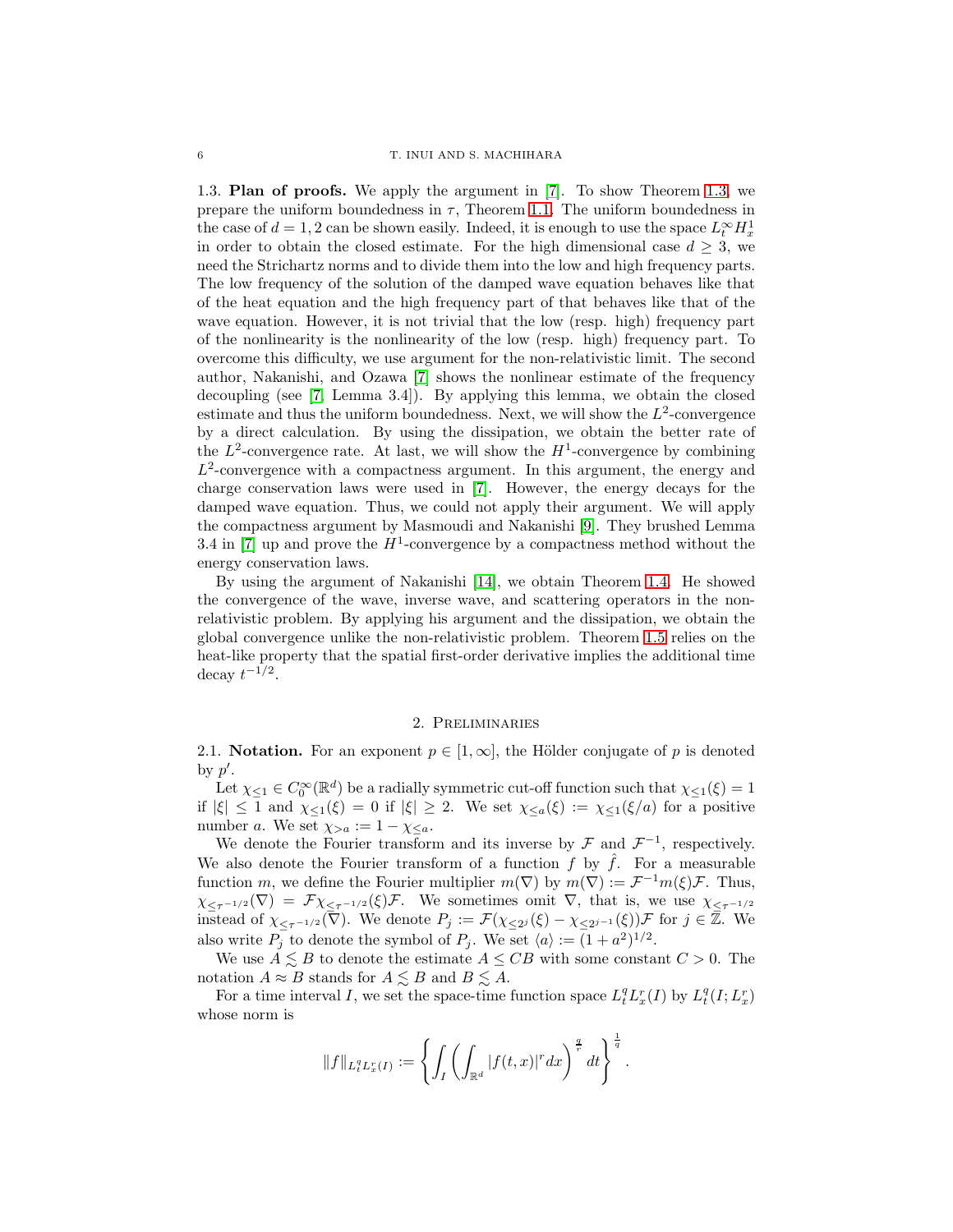We also may omit the time interval  $I$ . We define the Sobolev space by

$$
W^{\sigma,p}(\mathbb{R}^d) := \left\{ f \in \mathscr{S}'(\mathbb{R}^d) : \|f\|_{W^{\sigma,p}} = \|\langle \nabla \rangle^{\sigma} f\|_{L^p} < \infty \right\}
$$

for  $\sigma \geq 0$  and  $1 \leq p \leq \infty$ . We set  $H^{\sigma} := W^{\sigma,2}$ . For  $1 \leq p, q \leq \infty$  and  $\sigma \in \mathbb{R}$ , we define inhomogeneous Besov norm by

$$
\|f\|_{B^{\sigma}_{p,q}}:=\|\chi_{\leq 1}f\|_{L^p}+\big\|\{2^{j\sigma}\|P_jf\|_{L^p}\}_{j=1}^{\infty}\big\|_{l^q}
$$

and inhomogeneous Besov space by

$$
B_{p,q}^{\sigma}(\mathbb{R}^d) := \{ f \in \mathscr{S}' : ||f||_{B_{p,q}^{\sigma}} < \infty \}.
$$

For a function space X, we denote its homogeneous space by  $\dot{X}$ . For example,  $\dot{X} = L_t^q \dot{B}_{r,p}^s$  if  $X = L_t^q B_{r,p}^s$ .

For Banach spaces  $X, Y$ , we set

$$
X|Y := \left\{ f : \|f\|_{X|Y} := \|\chi_{\leq \tau^{-1/2}} f\|_X + \|\chi_{> \tau^{-1/2}} f\|_Y < \infty \right\} \text{ for } \tau > 0,
$$

and  $[X, Y]_\theta$  is an complex interpolation space between X and Y of order  $\theta \in (0, 1)$ . We set  $||f||_{aX} := a^{-1}||f||_{X}.$ 

We define

$$
\begin{aligned} \mathcal{L} &:= \{\alpha L^q(I;L^r(\mathbb{R}^d)): \alpha>0, 1\leq q\leq \infty, 1< r<\infty\} \\ \mathcal{B} &:= \{\alpha L^q(I;\dot{B}_{r,p}^s(\mathbb{R}^d)): \alpha,s>0, 1\leq p,q\leq \infty, 1< r<\infty\} \end{aligned}
$$

for an interval I. For  $Z = \alpha L^{q}(I; \dot{B}^{s}_{r,p}(\mathbb{R}^{d})) \in \mathcal{B}$ , we define

$$
\sigma(Z):=s
$$

For  $X \in \mathcal{L}$  and  $Z \in \mathcal{B}$ , we set

$$
X^{p-1}Z := \alpha L^q(I; \dot{B}^s_{r,p}(\mathbb{R}^d))
$$

where  $X = \alpha_0 L^{q_0}(I; L^{q_0}(\mathbb{R}^d)), Z = \alpha_1 L^{q_1}(I; \dot{B}^{s_1}_{r_1, p_1}(\mathbb{R}^d)),$  and

$$
\frac{1}{q} = \frac{p-1}{q_0} + \frac{1}{q_1}, \quad \frac{1}{r} = \frac{p-1}{r_0} + \frac{1}{r_1}, \quad p = p_1, \quad s = s_1, \text{ and } \alpha = \alpha_0^{p-1} \alpha_1.
$$

This roughly means that  $|||u|^{p-1}u||_{X^{p-1}Z} \le ||u||_X^{p-1}||u||_Z$  holds by the fractional Leibnitz rule.

For  $d \geq 3$ , we use  $\theta \in (0,1)$  which is the internal division ratio of p between 1 and  $p_1$ , i.e.

$$
p=1-\theta+p_1\theta,
$$

where  $p_1 := 1 + 4/(d - 2)$ .

For exponents  $(q, r)$  and  $(\tilde{q}, \tilde{r})$  satisfying  $q, r, \tilde{q}, \tilde{r} \in [2, \infty]$ , we define exponents  $\alpha$  and  $\gamma$  by

$$
\alpha(q,r) := -\frac{d}{2} \left( \frac{1}{2} - \frac{1}{r} \right) + \frac{1}{q},
$$
  

$$
\gamma(q,r) := \max \left\{ d \left( \frac{1}{2} - \frac{1}{r} \right) - \frac{1}{q}, \frac{d+1}{2} \left( \frac{1}{2} - \frac{1}{r} \right) \right\}
$$

and  $\delta((q, r), (\tilde{q}, \tilde{r}))$  in Table [1](#page-9-0) below.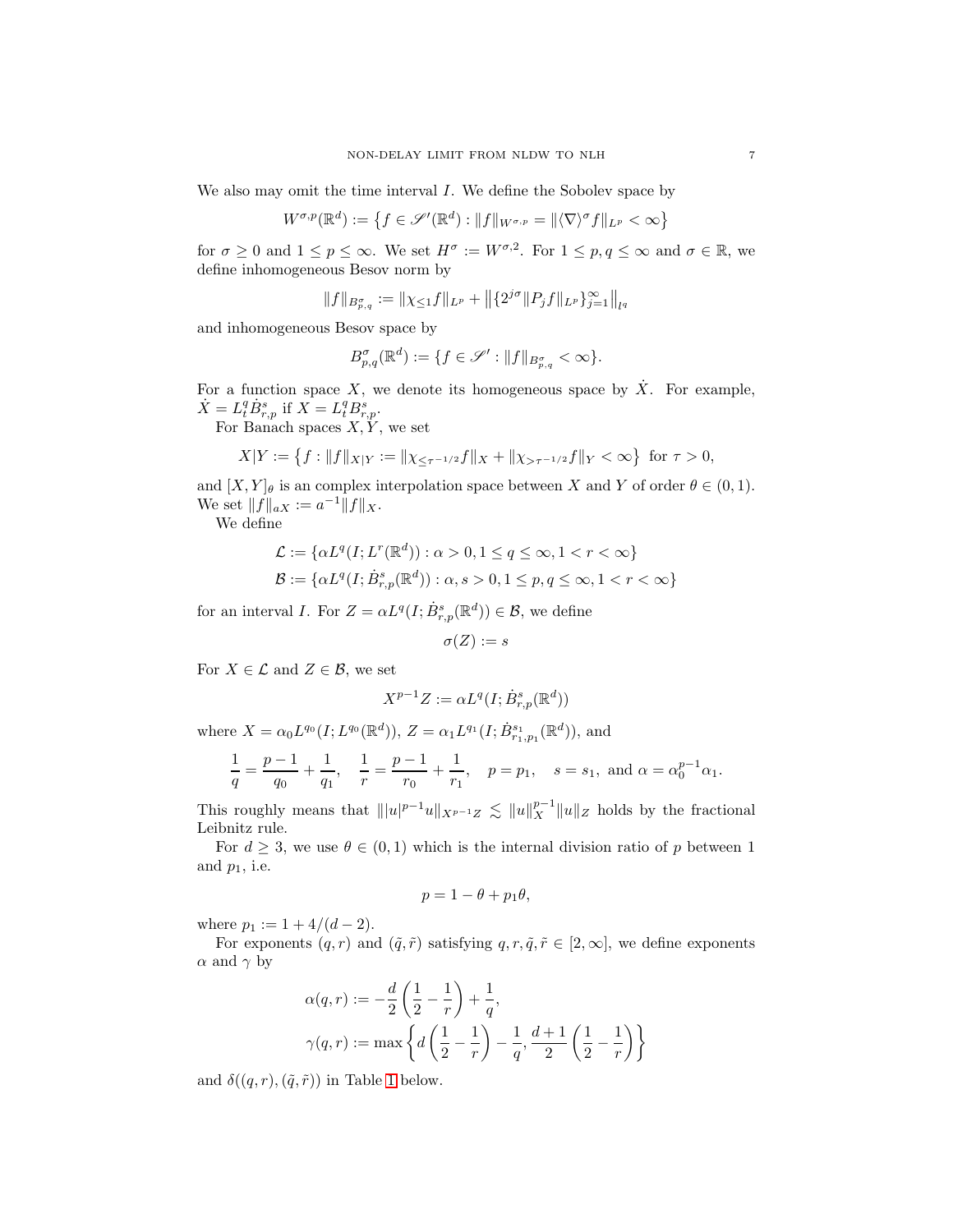<span id="page-7-0"></span>2.2. Symbols. The solution propagator of  $(DW_\tau)$  is given by

$$
\begin{pmatrix} \phi_{\tau}(t) \\ \partial_t \phi_{\tau}(t) \end{pmatrix} = \mathcal{A}_{\tau}(t) \begin{pmatrix} f_{\tau} \\ g_{\tau} \end{pmatrix}
$$

where

$$
\mathcal{A}_{\tau}(t) := \begin{pmatrix} \frac{1}{\tau} \mathcal{D}_{\tau}(t) + \partial_{t} \mathcal{D}_{\tau}(t) & \mathcal{D}_{\tau}(t) \\ \frac{1}{\tau} \partial_{t} \mathcal{D}_{\tau}(t) + \partial_{t}^{2} \mathcal{D}_{\tau}(t) & \partial_{t} \mathcal{D}_{\tau}(t) \end{pmatrix},
$$

$$
\widehat{\mathcal{D}_{\tau}}(t) := \frac{1}{\lambda_{\tau}^{-} - \lambda_{\tau}^{+}} (-e^{t\lambda_{\tau}^{+}} + e^{t\lambda_{\tau}^{-}}) \mathcal{F},
$$

and

$$
\lambda_{\tau}^{\pm} = \lambda_{\tau}^{\pm}(\xi) := \frac{-1 \pm \sqrt{1 - 4\tau |\xi|^2}}{2\tau}.
$$

See e.g. [\[11\]](#page-29-12). Therefore, by the Duhamel formula, the solution of the nonlinear equation [\(NLDW](#page-1-2)<sub> $\tau$ </sub>) is given by

$$
\begin{pmatrix} u_{\tau}(t) \\ \partial_t u_{\tau}(t) \end{pmatrix} = \mathcal{A}_{\tau}(t) \begin{pmatrix} f_{\tau} \\ g_{\tau} \end{pmatrix} + \int_0^t \frac{1}{\tau} \mathcal{A}_{\tau}(t-s) \begin{pmatrix} 0 \\ \mathcal{N}(u_{\tau}(s)) \end{pmatrix} ds,
$$

where we set  $\mathcal{N}(u_{\tau}(s)) = \mu |u_{\tau}(s)|^{p-1} u_{\tau}(s)$ . For fixed  $\xi \in \mathbb{R}^d$ , we have, as  $\tau \to 0$ ,

$$
\begin{aligned} \lambda_{\tau}^{+} &= \frac{-1+\sqrt{1-4\tau|\xi|^{2}}}{2\tau} = \frac{2|\xi|^{2}}{-1-\sqrt{1-4\tau|\xi|^{2}}} \to -|\xi|^{2},\\ \lambda_{\tau}^{-} &= \frac{-1-\sqrt{1-4\tau|\xi|^{2}}}{2\tau} \to -\infty, \end{aligned}
$$

and

$$
\frac{1}{\lambda_{\tau} - \lambda_{\tau}^{\pm}} = -\frac{\tau}{\sqrt{1 - 4\tau |\xi|^2}} \to 0
$$

$$
\frac{\lambda_{\tau}^{\pm}}{\lambda_{\tau} - \lambda_{\tau}^{\pm}} = -\frac{-1 \pm \sqrt{1 - 4\tau |\xi|^2}}{2\sqrt{1 - 4\tau |\xi|^2}} \to \begin{cases} 0 & \text{if } \lambda \\ 1 & \text{if } \lambda \end{cases}
$$

 $^+_\tau$ 

− τ

$$
\frac{\lambda_{\tau}^{-} \lambda_{\tau}^{+}}{\lambda_{\tau}^{-} - \lambda_{\tau}^{+}} = -\frac{|\xi|^{2}}{\sqrt{1 - 4\tau |\xi|^{2}}} \to -|\xi|^{2}.
$$

Thus, roughly, we have

$$
\frac{1}{\tau}\mathcal{D}_{\tau}(t) + \partial_t \mathcal{D}_{\tau}(t) = \frac{1}{\lambda_{\tau} - \lambda_{\tau}^{+}} \left( \lambda_{\tau}^{-} e^{t\lambda_{\tau}^{+}} - \lambda_{\tau}^{+} e^{t\lambda_{\tau}^{-}} \right) \to e^{t\Delta},
$$
\n
$$
\mathcal{D}_{\tau}(t) = \frac{1}{\lambda_{\tau}^{-} - \lambda_{\tau}^{+}} \left( -e^{t\lambda_{\tau}^{+}} + e^{t\lambda_{\tau}^{-}} \right) \to 0,
$$

and

$$
\frac{1}{\tau}\mathcal{D}_{\tau}(t) = \frac{1}{\tau(\lambda_{\tau} - \lambda_{\tau}^{+})}(-e^{t\lambda_{\tau}^{+}} + e^{t\lambda_{\tau}^{-}}) \to e^{t\Delta}.
$$

From the observation of the symbols, we find that the low frequency part of the propagator is like the heat propagator and the high part is like the wave propagator with exponential decay. Indeed, we have

$$
\mathcal{D}_{\tau}(t) = \tau e^{-\frac{t}{2\tau}} \mathcal{F}^{-1} L_{\tau}(t,\xi) \mathcal{F},
$$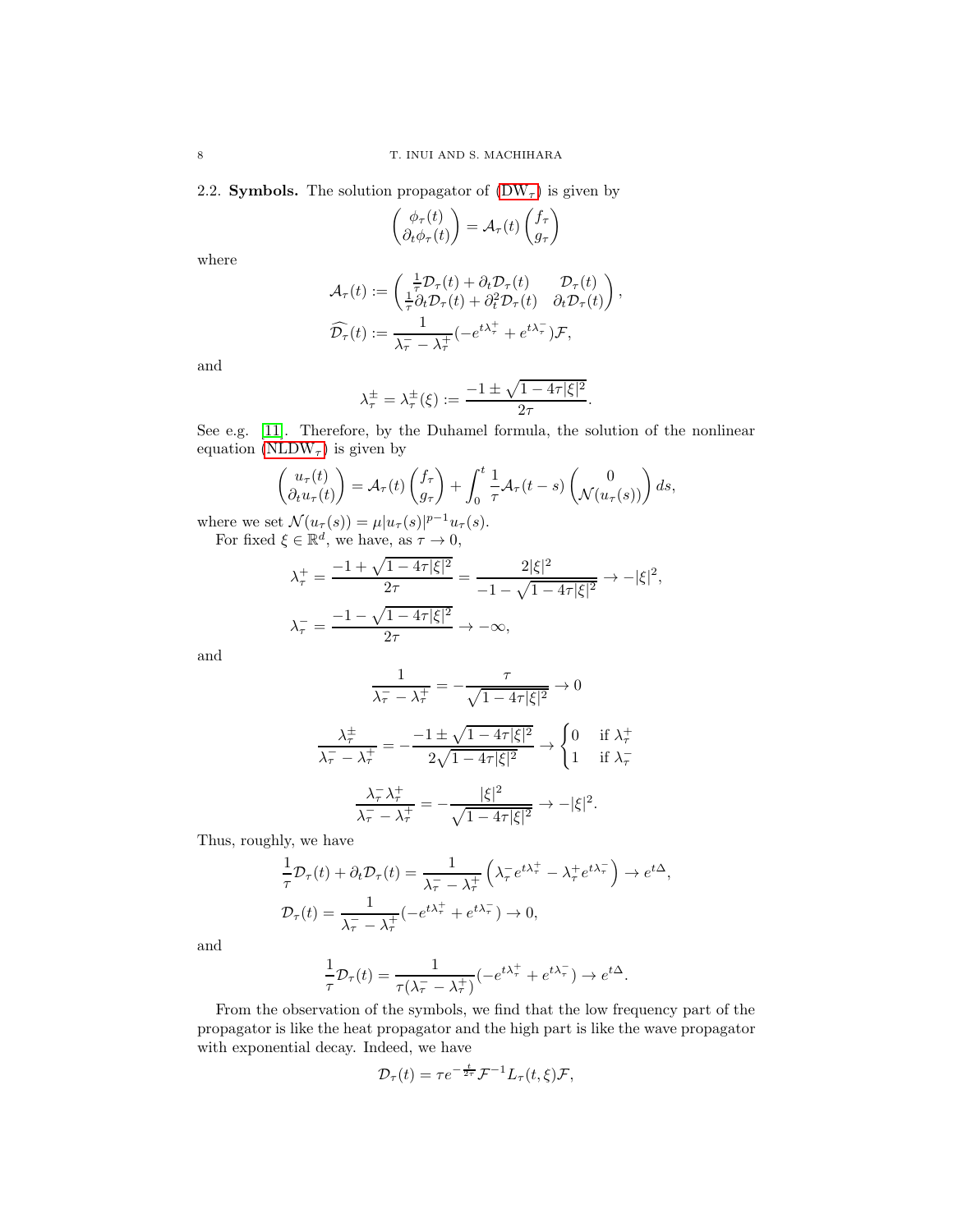and

$$
L_{\tau}(t,\xi) = \begin{cases} \frac{2}{\sqrt{1-4\tau|\xi|^2}} \sinh\left(t\frac{\sqrt{1-4\tau|\xi|^2}}{2\tau}\right) & \text{if } |\xi| \le \frac{1}{2\sqrt{\tau}},\\ \frac{2}{\sqrt{4\tau|\xi|^2-1}} \sin\left(t\frac{\sqrt{4\tau|\xi|^2-1}}{2\tau}\right) & \text{if } |\xi| > \frac{1}{2\sqrt{\tau}}. \end{cases}
$$

<span id="page-8-0"></span>Therefore, we need to calculate low and high parts respectively.

2.3. Lemmas. It is easily seen that  $\phi_{\tau}(t,x) = \phi_1(\tau^{-1}t, \tau^{-1/2}x)$ , where  $\phi_1$  is a solution of  $\partial_t^2 \phi_1 + \partial_t \phi_1 - \Delta \phi_1 = 0$ . Therefore, by this scaling and the previous result [\[5,](#page-29-13) [6\]](#page-29-14), we have the following Strichartz eatimates.

**Lemma 2.1** (Homogeneous estimate for low frequency). Let  $s \in \mathbb{R}$ ,  $q \in [2,\infty]$ ,  $r \in [2,\infty]$ . Assume that  $(q,r)$  satisfies

$$
\frac{d}{2}\left(\frac{1}{2}-\frac{1}{r}\right) \ge \frac{1}{q}.
$$

Then, we have the following.

$$
\left\|\frac{1}{\tau}\mathcal{D}_\tau(t)\chi_{\leq \tau^{-1/2}}f\right\|_{L^q_t\dot{B}_{r,2}^s(I)}\lesssim \tau^{\alpha(q,r)}\|\chi_{\leq \tau^{-1/2}}f\|_{\dot{B}_{2,2}^s},
$$

and

$$
\left\|\partial_t \mathcal{D}_\tau(t)\chi_{\leq \tau^{-1/2}}f\right\|_{L^q_t \dot{B}^s_{r,2}(I)} \lesssim \tau^{\alpha(q,r)} \left\|\chi_{\leq \tau^{-1/2}}f\right\|_{\dot{B}^s_{2,2}},
$$

where the implicit constants are independent of  $\tau$ . Moreover, we also have

$$
\left\| \left( \frac{1}{\tau} \partial_t \mathcal{D}_\tau(t) + \partial_t^2 \mathcal{D}_\tau(t) \right) \chi_{\leq \tau^{-1/2}} f \right\|_{L_t^\infty L_x^2} \lesssim \| |\nabla|^2 \chi_{\leq \tau^{-1/2}} f \|_{L^2} \lesssim \tau^{-\frac{1}{2}} \| f \|_{H^1}.
$$

<span id="page-8-2"></span>**Lemma 2.2** (Homogeneous estimate for high frequency). Let  $s \in \mathbb{R}$ ,  $q \in [2, \infty]$ , and  $r \in [2, \infty]$ . Then, we have the following.

$$
\left\|\frac{1}{\tau}\mathcal{D}_\tau(t)\chi_{>\tau^{-1/2}}f\right\|_{L^q_t\dot{B}_{r,2}^s(I)}\lesssim \tau^{\alpha(q,r)+\frac{\gamma(q,r)}{2}-\frac{1}{2}}\left\||\nabla|^{\gamma(q,r)-1}\chi_{>\tau^{-1/2}}f\right\|_{\dot{B}_{2,2}^s},
$$

and

$$
\|\partial_t \mathcal{D}_\tau(t)\chi_{>\tau^{-1/2}}f\|_{L_t^q \dot{B}_{r,2}^s(I)} \lesssim \tau^{\alpha(q,r)+\frac{\gamma(q,r)}{2}} \left\| |\nabla|^{\gamma(q,r)} \chi_{>\tau^{-1/2}}f \right\|_{\dot{B}_{2,2}^s},
$$

where the implicit constants are independent of  $\tau$ . Moreover, we also have

$$
\left\| \left( \frac{1}{\tau} \partial_t \mathcal{D}_\tau(t) + \partial_t^2 \mathcal{D}_\tau(t) \right) \chi_{> \tau^{-1/2}} f \right\|_{L_t^\infty L_x^2} \lesssim \tau^{-\frac{1}{2}} \|f\|_{H^1}.
$$

Moreover, we also have the inhomogeneous Strichartz estimate.

**Lemma 2.3** (Inhomogeneous estimate for low frequency). Let  $s \in \mathbb{R}$ ,  $q \in [2, \infty]$ , and  $r \in [2,\infty]$ . Assume that  $(q,r)$  and  $(\tilde{q}, \tilde{r})$  satisfy

<span id="page-8-1"></span>(2.1) 
$$
\frac{d}{2}\left(\frac{1}{2}-\frac{1}{r}\right) \ge \frac{1}{q} \text{ and } \frac{d}{2}\left(\frac{1}{2}-\frac{1}{\tilde{r}}\right) \ge \frac{1}{\tilde{q}},
$$

and additionally assume  $\tilde{q}' < q$  if the both equalities hold. Then we have

$$
\left\| \int_0^t \frac{1}{\tau} \mathcal{D}_\tau(t-s) \chi_{\leq \tau^{-1/2}} F(s) ds \right\|_{L_t^q \dot{B}_{r,2}^s(I)} \lesssim \tau^{\alpha(q,r) + \alpha(\tilde{q}, \tilde{r})} \left\| \chi_{\leq \tau^{-1/2}} F \right\|_{L_t^{\tilde{q}'} \dot{B}_{\tilde{r}',2}^s},
$$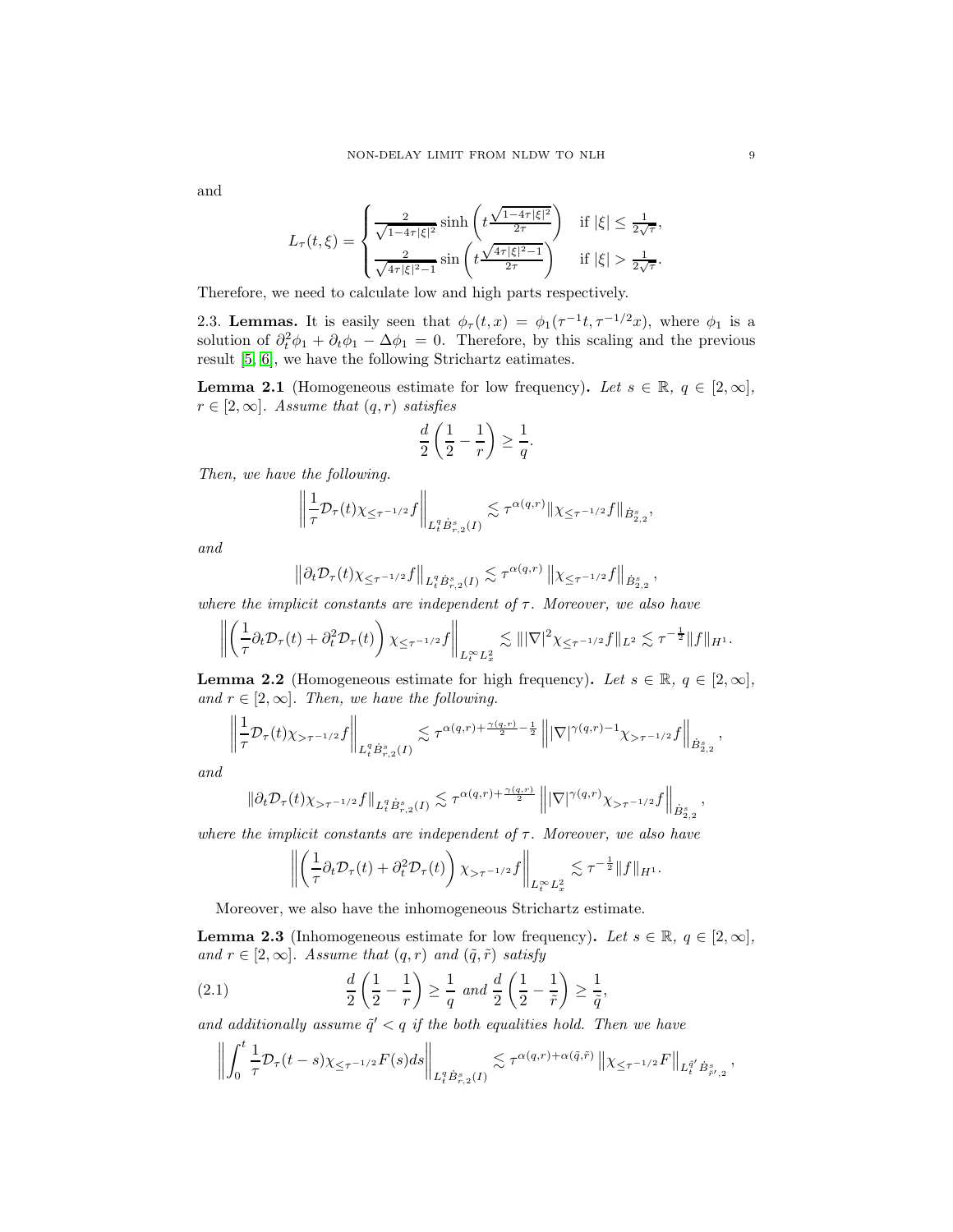where the implicit constant is independent of  $\tau$ . Moreover, we also have

$$
\left\| \int_0^t \frac{1}{\tau} \partial_t \mathcal{D}_\tau (t-s) \chi_{\leq \tau^{-1/2}} F(s) ds \right\|_{L_t^\infty L_x^2} \lesssim \tau^{-1+\alpha(\tilde{q}, \tilde{r}) + \frac{s}{2}} \|\chi_{\leq \tau^{-1/2}} F\|_{L_t^{\tilde{q}'} W_x^{s, \tilde{r}'}}
$$

for  $s \in [0,1]$ .

**Remark 2.1.** In [\[5,](#page-29-13) [6\]](#page-29-14), we assume that  $1 < \tilde{q}' < q < \infty$  if the both equalities [\(2.1\)](#page-8-1) hold. In the above lemma, we may take  $q = \infty$  or  $\tilde{q} = \infty$ . See [A](#page-24-0)ppendix A for the proof.

<span id="page-9-1"></span>**Lemma 2.4** (Inhomogeneous estimate for high frequency). Let  $s \in \mathbb{R}$ ,  $q, \tilde{q} \in [2, \infty]$ , and  $r, \tilde{r} \in [2, \infty]$ . Then, we have the following.

$$
\left\| \int_0^t \frac{1}{\tau} \mathcal{D}_\tau(t-s) \chi_{>\tau^{-1/2}} F(s) ds \right\|_{L_t^q \dot{B}_{r,2}^s(I)} \leq \tau^{\alpha(q,r) + \frac{\gamma(q,r)}{2} + \alpha(\tilde{q},\tilde{r}) + \frac{\gamma(\tilde{q},\tilde{r})}{2} + \frac{\delta}{2} - \frac{1}{2}} \left\| |\nabla|^{\gamma(q,r) + \gamma(\tilde{q},\tilde{r}) + \delta - 1} \chi_{>\tau^{-1/2}} F \right\|_{L_t^{\tilde{q}'} \dot{B}_{r',2}^s(I)}
$$

where the implicit constant is independent of  $\tau$  and we set  $\delta := \delta((q, r), (\tilde{q}, \tilde{r}))$ , which is defined in Table [1](#page-9-0) below. Moreover, we also have

| $\delta((q,r),(\tilde{q},\tilde{r}))$                                    | $\frac{1}{\tilde{q}}\left(\frac{1}{2}-\frac{1}{r}\right)<\frac{1}{q}\left(\frac{1}{2}-\frac{1}{\tilde{r}}\right)$                                                                                                                                                                                                                                          | $\frac{1}{\tilde{q}}\left(\frac{1}{2}-\frac{1}{r}\right) > \frac{1}{q}\left(\frac{1}{2}-\frac{1}{\tilde{r}}\right)$         |
|--------------------------------------------------------------------------|------------------------------------------------------------------------------------------------------------------------------------------------------------------------------------------------------------------------------------------------------------------------------------------------------------------------------------------------------------|-----------------------------------------------------------------------------------------------------------------------------|
| $\frac{d-1}{2}(\frac{1}{2}-\frac{1}{r})\geq \frac{1}{q}$                 | $\theta$                                                                                                                                                                                                                                                                                                                                                   | $\Omega$                                                                                                                    |
| $\frac{d-1}{2}(\frac{1}{2}-\frac{1}{\tilde{r}})\geq \frac{1}{\tilde{q}}$ |                                                                                                                                                                                                                                                                                                                                                            |                                                                                                                             |
| $\frac{d-1}{2}(\frac{1}{2}-\frac{1}{r})\geq \frac{1}{a}$                 | $\times$                                                                                                                                                                                                                                                                                                                                                   | $\frac{\tilde{q}}{q} \left\{ \frac{1}{\tilde{q}} - \frac{d-1}{2} \left( \frac{1}{2} - \frac{1}{\tilde{r}} \right) \right\}$ |
| $\frac{d-1}{2}(\frac{1}{2}-\frac{1}{\tilde{r}})<\frac{1}{\tilde{q}}$     |                                                                                                                                                                                                                                                                                                                                                            |                                                                                                                             |
| $\frac{d-1}{2}(\frac{1}{2}-\frac{1}{r})<\frac{1}{q}$                     | $\frac{q}{\tilde{q}}\left\{\frac{1}{q}-\frac{d-1}{2}\left(\frac{1}{2}-\frac{1}{r}\right)\right\}$                                                                                                                                                                                                                                                          | $\times$                                                                                                                    |
| $\frac{d-1}{2}(\frac{1}{2}-\frac{1}{\tilde{r}})\geq \frac{1}{\tilde{q}}$ |                                                                                                                                                                                                                                                                                                                                                            |                                                                                                                             |
|                                                                          | $\frac{d-1}{2}\left(\frac{1}{2}-\frac{1}{r}\right)<\frac{1}{q}\left[\frac{1}{\tilde{q}}\frac{d-1}{2}\left\{\tilde{q}\left(\frac{1}{2}-\frac{1}{\tilde{r}}\right)-q\left(\frac{1}{2}-\frac{1}{r}\right)\right\}\ \Big \ \frac{1}{q}\frac{d-1}{2}\left\{q\left(\frac{1}{2}-\frac{1}{r}\right)-\tilde{q}\left(\frac{1}{2}-\frac{1}{\tilde{r}}\right)\right\}$ |                                                                                                                             |
| $\frac{d-1}{2}(\frac{1}{2}-\frac{1}{\tilde{r}})<\frac{1}{\tilde{a}}$     |                                                                                                                                                                                                                                                                                                                                                            |                                                                                                                             |

  $\int_0^t$  $\mathbf{0}$ 1  $-\frac{1}{\tau}\partial_t \mathcal{D}_\tau (t-s) \chi_{>\tau^{-1/2}} F(s) ds$  $\bigg\|_{L^{\infty}_t L^2_x}$  $\lesssim \tau^{-1+\alpha(\tilde{q},\tilde{r})+\frac{\gamma(\tilde{q},\tilde{r})}{2}}\||\nabla|^{\gamma(\tilde{q},\tilde{r})}\chi_{>\tau^{-1/2}}F\|_{L_t^{\tilde{q}'}W_x^{s,\tilde{r}'}}.$ 

<span id="page-9-0"></span>TABLE 1. The value of  $\delta$ . ( $\times$  means that the case does not occur.)

**Remark 2.2.** In [\[5\]](#page-29-13), the first author assumed that  $d \geq 2$  in the Strichartz estimates for the high frequency part. However, they holds in the one dimensional case. See Appendix [A.2.](#page-26-0)

We use the following lemma without notice.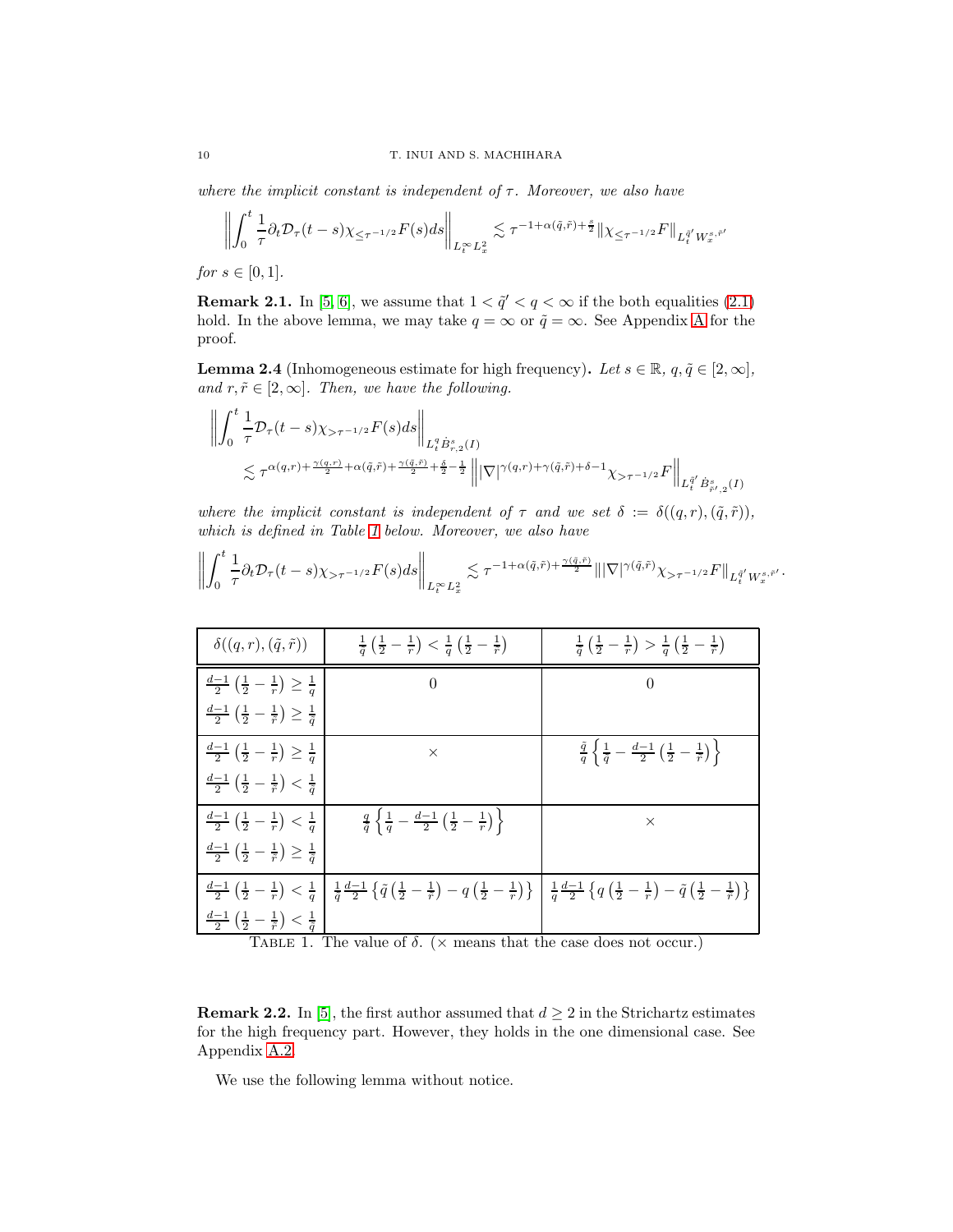**Lemma 2.5.** For  $\sigma, a \geq 0$  and  $1 < p < \infty$ , we have

$$
\left\| |\nabla|^{\sigma} \chi_{\leq \tau^{-1/2}} f \right\|_{L^p} \leq \tau^{-a/2} \left\| |\nabla|^{\sigma - a} \chi_{\leq \tau^{-1/2}} f \right\|_{L^p}
$$
  

$$
\left\| |\nabla|^{\sigma} \chi_{> \tau^{-1/2}} f \right\|_{L^p} \leq \tau^{a/2} \left\| |\nabla|^{\sigma + a} \chi_{> \tau^{-1/2}} f \right\|_{L^p}
$$

*Proof.* These inequalities follow immediately from  $\chi_{\leq \tau^{-1/2}}$  and  $\chi_{> \tau^{-1/2}}$ , respectively. tively.

We use the following lemmas by [\[7\]](#page-29-0).

<span id="page-10-1"></span>**Lemma 2.6** ([\[7,](#page-29-0) Lemma 3.3]). Let I be a time interval. Take  $X_i \in \mathcal{L}$  for  $i \in$  $\{0, 1, 2, ..., N\}$  and assume that  $|u(t,x)| \lesssim \sum_{i=1}^{N} |v_i(t,x)|$  and  $v_i \in X_i$ . Then, we have

$$
||u||_{\sum_{i=0}^{N} X_i} \lesssim \sum_{i=0}^{N} ||v_i||_{X_i}.
$$

This lemma and the Hölder inequality imply the difference estimate of the nonlinear term.

<span id="page-10-2"></span>**Lemma 2.7** ([\[7,](#page-29-0) Lemma 3.4]). Let I be a time interval and  $\mathcal{N}(u) = \lambda |u|^{p-1}u$  with p > 1. Take  $X_i \in \mathcal{L}$  and  $Z_i \in \mathcal{B}$  for  $i = 0, 1, 2, 3$ . Assume that  $\sigma(Z_i) < \min\{2, p\}$ and  $X_i^{p-1}Z_i \in \mathcal{B}$  for  $i = 0, ..., 3$ . Then we have

<span id="page-10-3"></span>
$$
(2.2) \qquad \|\mathcal{N}(u)\|_{\sum_{i=0}^3 X_i^{p-1} Z_i}
$$
  
\$\lesssim\$  $\inf_{u=a+b} (\|a\|_{X_0 \cap X_1} + \|b\|_{X_2 \cap X_3})^{p-1} (\|a\|_{Z_0 \cap Z_2} + \|b\|_{Z_1 \cap Z_3}).$ 

Combining Lemmas [2.6](#page-10-1) and [2.7,](#page-10-2) we also have the similar estimate to [\(2.2\)](#page-10-3) for inhomogeneous Besov spaces.

We also use the following refined version of Lemma [2.7](#page-10-2) by Masmoudi and Nakanishi [\[9\]](#page-29-2).

**Lemma 2.8** ([\[9,](#page-29-2) Lemma 3.2]). Let I be a time interval and  $\mathcal{N}(u) = \lambda |u|^{p-1}u$  with  $p > 1$ . Take  $X_i \in \mathcal{L}$  and  $Z_i \in \mathcal{B}$  for  $i = 0, 1, 2, 3$ . Assume that  $\sigma(Z_i) < \min\{2, p\}$ and  $X_i^{p-1}Z_i \in \mathcal{B}$  for  $i = 0, ..., 3$ . Then we have

$$
||P_j \mathcal{N}(u)||_{\sum_{i=0}^3 X_i^{p-1} Z_i} \lesssim \inf_{u=a+b} (||a||_{X_0 \cap X_1} + ||b||_{X_2 \cap X_3})^{p-1}
$$
  
 
$$
\times \kappa_j *_{j} (||P_j a||_{Z_0 \cap Z_2} + ||P_j b||_{Z_1 \cap Z_3}),
$$

where  $*_i$  denotes the convolution related to j and

$$
\kappa_j := \max_{i=0,1,2,3} \min\{2^{\frac{\sigma(Z_i)j}{2}}, 2^{\frac{(\sigma(Z_i)-2)j}{2}}\}.
$$

<span id="page-10-0"></span>2.4. Local existence and Uniformly bound. In what follows, we only treat the case of  $d \geq 3$ . The cases  $d = 1, 2$  are easier (see Section [2.7\)](#page-21-0).

2.4.1. Function spaces. We define the function spaces as follows.

$$
\begin{aligned} \mathscr{E} &:= L_t^\infty H^1, \\ \mathscr{H}_1 &:= L_{t,x}^{\frac{2(d+2)}{d-2}}, \qquad \qquad \mathscr{H}_2 &:= L_t^{\frac{2(d+2)}{d}} B^1_{\frac{2(d+2)}{d},2}, \\ \mathscr{W}_1 &:= \tau^{\frac{d-2}{4(d+1)}} L_{t,x}^{\frac{2(d+1)}{d-2}}, \qquad \qquad \mathscr{W}_2 &:= \tau^{\frac{d-1}{4(d+1)}} L_t^{\frac{2(d+1)}{d-1}} B^{\frac{1}{2}}_{\frac{2(d+1)}{d-1},2}, \\ \mathscr{D}_1 &:= \tau^{\frac{1}{4}} L_t^{\frac{2(d+2)}{d}} B^{\frac{1}{2}}_{\frac{2(d+2)}{d-2},2}. \end{aligned}
$$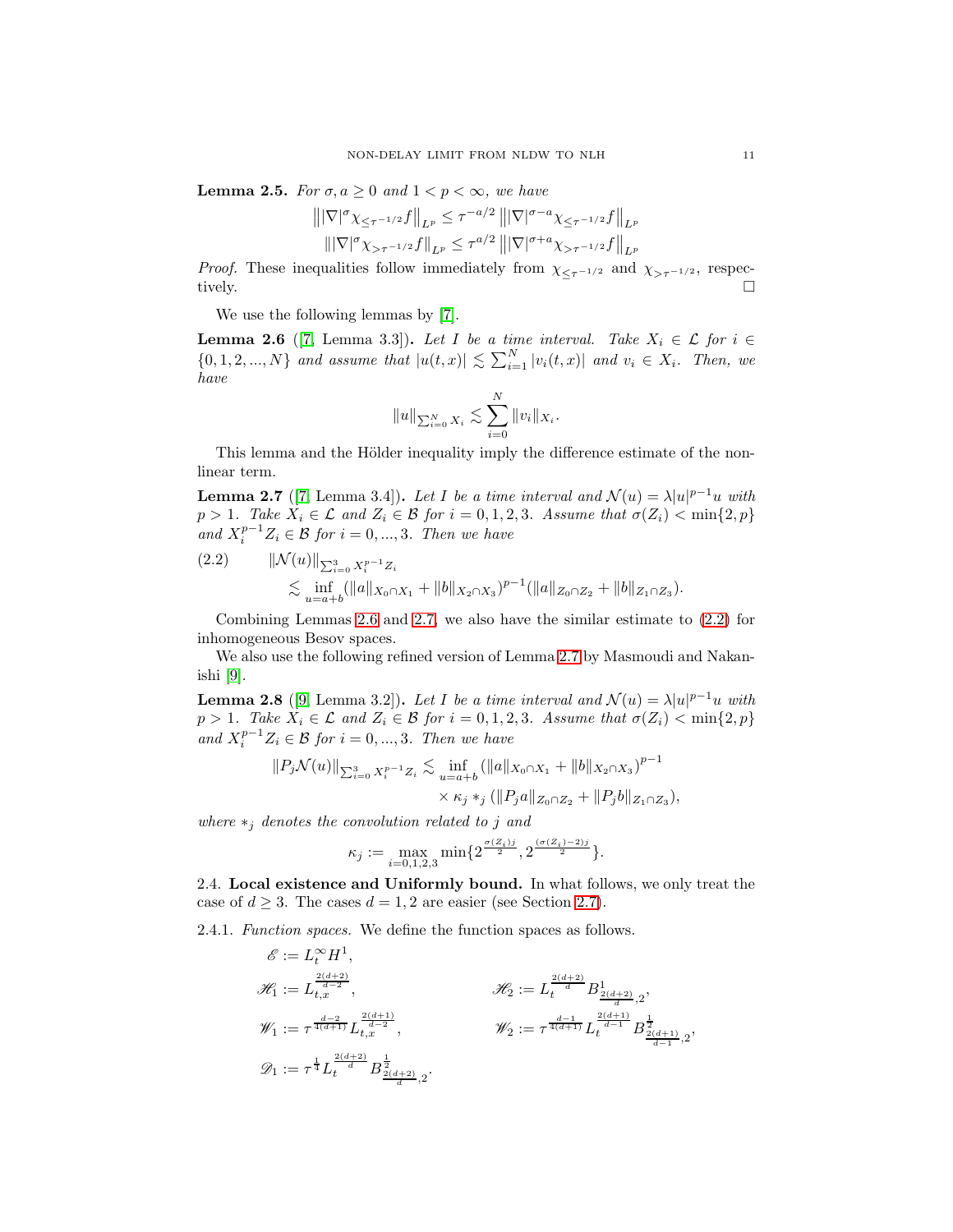We also define the function spaces  $\mathcal{R}_0, \cdots, \mathcal{R}_3$  by

$$
\mathscr{R}_0 := L_t^{\frac{2(d+2)}{d+4}} W_x^{1, \frac{2(d+2)}{d+4}} = \mathscr{H}_1^{\frac{4}{d-2}} \mathscr{H}_2,
$$
  
\n
$$
\mathscr{R}_1 := \tau^{\frac{1}{4}} L_t^{\frac{2(d+2)}{d+4}} W_x^{\frac{1}{2}, \frac{2(d+2)}{d+4}} = \mathscr{H}_1^{\frac{4}{d-2}} \mathscr{D}_1,
$$
  
\n
$$
\mathscr{R}_2 := \tau^{\frac{d+3}{4(d+1)}} L_t^{\frac{2(d+1)}{d+3}} W_x^{\frac{1}{2}, \frac{2(d+1)}{d+3}} = \mathscr{W}_1^{\frac{4}{d-2}} \mathscr{W}_2,
$$
  
\n
$$
\mathscr{R}_3 := \tau^{\frac{1}{d+1}} L_t^{\frac{2(d+1)(d+2)}{d^2+5d+8}} W_x^{1, \frac{2(d+1)(d+2)}{d^2+5d+8}} = \mathscr{W}_1^{\frac{4}{d-2}} \mathscr{H}_2.
$$

We will use the following function spaces to construct a contraction mapping.

$$
\mathscr{Z}_{\theta} := [\mathscr{E}, \mathscr{H}_2]_{\theta} | [\mathscr{E}, \mathscr{W}_2]_{\theta} \cap [\mathscr{E}, \mathscr{D}_1]_{\theta}
$$
  

$$
\mathscr{X} := \mathscr{H}_1 | \mathscr{W}_1.
$$

For the reader's convenience, we give an explanation of the exponents of the function spaces. We set the exponents  $(q, r)$  by

$$
\begin{aligned}\n\mathfrak{e} &:= (\infty, 2), \\
\mathfrak{h}_1 &:= \left(\frac{2(d+2)}{d-2}, \frac{2(d+2)}{d-2}\right), \\
\mathfrak{w}_1 &:= \left(\frac{2(d+1)}{d-2}, \frac{2(d+1)}{d-2}\right), \\
\mathfrak{w}_2 &:= \left(\frac{2(d+1)}{d-1}, \frac{2(d+1)}{d-1}\right), \\
\mathfrak{w}_3 &:= \left(\frac{2(d+1)(d+2)}{d^2+d-4}, \frac{2(d+1)(d+2)}{d^2+d-4}\right).\n\end{aligned}
$$

The exponent  $\mathfrak e$  is related to the energy space  $\mathscr E$ ,  $\mathfrak h_1$  is  $\mathscr H_1$ ,  $\mathfrak h_2$  is  $\mathscr H_2$  and  $\mathscr D_1$ ,  $\mathfrak w_1$  is  $\mathscr{W}_1$ ,  $\mathfrak{w}_2$  is  $\mathscr{W}_2$ . The exponents of  $\mathscr{R}_0$  and  $\mathscr{R}_1$  is  $\mathfrak{h}'_2$ ,  $\mathscr{R}_2$  is related to  $\mathfrak{w}'_2$ ,  $\mathscr{R}_3$  is  $\mathfrak{w}'_3$ , where  $\mathfrak{p}' = (p', p').$ 

 $\notag$  h<sub>2</sub> satisfies  $\frac{d}{2}(\frac{1}{2}-\frac{1}{r}) = \frac{1}{q}$ ,  $\notag$   $\notag$  satisfies  $\frac{d-1}{2}(\frac{1}{2}-\frac{1}{r}) = \frac{1}{q}$ ,  $\notag$   $\notag$  and  $\notag$  satisfies  $\frac{d-1}{2}(\frac{1}{2}-\frac{1}{r}) > \frac{1}{q}$ . Namely,  $\mathfrak{h}_2$  is related to the heat admissible pair and  $\mathfrak{w}_1$  and  $\mathfrak{w}_2$  are related to the wave admissible pair.  $\mathfrak{h}_1$  satisfies  $\frac{d-1}{2} \left( \frac{1}{2} - \frac{1}{r} \right) > \frac{1}{q}$ . However, since the Sobolev embedding  $||f||_{L_x^{\frac{2(d+2)}{d-2}}} \lesssim ||f||_{W_x^{\frac{1}{d^2+4}}}$ holds, its new exponent  $\widetilde{\mathfrak{h}}_1 := \left( \frac{d-2}{2(d+2)}, \frac{d^2+4}{2d(d+2)} \right)$  lies on the heat line  $\frac{d}{2} \left( \frac{1}{2} - \frac{1}{r} \right) = \frac{1}{q}$ . Thus,  $\mathfrak{h}_1$  is related to

the heat admissible pair.

We collect the value of  $\alpha$ ,  $\gamma$ , and  $\delta$  for these exponents in the following tables.

|          | o | м      | 2      | υ٠         | m›                | $\mathfrak{w}_3$ |
|----------|---|--------|--------|------------|-------------------|------------------|
| $\alpha$ | v | U      |        |            |                   |                  |
| $\sim$   |   | $\sim$ | $\sim$ | $\epsilon$ | $\epsilon$<br>. . |                  |

TABLE 2. The value of  $\alpha$  for the exponents.

|  |            | $\mathfrak{w}$ | $\mathfrak{w}_2$ | $\mathfrak{v}_3$ |
|--|------------|----------------|------------------|------------------|
|  | $\bm{u}$ - |                | $\Omega$         |                  |

TABLE 3. The value of  $\gamma$  for the exponents.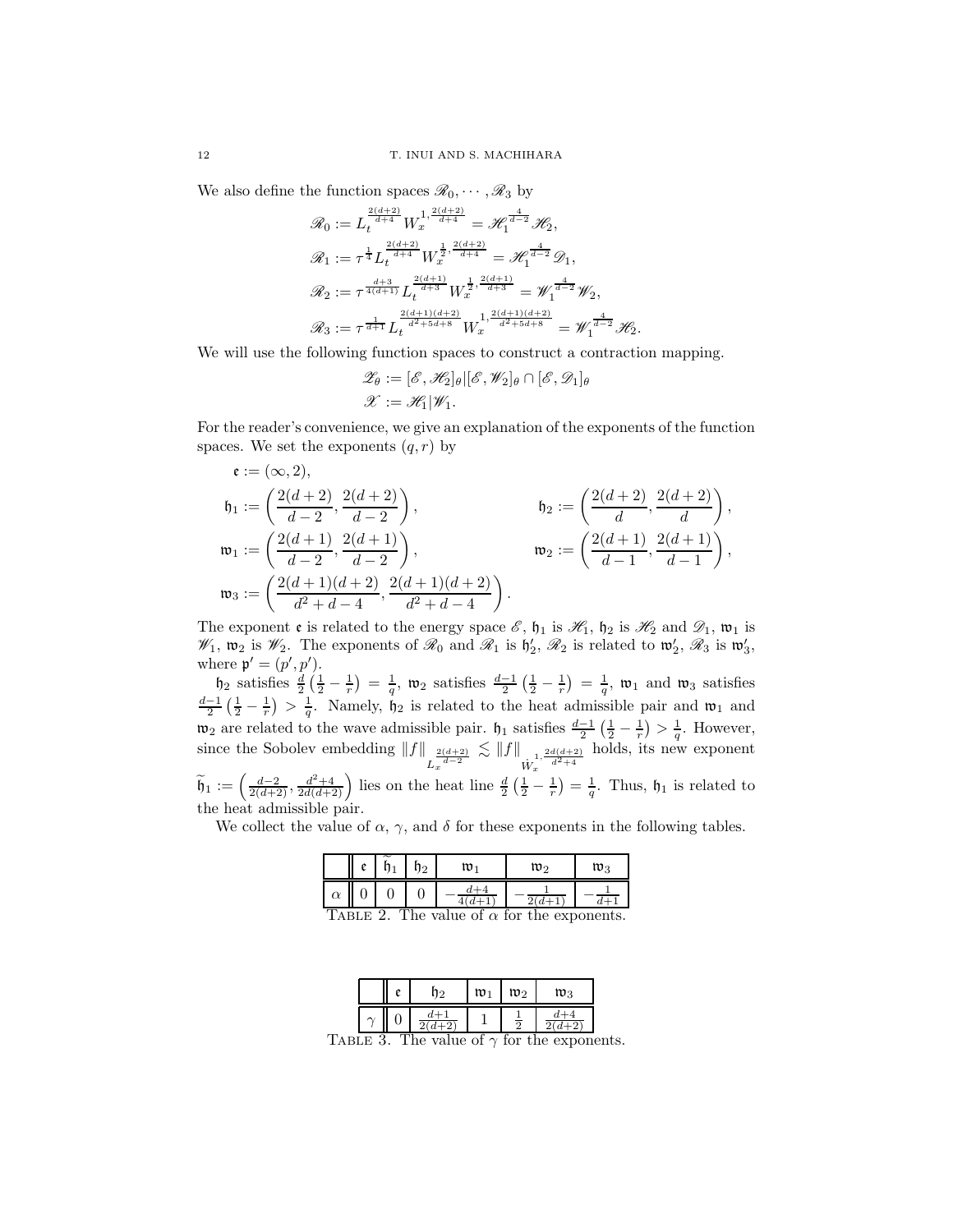| $X \setminus Y$  | e | $\mathfrak{h}_2$    | $\mathfrak{w}_2$      | $\mathfrak{w}_3$            |
|------------------|---|---------------------|-----------------------|-----------------------------|
| e                | 0 |                     |                       |                             |
| $\mathfrak{h}_2$ | 0 |                     | $\frac{d-1}{2d(d+1)}$ | $d^2+d-4$<br>$2d(d+1)(d+2)$ |
| $\mathfrak{w}_1$ | 0 | $rac{d-2}{2d(d+1)}$ |                       |                             |
| $\mathfrak{w}_2$ | 0 | $d-1$<br>$2d(d+1)$  |                       |                             |
| $\mathbf{r}$     |   | $\sqrt{1}$          | п.                    | $C$ $C$ $(TT - TT)$         |

TABLE 4. The value of  $\delta(X, Y)$ .

2.4.2. Uniform boundedness. We show the uniform boundedness. Since we have

$$
u_{\tau} = \left(\frac{1}{\tau} \mathcal{D}_{\tau}(t) + \partial_t \mathcal{D}_{\tau}(t)\right) f_{\tau} + \mathcal{D}_{\tau}(t)g_{\tau} + \int_0^t \frac{1}{\tau} \mathcal{D}_{\tau}(t-s) \mathcal{N}(u_{\tau})(s)ds,
$$

where we recall that  $\mathcal{N}(u) = \mu |u|^{p-1}u$ , it holds from the homogeneous Strichartz estimates that

$$
||u_{\tau}||_{\mathscr{E}\cap\mathscr{Z}_{\theta}\cap\mathscr{X}} \lesssim ||f_{\tau}||_{H^{1}} + \tau^{\frac{1}{2}}||g_{\tau}||_{L^{2}} + \left\|\int_{0}^{t} \frac{1}{\tau} \mathcal{D}_{\tau}(t-s) \mathcal{N}(u_{\tau})(s) ds\right\|_{\mathscr{E}\cap\mathscr{Z}_{\theta}\cap\mathscr{X}}
$$

By the inhomogeneous Strichartz estimates, we obtain the following estimate.

$$
\left\| \int_0^t \frac{1}{\tau} \mathcal{D}_\tau(t-s) \mathcal{N}(u_\tau)(s) ds \right\|_{\mathscr{E} \cap \mathscr{Z}_{\theta} \cap \mathscr{X}} \lesssim T^{1-\theta} \|\mathcal{N}(u_\tau)\|_{\sum_{i=0}^3 [\mathscr{E}, \mathscr{R}_i]_{\theta}}.
$$

Then, by Lemmas [2.6](#page-10-1) and [2.7,](#page-10-2) we have

$$
\|\mathcal{N}(u)\|_{\sum_{i=0}^3[\mathscr{E},\mathscr{R}_i]_\theta} \lesssim \|u\|_{\mathscr{X}}^{p-1} \|u\|_{\mathscr{Z}_{\theta}}.
$$

Therefore, we obtain

<span id="page-12-0"></span>
$$
(2.3) \t\t ||u_{\tau}||_{\mathscr{E}\cap\mathscr{Z}_{\theta}\cap\mathscr{X}[0,T]} \lesssim ||f_{\tau}||_{H^{1}} + \tau^{\frac{1}{2}}||g_{\tau}||_{L^{2}} + T^{1-\theta}||u_{\tau}||_{\mathscr{E}\cap\mathscr{Z}_{\theta}\cap\mathscr{X}[0,T]}^{p}
$$

By the Strichartz estimate and Lemmas [2.6](#page-10-1) and [2.7,](#page-10-2) we also have

$$
(2.4) \t\t \tau^{\frac{1}{2}} \|\partial_t u_\tau\|_{L_t^\infty L_x^2} \lesssim \|f_\tau\|_{H^1} + \tau^{\frac{1}{2}} \|g_\tau\|_{L^2} + T^{1-\theta} \|u_\tau\|_{\mathscr{E}\cap \mathscr{Z}_{\theta}\cap \mathscr{X}[0,T]}^p.
$$

By [\(2.3\)](#page-12-0) and [\(2.6\)](#page-12-1), since  $\limsup_{\tau \to 0} (\|f_{\tau}\|_{H^1} + \tau^{1/2} \|g_{\tau}\|_{L^2}) < \infty$ , there exist  $C_0 > 0$ and  $\tau_0 > 0$  such that

<span id="page-12-2"></span>
$$
(2.5) \t\t ||u_\tau||_{\mathcal{E}\cap\mathscr{Z}_{\theta}\cap\mathscr{X}[0,T]} + \tau^{\frac{1}{2}} ||\partial_t u_\tau||_{L_t^\infty L_x^2[0,T]} \lesssim C_0 + T^{1-\theta} ||u_\tau||_{\mathscr{E}\cap\mathscr{Z}_{\theta}\cap\mathscr{X}[0,T]}^p
$$

for any  $T < T^*_{\tau}$  and  $0 < \tau < \tau_0$ .

Suppose that  $\liminf_{\tau \to 0} T_{\tau}^* = 0$ . Then, there exists a sequence  $\{\tau_n\} \subset (0, \tau_0)$ such that  $T_{\tau_n}^* \to 0$ . For sufficiently large *n*, it holds from [\(2.5\)](#page-12-2) that

<span id="page-12-1"></span>(2.6) 
$$
\|u_{\tau_n}\|_{\mathcal{E}\cap\mathcal{Z}_{\theta}\cap\mathcal{X}[0,T]} + \tau_n^{\frac{1}{2}} \|\partial_t u_{\tau_n}\|_{L_t^\infty L_x^2[0,T]} \lesssim C_0
$$

for any  $T < T_{\tau_n}^*$ . This estimate and the blow-up alternative imply a contradiction. Therefore, we have  $T^* = \liminf_{\tau \to 0} T^*$  > 0 and thus, for any  $T < T^*$ , there exist  $C_T > 0$  and  $\tau_T$  such that  $||u_\tau||_{\mathscr{E} \cap \mathscr{Z}_{\theta} \cap \mathscr{X}[0,T]} + \tau^{1/2} ||\partial_t u_\tau||_{L_t^\infty L_x^2[0,T]} \lesssim C_T$  for  $\tau < \tau_T$ . Consequently, we obtain Theorem [1.1.](#page-3-2)

.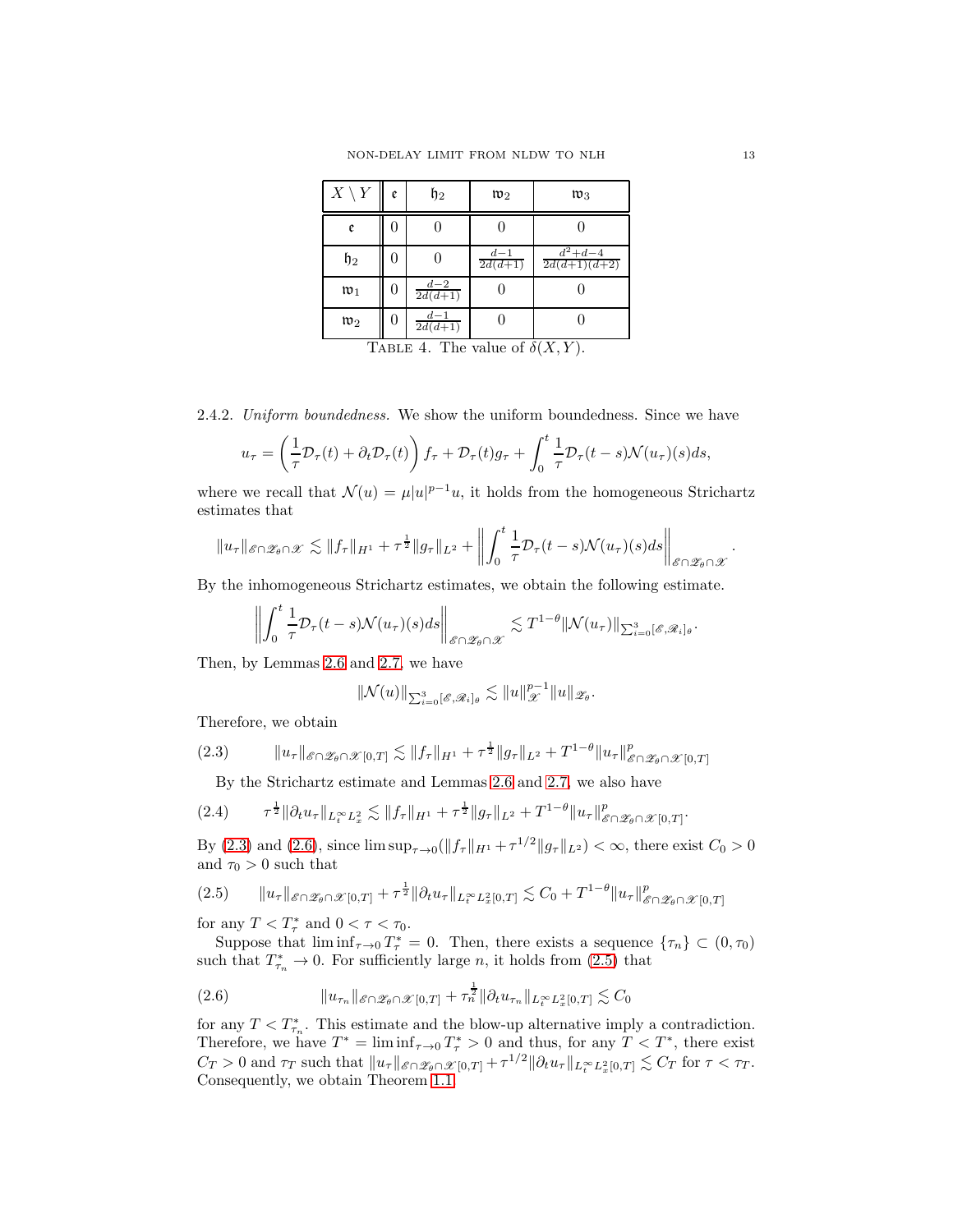<span id="page-13-0"></span>2.5. Proof of  $L^2$ -convergence. In this section, we show that the  $L^2$ -convergence by a direct calculation.

We set the function spaces without derivative by

$$
\begin{aligned} \mathscr{E}^0 &:= L_t^\infty L_x^2 \\ \mathscr{H}_2^0 &:= L_t^{\frac{2(d+2)}{d}} L_x^{\frac{2(d+2)}{d}} \end{aligned}
$$

and

$$
\mathcal{R}_0^0 := L_t^{\frac{2(d+2)}{d+4}} L_x^{\frac{2(d+2)}{d+4}} = \mathcal{H}_1^{\frac{4}{d-2}} \mathcal{H}_2^0
$$

$$
\mathcal{R}_3^0 := \tau^{\frac{1}{d+1}} L_t^{\frac{2(d+1)(d+2)}{d^2+5d+8}} L_x^{\frac{2(d+1)(d+2)}{d^2+5d+8}} = \mathcal{W}_1^{\frac{4}{d-2}} \mathcal{H}_2^0
$$

Moreover, we set

$$
\mathscr{Z}_{\theta}^{0} := [\mathscr{E}^{0}, \mathscr{H}_{2}^{0}]_{\theta} | [\mathscr{E}^{0}, \mathscr{W}_{2}^{0}]_{\theta} \cap [\mathscr{E}^{0}, \mathscr{D}_{1}^{0}]_{\theta}
$$

$$
\mathscr{Y} := [\mathscr{E}^{0}, \mathscr{H}_{2}^{0}]_{\theta}
$$

We decompose  $u_{\tau} - v$  as follows.

$$
u_{\tau}(t) - v(t) = \left(\frac{1}{\tau}\mathcal{D}_{\tau}(t) + \partial_{t}\mathcal{D}_{\tau}(t)\right)(f_{\tau} - f)
$$
  
+ 
$$
\left(\frac{1}{\tau}\mathcal{D}_{\tau}(t) + \partial_{t}\mathcal{D}_{\tau}(t) - e^{t\Delta}\right)f
$$
  
+ 
$$
\mathcal{D}_{\tau}(t)g_{\tau}
$$
  
+ 
$$
\int_{0}^{t} \frac{1}{\tau}\mathcal{D}_{\tau}(t - s)(\mathcal{N}(u) - \mathcal{N}(v))ds
$$
  
+ 
$$
\int_{0}^{t} \left(\frac{1}{\tau}\mathcal{D}_{\tau}(t - s) - e^{(t-s)\Delta}\right)\mathcal{N}(v)ds
$$
  
=: 
$$
L_{1} + L_{2} + L_{3} + N_{1} + N_{2}
$$

We estimate the  $\mathscr Y$ -norm of these terms. First, we discuss the  $\mathscr Y$ -estimate of the homogeneous parts  $L_1$ ,  $L_2$ , and  $L_3$ . By the embedding  $\mathscr{Y} \supset \mathscr{E}^0 \cap \mathscr{H}_2^0$ , it is enough to estimate  $\mathscr{E}^0 \cap \mathscr{H}_2^0$ -norms.

# The  $\mathscr Y$ -estimate of  $L_3$ :

By the Strichartz estimate, we obtain

$$
\begin{aligned}\n\|\mathcal{D}_{\tau}(t)g_{\tau}\|_{\mathscr{E}^{0}\cap\mathscr{H}_{2}^{0}} &\lesssim \left\|\mathcal{D}_{\tau}(t)\chi_{\leq\tau^{-1/2}}g_{\tau}\right\|_{\mathscr{E}^{0}\cap\mathscr{H}_{2}^{0}} + \left\|\mathcal{D}_{\tau}(t)\chi_{>\tau^{-1/2}}g_{\tau}\right\|_{\mathscr{E}^{0}\cap\mathscr{H}_{2}^{0}} \\
&\lesssim \tau\|g_{\tau}\|_{L^{2}} + \tau^{\frac{1}{2}+\frac{\gamma\left(\mathfrak{h}_{2}\right)}{2}} \left\||\nabla|^{\gamma\left(\mathfrak{h}_{2}\right)-1}\chi_{>\tau^{-1/2}}g_{\tau}\right\|_{L^{2}} \\
&\lesssim \tau\|g_{\tau}\|_{L^{2}}\n\end{aligned}
$$

## The  $\mathscr Y$ -estimate of  $L_1$ :

In the same way as above, by dividing into the low and high frequency parts and applying the Strichartz estimates, we have

$$
\left\| \left( \frac{1}{\tau} \mathcal{D}_{\tau}(t) + \partial_t \mathcal{D}_{\tau}(t) \right) (f_{\tau} - f) \right\|_{\mathscr{E}^0 \cap \mathscr{H}_2^0} \lesssim \| f_{\tau} - f \|_{L^2}.
$$

The  $\mathscr Y$ -estimate of  $L_2$ :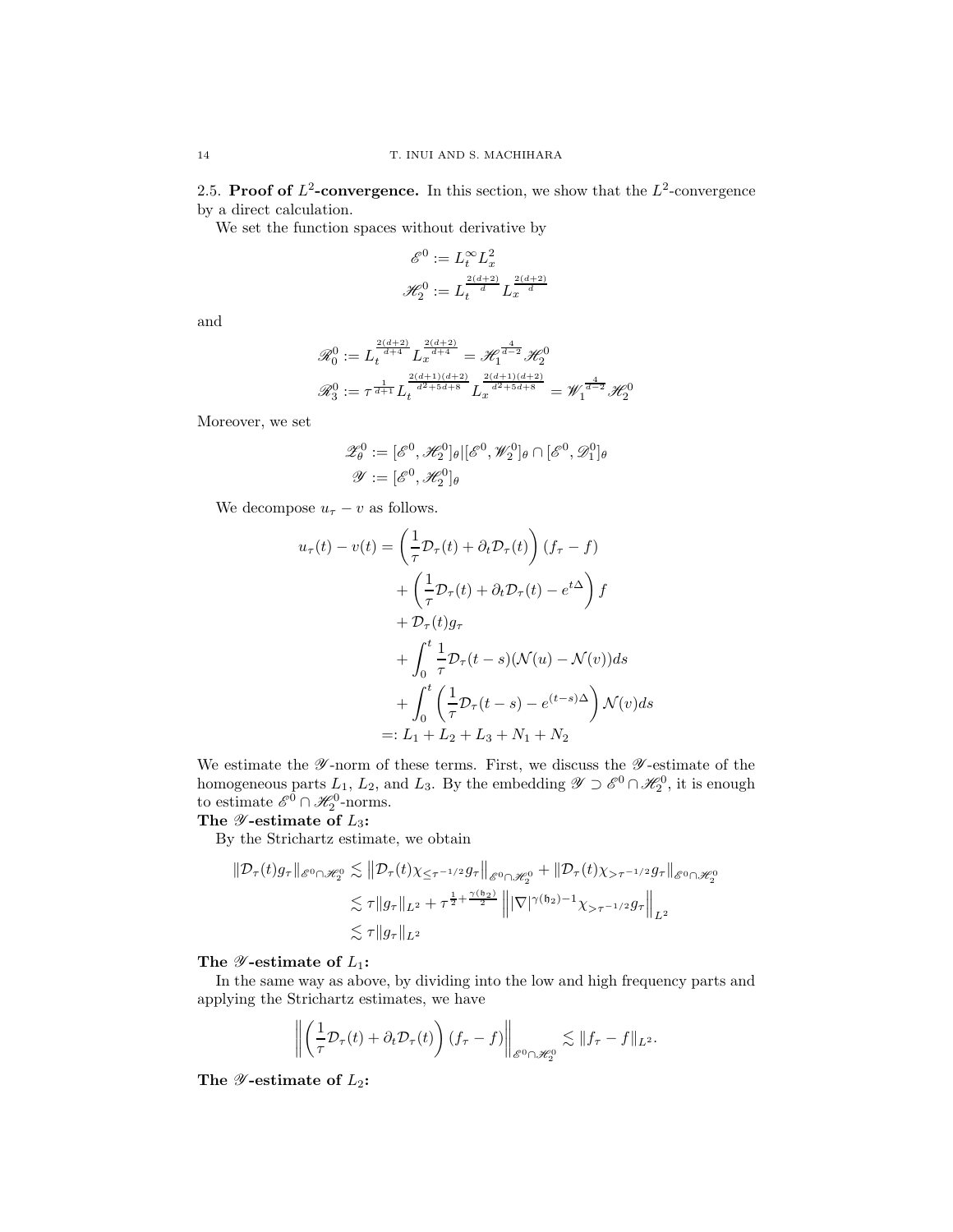First, we consider the high frequency part  $|\xi| > (8\tau)^{-1/2}$ . The constant is not essential but technical. By the triangle inequality, we have

$$
\begin{aligned}\n\left\| \left( \frac{1}{\tau} \mathcal{D}_{\tau}(t) + \partial_t \mathcal{D}_{\tau}(t) - e^{t\Delta} \right) \chi_{>(8\tau)^{-1/2}} f \right\|_{\mathscr{E}^0 \cap \mathscr{H}_2^0} \\
&\lesssim \left\| \left( \frac{1}{\tau} \mathcal{D}_{\tau}(t) + \partial_t \mathcal{D}_{\tau}(t) \right) \chi_{>(8\tau)^{-1/2}} f \right\|_{\mathscr{E}^0 \cap \mathscr{H}_2^0} + \left\| e^{t\Delta} \chi_{>(8\tau)^{-1/2}} f \right\|_{\mathscr{E}^0 \cap \mathscr{H}_2^0}\n\end{aligned}
$$

By the Strichartz estimate, we obtain

$$
\left\| \left( \frac{1}{\tau} \mathcal{D}_{\tau}(t) + \partial_t \mathcal{D}_{\tau}(t) \right) \chi_{>(8\tau)^{-1/2}} f \right\|_{\mathscr{E}^0 \cap \mathscr{H}_2^0} \lesssim \left\| \chi_{>(8\tau)^{-1/2}} f \right\|_{L^2}
$$
  

$$
\lesssim \tau^{\frac{1}{2}} \left\| \chi_{>(8\tau)^{-1/2}} |\nabla| f \right\|_{L^2}
$$

since  $\gamma(\mathfrak{h}_2) < 1/2$ . And by the Strichartz estimate for the heat propagator we have

$$
\left\|e^{t\Delta}\chi_{>(8\tau)^{-1/2}}f\right\|_{\mathscr{E}^{0}\cap\mathscr{H}_{2}^{0}} \lesssim \left\|\chi_{>(8\tau)^{-1/2}}f\right\|_{L_{x}^{2}} \lesssim \tau^{\frac{1}{2}}\left\|\chi_{>(8\tau)^{-1/2}}|\nabla|f\right\|_{L_{x}^{2}}.
$$

It follows from these estimates that

$$
\left\| \left( \frac{1}{\tau} \mathcal{D}_{\tau}(t) + \partial_t \mathcal{D}_{\tau}(t) - e^{t\Delta} \right) \chi_{>(8\tau)^{-1/2}} f \right\|_{\mathscr{E}^0 \cap \mathscr{H}_2^0} \lesssim \tau^{\frac{1}{2}} \left\| \chi_{>(8\tau)^{-1/2}} |\nabla| f \right\|_{L_x^2}.
$$

Since  $f \in H^1$ , the right hand side is  $o(\tau^{1/2})$ .

Next, we consider the low frequency part  $|\xi| \leq (8\tau)^{-1/2}$ . We divide the operators of  $L_2$  into three parts as follows.

$$
\frac{1}{\tau}\widehat{\mathcal{D}_{\tau}}(t) + \partial_{t}\widehat{\mathcal{D}_{\tau}}(t) - \widehat{e^{t\Delta}} = \left\{ \frac{1}{\lambda_{\tau}^{-} - \lambda_{\tau}^{+}} \left( \lambda_{\tau}^{-} e^{t\lambda_{\tau}^{+}} - \lambda_{\tau}^{+} e^{t\lambda_{\tau}^{-}} \right) - e^{-t|\xi|^{2}} \right\} \mathcal{F}
$$
\n
$$
= \left( \frac{\lambda_{\tau}^{-}}{\lambda_{\tau}^{-} - \lambda_{\tau}^{+}} - 1 \right) e^{t\lambda_{\tau}^{+}} \mathcal{F}
$$
\n
$$
+ (e^{t\lambda_{\tau}^{+}} - e^{-t|\xi|^{2}}) \mathcal{F}
$$
\n
$$
- \frac{\lambda_{\tau}^{+}}{\lambda_{\tau}^{-} - \lambda_{\tau}^{+}} e^{t\lambda_{\tau}^{-}} \mathcal{F}
$$
\n
$$
=: I + J + K
$$

We set  $[\xi]_{\tau} := \sqrt{1 - 4\tau |\xi|^2}$ . Since  $|\xi| \le (8\tau)^{-1/2}$ , we have  $[\xi]_{\tau} \ge 1/\sqrt{2}$ . Then, it holds that

<span id="page-14-0"></span>(2.7) 
$$
\frac{\lambda_{\tau}^{-}}{\lambda_{\tau}^{-} - \lambda_{\tau}^{+}} - 1 = \frac{\lambda_{\tau}^{+}}{\lambda_{\tau}^{-} - \lambda_{\tau}^{+}} = \frac{2\tau|\xi|^{2}}{[\xi]_{\tau}(1 + [\xi]_{\tau})} \lesssim \tau^{\frac{1}{2}}|\xi|.
$$

Now, We have the following Strichartz type estimate.

$$
\|e^{t\lambda_1^\pm(\nabla)}\chi_{\leq 1}f\|_{\mathscr{E}^0\cap\mathscr{H}_2^0}\lesssim\|f\|_{L^2}
$$

This follows from the argument by e.g. [\[4\]](#page-29-15) and [\[5\]](#page-29-13), and thus we omit the detail. By the scaling, this estimate implies

$$
\|e^{t\lambda_\tau^{\pm}(\nabla)}\chi_{\leq \tau^{-1/2}}f\|_{\mathscr{E}^0\cap\mathscr{H}_2^0}\lesssim \|f\|_{L^2},
$$

where we note that the scaling order  $\alpha(q, r)$  of  $\tilde{\tau}$  disappears since  $\alpha(\mathfrak{h}) = \alpha(\mathfrak{e}) = 0$ . Thus, we obtain

$$
\|\chi_{\lt (8\tau)^{-1/2}}If\|_{\mathscr{E}^0\cap\mathscr{H}_2^0}\lesssim \tau^{\frac{1}{2}}\|f\|_{H^1}.
$$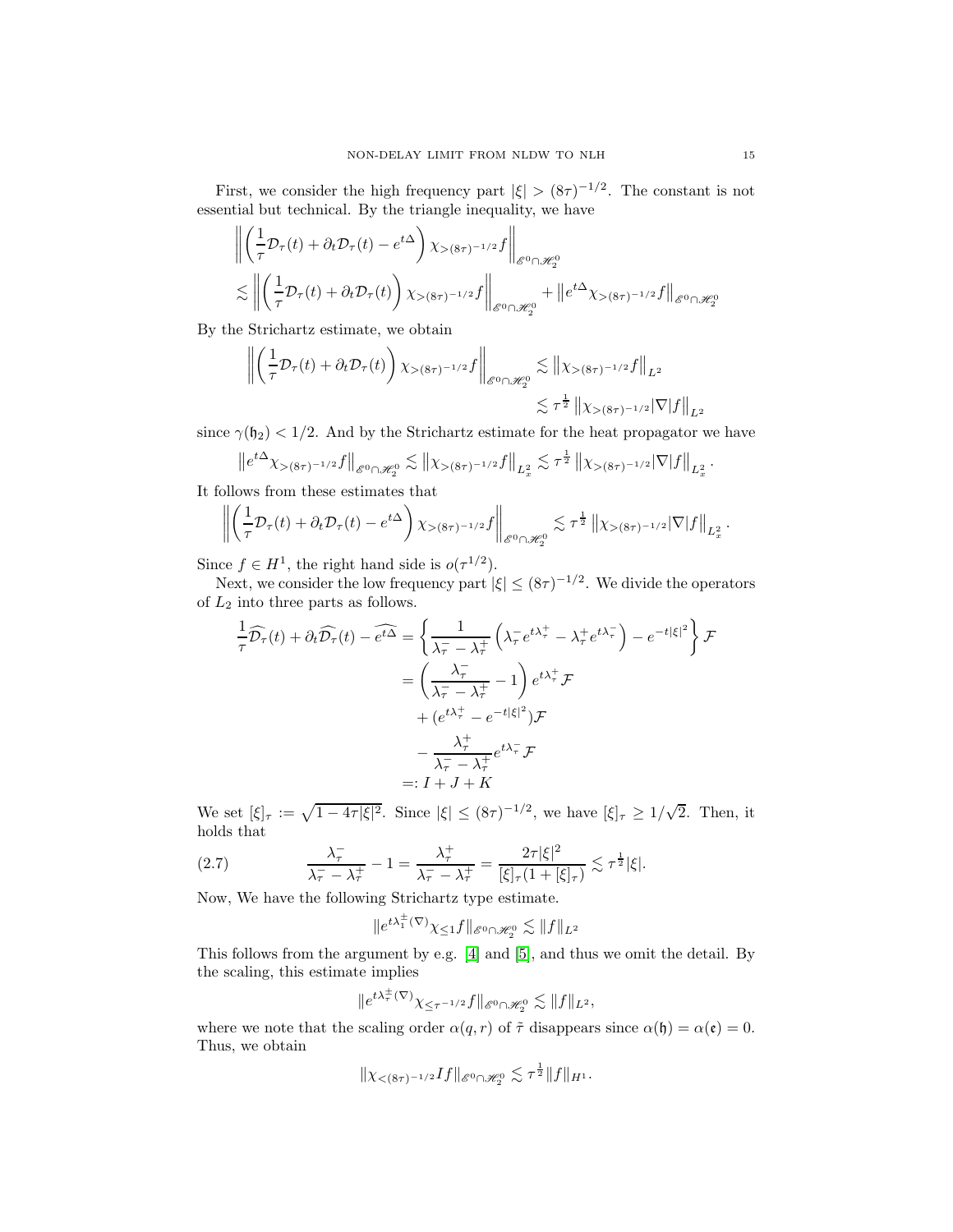By  $(2.7)$ , we also have

$$
\|\chi_{<(8\tau)^{-1/2}} Kf\|_{\mathscr{E}^{0}\cap\mathscr{H}_{2}^{0}} \lesssim \tau^{\frac{1}{2}} \|f\|_{H^{1}}.
$$

To estimate J, we define  $h(\tau) := e^{t\lambda \tau}$ . Then,  $J = h(\tau) - h(0)$ . Therefore, by the fundamental theorem of calculus, we have

$$
\|\chi_{\leq (8\tau)^{-1/2}}(\nabla)Jf\|_{\mathscr{E}^0 \cap \mathscr{H}_2^0} = \left\|\mathcal{F}^{-1}\{(h(\tau) - h(0))\chi_{\leq (8\tau)^{-1/2}}\hat{f}\}\right\|_{\mathscr{E}^0 \cap \mathscr{H}_2^0}
$$
  

$$
\leq \int_0^\tau \left\|\mathcal{F}^{-1}\{h'(\tilde{\tau})\chi_{\leq (8\tau)^{-1/2}}\hat{f}\}\right\|_{\mathscr{E}^0 \cap \mathscr{H}_2^0} d\tilde{\tau}
$$
  

$$
\leq \int_0^\tau \left\|\mathcal{F}^{-1}\{h'(\tilde{\tau})\chi_{\leq (8\tilde{\tau})^{-1/2}}\hat{f}\}\right\|_{\mathscr{E}^0 \cap \mathscr{H}_2^0} d\tilde{\tau}
$$

where we used  $\tilde{\tau} \leq \tau$  in the last inequality. By a simple calculation, we have

$$
h'(\tilde{\tau}) = \frac{-4|\xi|^4}{\langle \xi \rangle_{\tilde{\tau}} (1 + \langle \xi \rangle_{\tilde{\tau}})^2} t e^{t\lambda_{\tilde{\tau}}^+} \lesssim \tilde{\tau}^{-\frac{1}{2}} |\xi| t |\xi|^2 e^{t\lambda_{\tilde{\tau}}^+} \lesssim \tilde{\tau}^{-\frac{1}{2}} |\xi|
$$

when  $|\xi| \leq (8\tilde{\tau})^{-1/2}$ . Thus, by the Strichartz estimates, we obtain

$$
\int_0^\tau \left\| \mathcal{F}^{-1} \{ h'(\tilde{\tau}) \chi_{\leq (8\tilde{\tau})^{-1/2}} \hat{f} \} \right\|_{\mathcal{E}^0 \cap \mathcal{H}_2^0} d\tilde{\tau} \lesssim \int_0^\tau \tilde{\tau}^{-\frac{1}{2}} d\tilde{\tau} \| f \|_{H^1} \approx \tau^{\frac{1}{2}} \| f \|_{H^1}.
$$

As a conclusion, we get

$$
\left\| \left( \frac{1}{\tau} \mathcal{D}_{\tau}(t) + \partial_t \mathcal{D}_{\tau}(t) - e^{t\Delta} \right) \chi_{<(8\tau)^{-1/2}} f \right\|_{\mathscr{E}^0 \cap \mathscr{H}_2^0}
$$
  
\$\lesssim \|\chi\_{<(8\tau)^{-1/2}} f\|\_{L^2}\$  
\$\lesssim \tau^{\frac{1}{2}} \|f\|\_{H^1}.

Next, we consider the estimate of the nonlinear terms  $N_1$  and  $N_2$ . The  $\mathscr Y$ -estimate of  $N_1$ :

It holds from the Strichartz estimates that

$$
||N_1||_{\mathscr{Y}} \lesssim T^{1-\theta} ||\mathcal{N}(u_\tau) - \mathcal{N}(v)||_{[\mathscr{E}^0, \mathscr{R}_0^0]_\theta + [\mathscr{E}^0, \mathscr{R}_3^0]_\theta}.
$$

Since we have

$$
|\mathcal{N}(u_\tau)-\mathcal{N}(v)|\lesssim (|u_\tau|^{p-1}+|v|^{p-1})|u_\tau-v|,
$$

by dividing  $u_{\tau}$ , v into low frequency part  $u_{\tau,l}$ ,  $v_l$  and high frequency part  $u_{\tau,h}$ ,  $v_h$ , we have

$$
|\mathcal{N}(u_{\tau}) - \mathcal{N}(v)| \lesssim (|u_{\tau,l}|^{p-1} + |u_{\tau,h}|^{p-1} + |v_l|^{p-1} + |v_h|^{p-1})|u_{\tau} - v|
$$
  

$$
\lesssim (|u_{\tau,l}|^{p-1} + |v_l|^{p-1})|u_{\tau} - v| + (|u_{\tau,h}|^{p-1} + |v_h|^{p-1})|u_{\tau} - v|.
$$

By Lemma [2.6](#page-10-1) and the Hölder inequality, we obtain

$$
\| \mathcal{N}(u_{\tau}) - \mathcal{N}(v) \|_{[\mathcal{E}^{0}, \mathcal{R}_{0}^{0}]_{\theta} + [\mathcal{E}^{0}, \mathcal{R}_{3}^{0}]_{\theta}}
$$
\n
$$
\lesssim \| (|u_{\tau,l}|^{p-1} + |v_{l}|^{p-1}) |u_{\tau} - v| \|_{[\mathcal{E}^{0}, \mathcal{R}_{0}^{0}]_{\theta}} + \| (|u_{\tau,h}|^{p-1} + |v_{h}|^{p-1}) |u_{\tau} - v| \|_{[\mathcal{E}^{0}, \mathcal{R}_{3}^{0}]_{\theta}}
$$
\n
$$
\lesssim (||u_{\tau,l}||_{[\mathcal{E}^{0}, \mathcal{H}_{1}]_{\theta}}^{p-1} + ||v_{l}||_{[\mathcal{E}^{0}, \mathcal{H}_{1}]_{\theta}}^{p-1}) ||u_{\tau} - v| \|_{[\mathcal{E}^{0}, \mathcal{H}_{2}^{0}]_{\theta}}
$$
\n
$$
+ (||u_{\tau,h}||_{[\mathcal{E}^{0}, \mathcal{W}_{1}]_{\theta}}^{p-1} + ||v_{h}||_{[\mathcal{E}^{0}, \mathcal{W}_{1}]_{\theta}}^{p-1}) ||u_{\tau} - v||_{[\mathcal{E}^{0}, \mathcal{H}_{2}^{0}]_{\theta}}
$$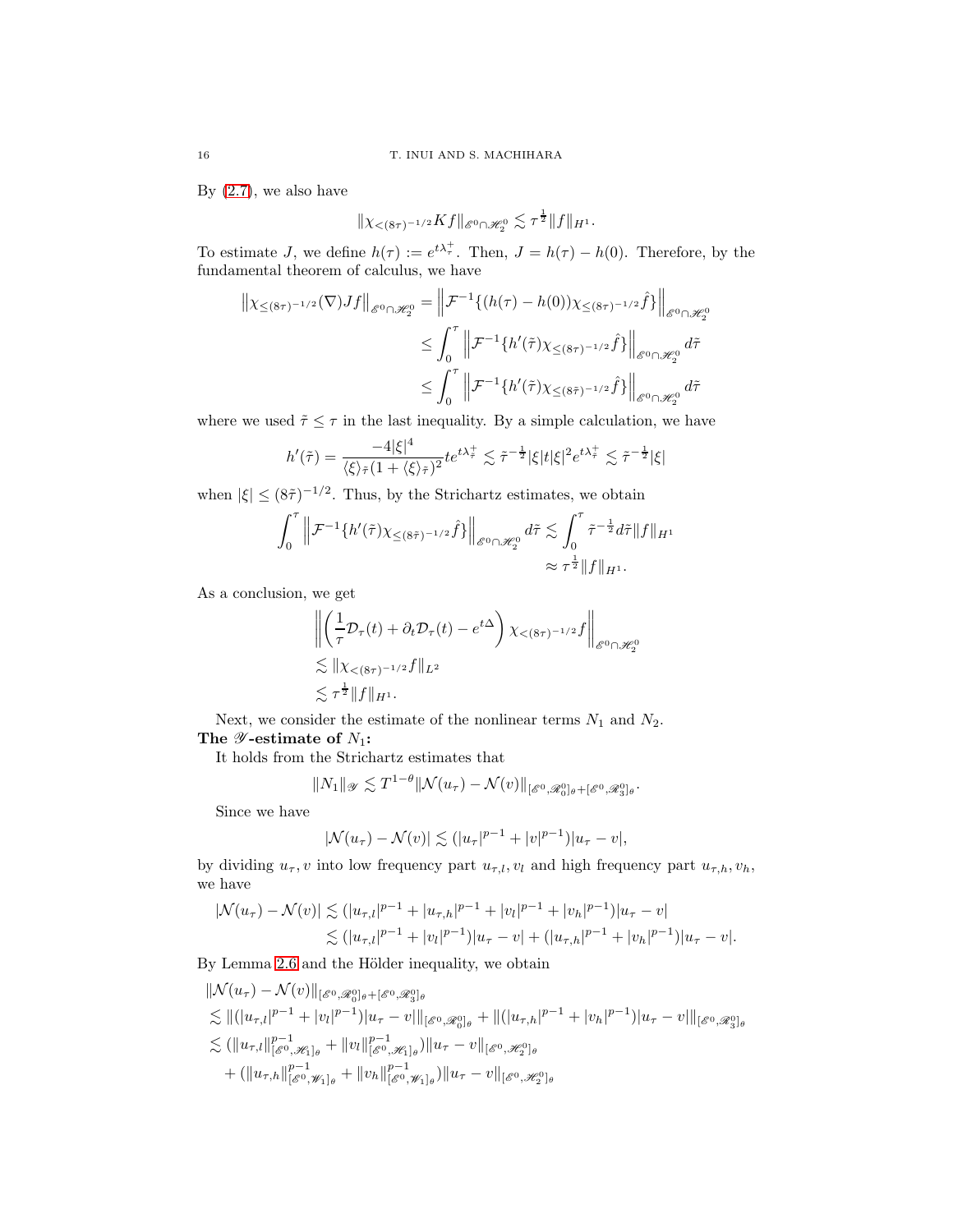By the uniform boundedness, we find that  $||u_{\tau,l}||_{[\mathscr{E}^0,\mathscr{H}_1]_\theta}$  and  $||u_{\tau,h}||_{[\mathscr{E}^0,\mathscr{W}_1]_\theta}$  are bounded uniformly in  $\tau$ . Moreover,  $||v_l||_{[\mathscr{E}^0, \mathscr{H}_1]_\theta}$  and  $||v_h||_{[\mathscr{E}^0, \mathscr{W}_1]_\theta}$  are also bounded. Thus, we have

$$
\|\mathcal{N}(u_\tau)-\mathcal{N}(v)\|_{[\mathscr{E}^0,\mathscr{R}_0^0]\theta+[\mathscr{E}^0,\mathscr{R}_3^0]\theta}\lesssim\|u_\tau-v\|_{\mathscr{Y}}.
$$

This means  $||N_1||_{\mathscr{Y}} \lesssim T^{1-\theta} ||u_\tau - v||_{\mathscr{Y}}.$ 

The  $\mathscr Y$ -estimate of  $N_2$ : In the same way as the estimate of  $L_2$ , we devide  $N_1$ into the high, middle, and low frequency parts. First, we treat the high frequency part.

$$
\left\| \int_0^t \left( \frac{1}{\tau} \mathcal{D}_\tau(t-s) - e^{(t-s)\Delta} \right) \chi_{>(8\tau)^{-1/2}} \mathcal{N}(v) ds \right\|_{\mathcal{Y}} \n\lesssim \left\| \int_0^t \frac{1}{\tau} \mathcal{D}_\tau(t-s) \chi_{>(8\tau)^{-1/2}} \mathcal{N}(v) ds \right\|_{\mathcal{Y}} + \left\| \int_0^t e^{(t-s)\Delta} \chi_{>(8\tau)^{-1/2}} \mathcal{N}(v) ds \right\|_{\mathcal{Y}}
$$

By the Strichartz estimate, we have

$$
\left\| \int_0^t \frac{1}{\tau} \mathcal{D}_\tau(t-s) \chi_{>(8\tau)^{-1/2}} \mathcal{N}(v) ds \right\|_{\mathscr{Y}} \lesssim \tau^{\frac{1}{2}} \|\nabla |\mathcal{N}(v)\|_{[\mathscr{E}^0, \mathscr{R}_0^0]_{\theta}} \lesssim \tau^{\frac{1}{2}} \|v\|_{[\mathscr{E}^0, \mathscr{H}_1]_{\theta}}^{\rho-1} \|v\|_{[\mathscr{E}, \mathscr{H}_2]_{\theta}}
$$

Moreover, we have

$$
\left\| \int_0^t e^{(t-s)\Delta} \chi_{>(8\tau)^{-1/2}} \mathcal{N}(v) ds \right\|_{\mathscr{Y}} \lesssim \|\chi_{>1/\sqrt{\tau}} \mathcal{N}(v)\|_{[\mathscr{E}^0, \mathscr{R}_0^0]_{\theta}}
$$
  

$$
\lesssim \tau^{\frac{1}{2}} \|\nabla |\mathcal{N}(v)\|_{[\mathscr{E}^0, \mathscr{R}_0^0]_{\theta}}
$$
  

$$
\lesssim \tau^{\frac{1}{2}} \|v\|_{[\mathscr{E}^0, \mathscr{H}_1]_{\theta}}^{p-1} \|v\|_{[\mathscr{E}, \mathscr{H}_2]_{\theta}}.
$$

Next, we consider the low frequency part. The symbol of  $\frac{1}{\tau} \mathcal{D}_{\tau}(t) - e^{t\Delta}$  is calculated by

$$
\frac{-1}{\tau(\lambda_{\tau}^{-} - \lambda_{\tau}^{+})} (e^{t\lambda_{\tau}^{+}} - e^{t\lambda_{\tau}^{-}}) - e^{-t|\xi|^{2}} = \left(\frac{-1}{\tau(\lambda_{\tau}^{-} - \lambda_{\tau}^{+})} - 1\right) e^{t\lambda_{\tau}^{+}} + e^{t\lambda_{\tau}^{+}} - e^{-t|\xi|^{2}}
$$

$$
+ \frac{1}{\tau(\lambda_{\tau}^{-} - \lambda_{\tau}^{+})} e^{t\lambda_{\tau}^{-}}
$$

$$
=: H + J + M
$$

Since we have

$$
\frac{-1}{\tau(\lambda_{\tau}^{-}-\lambda_{\tau}^{+})}-1=\frac{4\tau|\xi|^{2}}{[\xi]_{\tau}(1+[\xi]_{\tau})}\lesssim\tau^{\frac{1}{2}}|\xi|
$$

when  $|\xi| \le (8\tau)^{-1/2}$ , we can estimate H by

$$
\left\| \int_0^t H\chi_{\leq (8\tau)^{-1/2}} \mathcal{N}(v) ds \right\|_{\mathscr{Y}} \lesssim \tau^{\frac{1}{2}} \|v\|_{[\mathscr{E}^0, \mathscr{H}_1]_\theta}^{p-1} \|v\|_{[\mathscr{E}, \mathscr{H}_2]_\theta}
$$

where we used the inhomogeneous Strichartz estimate for  $e^{t\lambda_{\tau}^{\pm}}$ . In the similar way to the estimate of  $L_2$ , we obtain

$$
\left\| \int_0^t J\chi_{\leq (8\tau)^{-1/2}} \mathcal{N}(v) ds \right\|_{\mathscr{Y}} \lesssim \tau^{\frac{1}{2}} T \|v\|_{[\mathscr{E}^0, \mathscr{H}_1]_\theta}^{p-1} \|v\|_{[\mathscr{E}, \mathscr{H}_2]_\theta}.
$$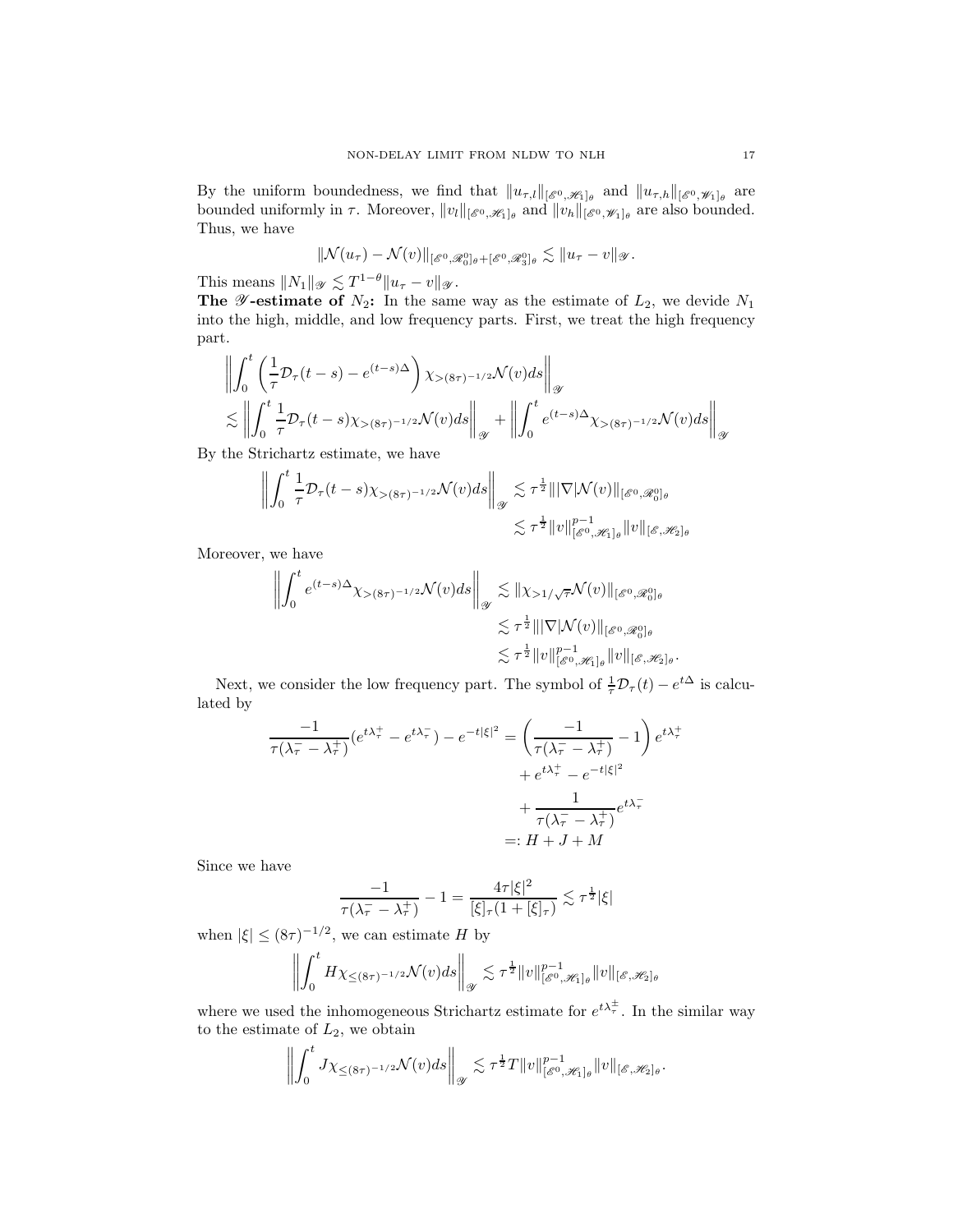We estimate M. Since it holds

$$
\left|\frac{1}{\tau(\lambda_{\tau}^{-}-\lambda_{\tau}^{+})}\right|\lesssim 1,
$$

it is enough to estimate

$$
\left\| \int_0^t e^{t\lambda_\tau^-} \chi_{\leq (8\tau)^{-1/2}} \mathcal{N}(v) ds \right\|_{\mathscr{Y}}.
$$

We denote  $(q, r) = (\infty, 2)$  or  $(q, r) = (2(d + 2)/d, 2(d + 2)/d)$ . When  $1 < p \le$  $d/(d-2)$ , we have

$$
\left\| \int_0^t e^{t\lambda_\tau^-} \chi_{\leq (8\tau)^{-1/2}} \mathcal{N}(v) ds \right\|_{L_t^q L_x^r} \lesssim \left\| \int_0^t e^{-\frac{t-s}{2\tau}} \left\| \chi_{\leq (8\tau)^{-1/2}} \mathcal{N}(v) \right\|_{L_x^r} ds \right\|_{L_t^q}
$$
  

$$
\lesssim \tau^{-\frac{d}{2} \left( \frac{1}{2} - \frac{1}{r} \right)} \left\| \int_0^t e^{-\frac{t-s}{2\tau}} \left\| \mathcal{N}(v) \right\|_{L_x^2} ds \right\|_{L_t^q}
$$
  

$$
\lesssim \tau^{-\frac{d}{2} \left( \frac{1}{2} - \frac{1}{r} \right)} \left\| \int_0^t e^{-\frac{t-s}{2\tau}} ds \right\|_{L_t^q} \|v\|_{L_t^\infty H^1}^p
$$
  

$$
\lesssim \tau^{1 - \frac{d}{2} \left( \frac{1}{2} - \frac{1}{r} \right)} T^{\kappa} \|v\|_{L_t^\infty H^1}^p
$$

for a positive constant  $\kappa$ , where we used the Bernstein inequality and the Sobolev inequality. Since  $r = 2$  or  $r = 2(d+2)/d$ , we obtain

$$
\tau^{1-\frac{d}{2}\left(\frac{1}{2}-\frac{1}{r}\right)} \lesssim \tau^{\frac{1}{2}}.
$$

When  $d/(d-2) < p < (d+2)/(d-2)$ , we set  $1/r_0 = 1/r - 1/d + (d-2)(p-1)/(2d)$ . Then, we have  $r > r_0 > 1$  and, by the Sobolev inequality, we have  $\|\mathcal{N}(v)\|_{L_x^{r_0}} \lesssim$  $||v||_{H^1}^{p-1}||v||_{W^{1,r}}.$ 

$$
\left\| \int_{0}^{t} e^{t\lambda_{\tau}^{-}} \chi_{\leq(8\tau)^{-1/2}} \mathcal{N}(v) ds \right\|_{L_{t}^{q} L_{x}^{r}} \lesssim \left\| \int_{0}^{t} e^{-\frac{t-s}{2\tau}} \left\| \chi_{\leq(8\tau)^{-1/2}} \mathcal{N}(v) \right\|_{L_{x}^{r}} ds \right\|_{L_{t}^{q}} \n\lesssim \tau^{-\frac{d}{2} \left( \frac{1}{r_{0}} - \frac{1}{r} \right)} \left\| \int_{0}^{t} e^{-\frac{t-s}{2\tau}} \left\| \mathcal{N}(v) \right\|_{L_{x}^{r_{0}}} ds \right\|_{L_{t}^{q}} \n\lesssim \tau^{-\frac{d}{2} \left( \frac{1}{r_{0}} - \frac{1}{r} \right)} \left\| \int_{0}^{t} e^{-\frac{t-s}{2\tau}} \left\| v(s) \right\|_{W^{1,r}} ds \right\|_{L_{t}^{q}} \left\| v \right\|_{L_{t}^{\infty} H^{1}}^{p-1} \n\lesssim \tau^{1-\frac{d}{2} \left( \frac{1}{r_{0}} - \frac{1}{r} \right)} \|v\|_{L_{t}^{q} W^{1,r}} \|v\|_{L_{t}^{\infty} H^{1}}^{p-1}
$$

where we used the Young inequality in the last. Since  $p < 1 + 4/(d - 2)$ , we have

$$
1 - \frac{d}{2} \left( \frac{1}{r_0} - \frac{1}{r} \right) > \frac{1}{2}.
$$

Therefore, combining these estimates, we have

$$
\left\| \int_0^t M\chi_{\leq (8\tau)^{-1/2}} \mathcal{N}(v) ds \right\|_{\mathscr{Y}} \lesssim \tau^{\frac{1}{2}} T^{\kappa_0} \|v\|_{L_t^\infty H^1}^{p-1} \|v\|_{[\mathscr{E},\mathscr{H}_2]_\theta}.
$$

for a positive constant  $\kappa_0$ . Since  $||v||_{L_t^{\infty}H_1}$  and  $||v||_{[\mathscr{E},\mathscr{H}_2]_\theta}$  are bounded on  $[0,T]$ , we obtain  $O(\tau^{1/2})$ .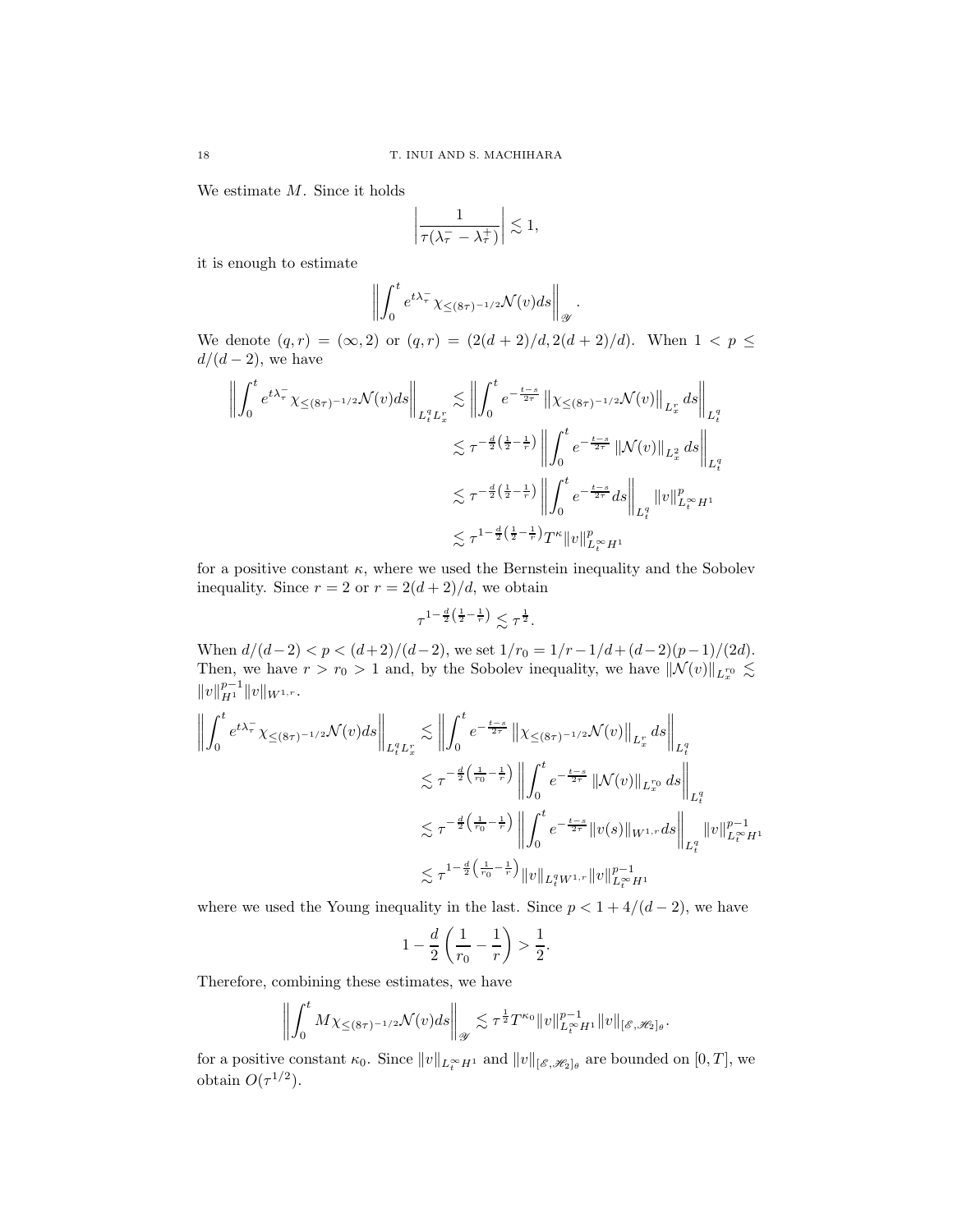Combining these estimates, we obtain

$$
||N_2||_{\mathscr{Y}} \lesssim \tau^{\frac{1}{2}}
$$

## Conclusion of the  $\mathscr Y\text{-estimate:}$

Thus, we have

$$
||u_{\tau} - v||_{\mathscr{Y}[0,T]} \lesssim ||f_{\tau} - f||_{L^2} + \tau ||g_{\tau}||_{L^2} + T^{1-\theta} ||u_{\tau} - v||_{\mathscr{Y}[0,T]} + \tau^{\frac{1}{2}}
$$

Taking small  $T$ , we obtain

$$
||u_{\tau} - v||_{\mathscr{Y}[0,T]} \lesssim ||f_{\tau} - f||_{L^2} + \tau ||g_{\tau}||_{L^2} + \tau^{\frac{1}{2}}
$$

Repeating this, we obtain the estimate for any  $T < T^*$ . Therefore, we complete the proof of Theorem [1.2.](#page-3-3)

<span id="page-18-0"></span>2.6. Compactness method for  $H^1$ -convergence. We prove  $H^1$ -convergence by a compactness method.

We show the following statement.

<span id="page-18-1"></span>**Proposition 2.9.** Let  $f \in H^1(\mathbb{R}^d)$ , v be a solution to [\(NLH\)](#page-3-1), and  $T_{\text{max}}$  is the maximal existence time of the solution v to [\(NLH\)](#page-3-1). If the initial data  $(f_\tau, g_\tau) \in$  $H^1(\mathbb{R}^d) \times L^2(\mathbb{R}^d)$  satisfies

$$
(f_{\tau}, \tau g_{\tau}) \to (f, 0) \text{ in } H^1(\mathbb{R}^d) \times L^2(\mathbb{R}^d) \text{ as } \tau \to 0,
$$

then we have

$$
||u_{\tau} - v||_{L^{\infty}(0,T:H^1(\mathbb{R}^d))} + \tau^{\frac{1}{2}} ||\partial_t u_{\tau}||_{L^{\infty}(0,T:L^2(\mathbb{R}^d))} \to 0
$$

as  $\tau \to 0$  for any  $T < \min\{T^*, T_{\max}\}\$ .

Once we obtain the above proposition, we can show  $T^* \geq T_{\text{max}}$  as follows. Suppose that  $T^* < T_{\text{max}}$ . Then by the proposition, it holds for arbitrary sufficiently small  $\tau$  that

$$
||u_{\tau} - v||_{L^{\infty}(0,T:H^1(\mathbb{R}^d))} + \tau^{\frac{1}{2}} ||\partial_t u_{\tau}||_{L^{\infty}(0,T:L^2(\mathbb{R}^d))} \lesssim 1
$$

for any  $T < T^*$ . Therefore, we have

$$
||u_{\tau}||_{L^{\infty}(0,T:H^{1}(\mathbb{R}^{d}))} + \tau^{\frac{1}{2}}||\partial_{t}u_{\tau}||_{L^{\infty}(0,T:L^{2}(\mathbb{R}^{d}))} \lesssim ||v||_{L^{\infty}(0,T:H^{1}(\mathbb{R}^{d}))} + 1
$$

Since  $T^* < T_{\text{max}}$ , we have  $||v||_{L^{\infty}(0,T:H^1(\mathbb{R}^d))} + \tau^{1/2} ||\partial_t u_{\tau}||_{L^{\infty}(0,T:L^2(\mathbb{R}^d))} < C$ . Thus,  $||u_\tau||_{L^\infty(0,T:H^1(\mathbb{R}^d))} < C$  for any  $T < T^*$ . This and the blow-up alternative implies that we obtain the solution on  $[0, T^* + \delta)$  for some  $\delta > 0$ . Since the existence time depends only on the norm, we find that  $\delta$  is independent of  $\tau$ . We reach contradiction.

*Proof of Proposition [2.9.](#page-18-1)* To show this, we use a compactness argument. Let  $\varepsilon > 0$ be fixed arbitrarily. If there exists  $R_{\varepsilon} > 0$  independent of  $\tau$  such that  $\|\chi_{>R_{\varepsilon}} u_{\tau}\|_{\dot{\mathscr{E}}} \lesssim$  $\epsilon + \|f_{\tau} - f\|_{H^1} + \tau^{1/2} \|g_{\tau}\|_{L^2}$ , then by taking  $R > R_{\varepsilon}$  such that  $\|\chi_{>R}v\|_{\dot{\mathscr{E}}} < \varepsilon$  we have

$$
||u_{\tau} - v||_{\mathscr{E}} \le ||u_{\tau} - v||_{\mathscr{E}^{0}} + ||u_{\tau} - v||_{\mathscr{E}}
$$
  
\n
$$
\le ||u_{\tau} - v||_{\mathscr{E}^{0}} + ||\chi_{\leq R}(u_{\tau} - v)||_{\mathscr{E}} + ||\chi_{>R}(u_{\tau} - v)||_{\mathscr{E}}
$$
  
\n
$$
\lesssim (1+R)||u_{\tau} - v||_{\mathscr{E}^{0}} + 2\varepsilon + ||f_{\tau} - f||_{H^{1}} + \tau^{\frac{1}{2}}||g_{\tau}||_{L^{2}}
$$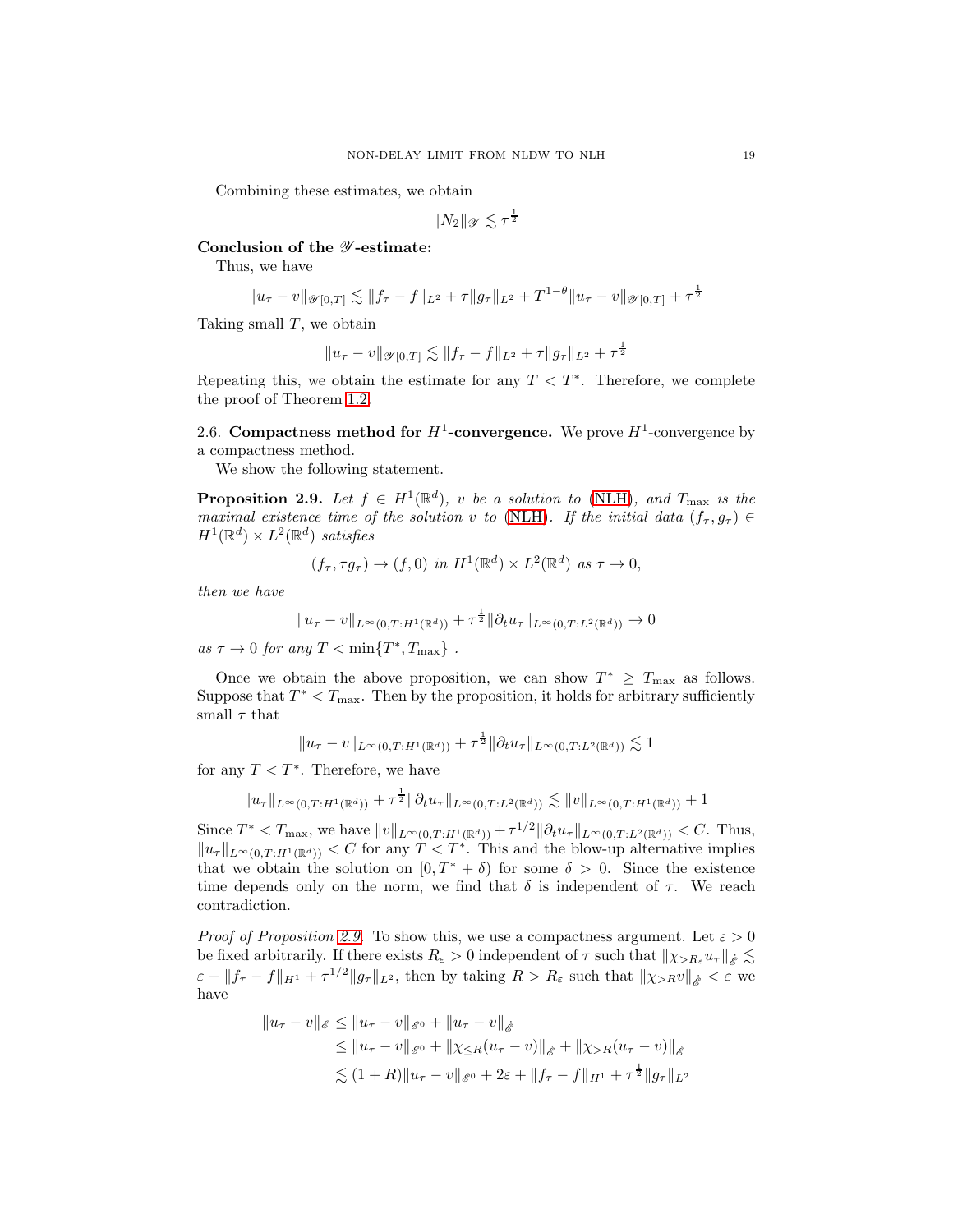By the  $L^2$ -convergence, we have  $||u_\tau - v||_{\mathscr{E}^0} \to 0$  as  $\tau \to 0$ . Thus, by the assumption on the initial data, we obtain

$$
\lim_{\tau \to 0} \|u_{\tau} - v\|_{\mathscr{E}} = 0.
$$

By the above argument, it is enough to show that there exists  $R_{\varepsilon} > 0$  independent of  $\tau$  such that  $\|\chi_{>R_{\varepsilon}} u_{\tau}\|_{\dot{\mathcal{E}}} \lesssim \varepsilon + \|f_{\tau} - f\|_{H^1} + \tau^{1/2} \|g_{\tau}\|_{L^2}$ .

Let  $R > 0$  and  $J \in \mathbb{N}$  satisfy  $R > 2^J$ . By the Littlewood–Paley decomposition, we have

$$
\|\chi_{>R} u_\tau\|_{\dot{\mathscr{E}}} \lesssim \|\|P_j\chi_{>R} u_\tau\|_{\dot{\mathscr{E}}}\|_{l_j^2} \lesssim \|\|P_j u_\tau\|_{\dot{\mathscr{E}}}\|_{l^2(j>J)}.
$$

Therefore, it is enough to show that for any  $\varepsilon > 0$  there exists  $J \in \mathbb{N}$  independent of  $\tau$  such tha  $\|\|P_j u_\tau\|_{\mathscr{E}}\|_{l^2(j>J)} < \varepsilon + \|f_\tau - f\|_{H^1} + \tau^{1/2} \|g_\tau\|_{L^2}$ . By the Strichartz estimate, we obtain

$$
||P_j u_\tau||_{\hat{\mathscr{E}} \cap \hat{\mathscr{L}}_{\theta} \cap \mathscr{X}} \lesssim ||P_j f_\tau||_{H^1} + \tau^{\frac{1}{2}} ||P_j g_\tau||_{L^2} + \left\| \int_0^t \frac{1}{\tau} \mathcal{D}_\tau(t-s) P_j \mathcal{N}(u_\tau(s)) ds \right\|_{\hat{\mathscr{E}} \cap \hat{\mathscr{L}}_{\theta} \cap \mathscr{X}}
$$
  

$$
\lesssim ||P_j f_\tau||_{H^1} + \tau^{\frac{1}{2}} ||P_j g_\tau||_{L^2} + T^{1-\theta} ||P_j \mathcal{N}(u_\tau)||_{\sum_{i=0}^3 [\hat{\mathscr{E}}, \hat{\mathscr{R}}_i]_{\theta}}.
$$

By [\[9,](#page-29-2) Lemma], we have the following estimate.

$$
||P_j \mathcal{N}(u_\tau)||_{\sum_{i=0}^3 [\dot{\mathcal{E}}, \dot{\mathcal{R}}_i]_\theta} \lesssim 2^{-\frac{|j|}{4}} *_{j} ||u_\tau||_{\mathcal{X}}^{p-1} ||P_j u_\tau||_{\dot{\mathcal{Z}}_\theta},
$$

where  $*_i$  denotes the convolution over  $\mathbb{Z}$ . Thus, we have

<span id="page-19-1"></span>
$$
(2.8) \qquad \|P_j u_\tau\|_{\dot{\mathcal{E}} \cap \dot{\mathcal{Z}}_{\theta} \cap \mathcal{X}} \lesssim \|P_j f_\tau\|_{H^1} + \tau^{\frac{1}{2}} \|P_j g_\tau\|_{L^2} + T^{1-\theta} 2^{-\frac{|j|}{4}} *_{j} \|P_j u_\tau\|_{\dot{\mathcal{Z}}_{\theta}}
$$

since  $||u_{\tau}||_{\mathcal{X}}^{p-1}$  is uniformly bounded. By convoluting with  $2^{-\frac{|j|}{5}}$ , we have

$$
2^{-\frac{|j|}{5}} *_{j} \|P_{j}u_{\tau}\|_{\mathring{\mathscr{E}} \cap \mathscr{Z}_{\theta} \cap \mathscr{X}}
$$
  
\$\lesssim 2^{-\frac{|j|}{5}} \*\_{j} (\|P\_{j}f\_{\tau}\|\_{H^{1}} + \tau^{\frac{1}{2}} \|P\_{j}g\_{\tau}\|\_{L^{2}}) + T^{1-\theta}2^{-\frac{|j|}{5}} \*\_{j} \|P\_{j}u\_{\tau}\|\_{\mathscr{Z}\_{\theta} \cap \mathscr{Z}\_{\theta} \cap \mathscr{Z}\_{\theta} \cap \mathscr{Z}\_{\theta} \cap \mathscr{Z}\_{\theta} \cap \mathscr{Z}\_{\theta} \cap \mathscr{Z}\_{\theta} \cap \mathscr{Z}\_{\theta} \cap \mathscr{Z}\_{\theta} \cap \mathscr{Z}\_{\theta} \cap \mathscr{Z}\_{\theta} \cap \mathscr{Z}\_{\theta} \cap \mathscr{Z}\_{\theta} \cap \mathscr{Z}\_{\theta} \cap \mathscr{Z}\_{\theta} \cap \mathscr{Z}\_{\theta} \cap \mathscr{Z}\_{\theta} \cap \mathscr{Z}\_{\theta} \cap \mathscr{Z}\_{\theta} \cap \mathscr{Z}\_{\theta} \cap \mathscr{Z}\_{\theta} \cap \mathscr{Z}\_{\theta} \cap \mathscr{Z}\_{\theta} \cap \mathscr{Z}\_{\theta} \cap \mathscr{Z}\_{\theta} \cap \mathscr{Z}\_{\theta} \cap \mathscr{Z}\_{\theta} \cap \mathscr{Z}\_{\theta} \cap \mathscr{Z}\_{\theta} \cap \mathscr{Z}\_{\theta} \cap \mathscr{Z}\_{\theta} \cap \mathscr{Z}\_{\theta} \cap \mathscr{Z}\_{\theta} \cap \mathscr{Z}\_{\theta} \cap \mathscr{Z}\_{\theta} \cap \mathscr{Z}\_{\theta} \cap \mathscr{Z}\_{\theta} \cap \mathscr{Z}\_{\theta} \cap \mathscr{Z}\_{\theta} \cap \mathscr{Z}\_{\theta} \cap \mathscr{Z}\_{\theta} \cap \mathscr{Z}\_{\theta} \cap \mathscr{Z}\_{\theta} \cap \mathscr{Z}\_{\theta} \cap \mathscr{Z}\_{\theta} \cap \mathscr{Z}\_{\theta} \cap \mathscr{Z}\_{\theta} \cap \mathscr{Z}\_{\theta} \cap \mathscr{Z}\_{\theta} \cap \mathscr{Z}\_{\theta} \cap \mathscr{Z}\_{\theta} \cap \mathscr{Z}\_{\theta} \cap \mathscr{Z}\_{\theta} \cap \mathscr{Z}\_{\theta} \cap \mathscr{Z}\_{\theta} \

since  $2^{-\frac{|j|}{5}} *_{j} 2^{-\frac{|j|}{4}} \lesssim 2^{-\frac{|j|}{5}}$ . If T is sufficiently small, we obtain

<span id="page-19-0"></span>
$$
(2.9) \t2^{-\frac{|j|}{5}} *_{j} \|P_{j}u_{\tau}\|_{\hat{\mathscr{E}} \cap \hat{\mathscr{L}}_{\theta} \cap \mathscr{X}} \lesssim 2^{-\frac{|j|}{5}} *_{j} (\|P_{j}f_{\tau}\|_{H^{1}} + \tau^{\frac{1}{2}} \|P_{j}g_{\tau}\|_{L^{2}}).
$$

It follows from  $2^{-\frac{|j|}{4}} < 2^{-\frac{|j|}{5}}$  and substituting [\(2.9\)](#page-19-0) into [\(2.8\)](#page-19-1) that

$$
||P_j u_\tau||_{\dot{\mathcal{E}}} \lesssim ||P_j f_\tau||_{H^1} + \tau^{\frac{1}{2}} ||P_j g_\tau||_{L^2}
$$
  
+  $T^{1-\theta} 2^{-\frac{|j|}{5}} *_j (||P_j f_\tau||_{H^1} + \tau ||P_j g_\tau||_{L^2}).$ 

Taking  $l^2$ -norm for  $j > J$ , by  $2^{-\frac{|j|}{5}} \in l^1$  and the Young inequality, we have

$$
\|\|P_j u_\tau\|_{\mathring{\mathscr{E}}}\|_{l^2(j>J)} \lesssim \|\|P_j f_\tau\|_{H^1}\|_{l^2(j>J)} + \tau^{\frac{1}{2}} \|\|P_j g_\tau\|_{L^2}\|_{l^2(j>J)}
$$

By the Littlewood–Paley decomposition, we have

$$
\| \| P_j f_\tau \|_{H^1} \|_{l^2(j>J)} \le \| \| P_j (f_\tau - f) \|_{H^1} \|_{l^2(j>J)} + \| \| P_j f \|_{H^1} \|_{l^2(j>J)}
$$
  

$$
\lesssim \| f_\tau - f \|_{H^1} + \| \chi_{>2^{J-2}} f \|_{H^1}
$$

and

$$
\tau^{\frac{1}{2}}\|\|P_jg_\tau\|_{L^2}\|_{l^2(j>J)}\lesssim \tau^{\frac{1}{2}}\|g_\tau\|_{L^2}.
$$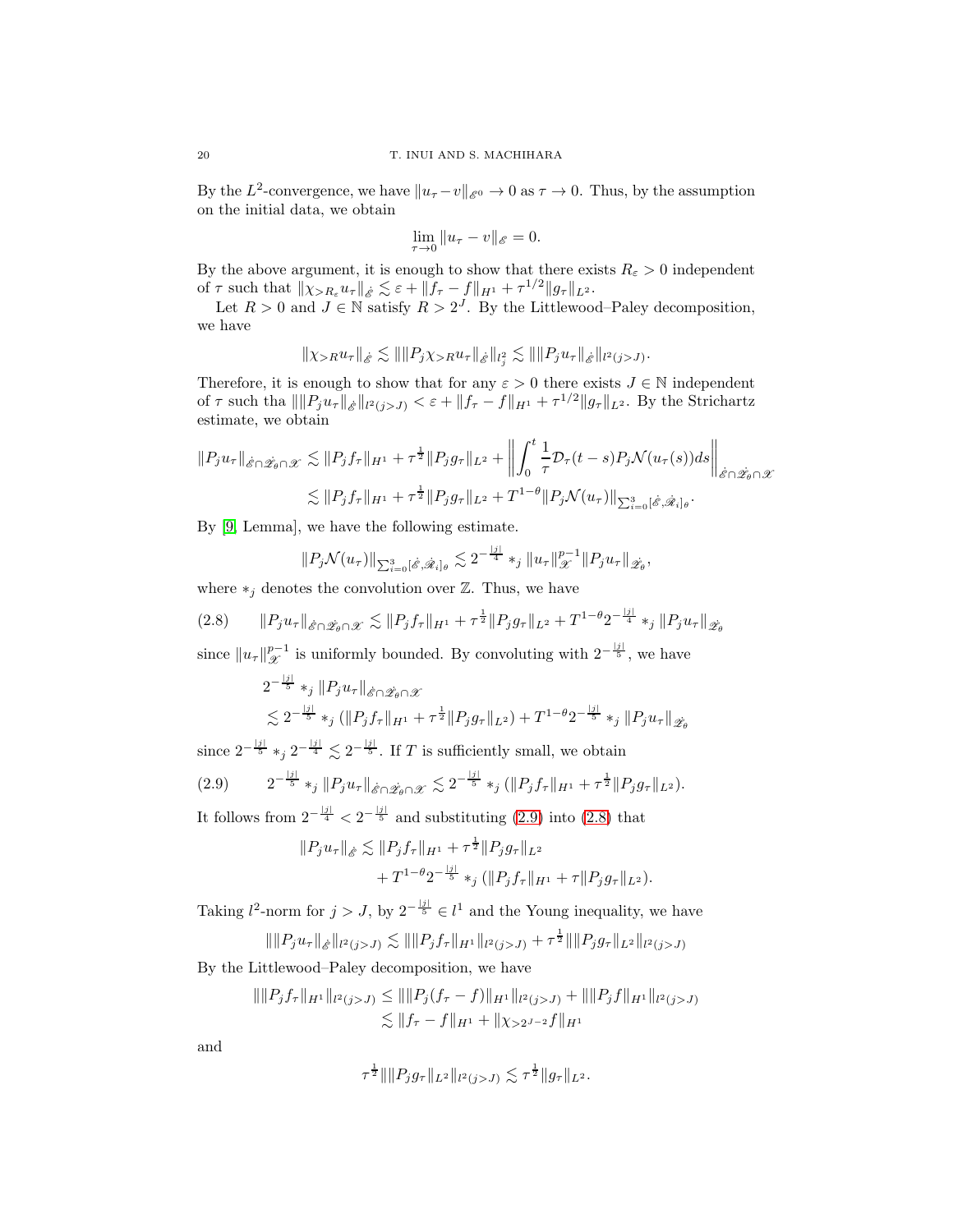Thus, for any  $\varepsilon > 0$  there exists  $J \in \mathbb{N}$  independent of  $\tau$  such that

$$
\|\|P_jf_\tau\|_{H^1}\|_{l^2(j>J)} \lesssim \varepsilon + \|f_\tau - f\|_{H^1} + \tau^{\frac{1}{2}}\|g_\tau\|_{L^2}
$$

since  $\|\chi_{>2^{J-2}} f\|_{H^1} < \varepsilon$  for large J. We obtain the statement for small T. Repeating this argument, we obtain the  $H^1$ -convergence of the solution. At last, we show  $\tau^{1/2}$   $\|\partial_t u_\tau\|_{\mathscr{E}^0[0,T]} \to 0$  as  $\tau \to 0$ . First we show that

$$
\tau^{\frac{1}{2}} \|\chi_{\leq R} \partial_t u_\tau\|_{\mathscr{E}^0[0,T]} \to 0
$$

as  $\tau \to 0$  for arbitrary fixed  $R > 0$ . By the Strichartz estimates, we have

$$
\tau^{\frac{1}{2}} \left\| \left( \frac{1}{\tau} \partial_t \mathcal{D}_\tau + \partial_t^2 \mathcal{D}_\tau \right) \chi \leq R f_\tau \right\|_{\mathscr{E}^0[0,T]}
$$
  

$$
\lesssim \tau^{\frac{1}{2}} R \| f_\tau - f \|_{H^1} + \tau^{\frac{1}{2}} \left\| \left( \frac{1}{\tau} \partial_t \mathcal{D}_\tau + \partial_t^2 \mathcal{D}_\tau \right) \chi \leq R f \right\|_{\mathscr{E}^0[0,T]}
$$
  

$$
\lesssim \tau^{\frac{1}{2}} R \| f_\tau - f \|_{H^1} + \tau^{\frac{1}{2}} R \| f \|_{H^1}
$$

and

$$
\|\partial_t \mathcal{D}_\tau \chi_{\leq R} g_\tau\|_{\mathscr{E}^0[0,T]} \lesssim \tau^{\frac{1}{2}} \|g_\tau\|_{L^2}.
$$

We also have the following estimate for the inhomogeneous term.

$$
\left\| \int_0^t \frac{1}{\tau} \partial_t \mathcal{D}_\tau (t-s) \chi_{\leq R} \mathcal{N}(u_\tau(s)) ds \right\|_{L_t^\infty L_x^2}
$$
  

$$
\lesssim \int_0^t \| |\xi|^2 e^{(t-s)\lambda_\tau^+} \chi_{\leq R} \mathcal{N}(u_\tau(s)) \|_{L^2} ds
$$
  

$$
+ \int_0^t \| \tau^{-1} e^{(t-s)\lambda_\tau^-} \chi_{\leq R} \mathcal{N}(u_\tau(s)) \|_{L^2} ds
$$

The second term of the right hand side is calculated as follows.

$$
\int_0^t \|\tau^{-1}e^{(t-s)\lambda_\tau^-}\chi_{\leq R} \mathcal{N}(u_\tau(s))\|_{L^2} ds \lesssim \tau^{-1} \int_0^t e^{-\frac{t-s}{\tau}} ds \|\chi_{\leq R} \mathcal{N}(u_\tau)\|_{L^\infty_t L^2_x}
$$
  

$$
\lesssim \|\chi_{\leq R} \mathcal{N}(u_\tau)\|_{L^\infty_t L^2_x}
$$

By the Bernstein inequality and the Sobolev inequality, we have

$$
\|\chi_{\leq R} \mathcal{N}(u_{\tau}(s))\|_{L^{2}} \lesssim R^{d\left(\frac{1}{r_{0}} - \frac{1}{2}\right)} \|\chi_{\leq R} \mathcal{N}(u_{\tau}(s))\|_{L^{r_{0}}}
$$

$$
\lesssim R^{d\left(\frac{1}{r_{0}} - \frac{1}{2}\right)} \|u_{\tau}\|_{L^{r_{0}p}}^{p}
$$

$$
\lesssim R^{d\left(\frac{1}{r_{0}} - \frac{1}{2}\right)} \|u_{\tau}\|_{H^{1}}^{p}
$$

where we set

$$
\frac{1}{r_0} = \begin{cases} \frac{1}{2} & \text{if } p \leq \frac{d}{d-2},\\ \frac{(d-2)p}{2d} & \text{if } p > \frac{d}{d-2}. \end{cases}
$$

Since the first term can be estimated by  $|\xi|^2 \leq R^2$  and the similar argument, we obtain

$$
\tau^{\frac{1}{2}}\left\|\int_0^t \frac{1}{\tau} \partial_t \mathcal{D}_\tau(t-s) \chi_{\leq R} \mathcal{N}(u_\tau(s)) ds \right\|_{L_t^\infty L_x^2} \lesssim \tau^{\frac{1}{2}} \left( R^2 T + R^{d\left(\frac{1}{r_0} - \frac{1}{2}\right)} \right) \|u_\tau\|_{H^1}^p.
$$

Combining the above estimates, we obtain  $\tau^{1/2} \| \chi_{\leq R} \partial_t u_\tau \|_{\mathscr{E}^0[0,T]} \to 0$  as  $\tau \to 0$ .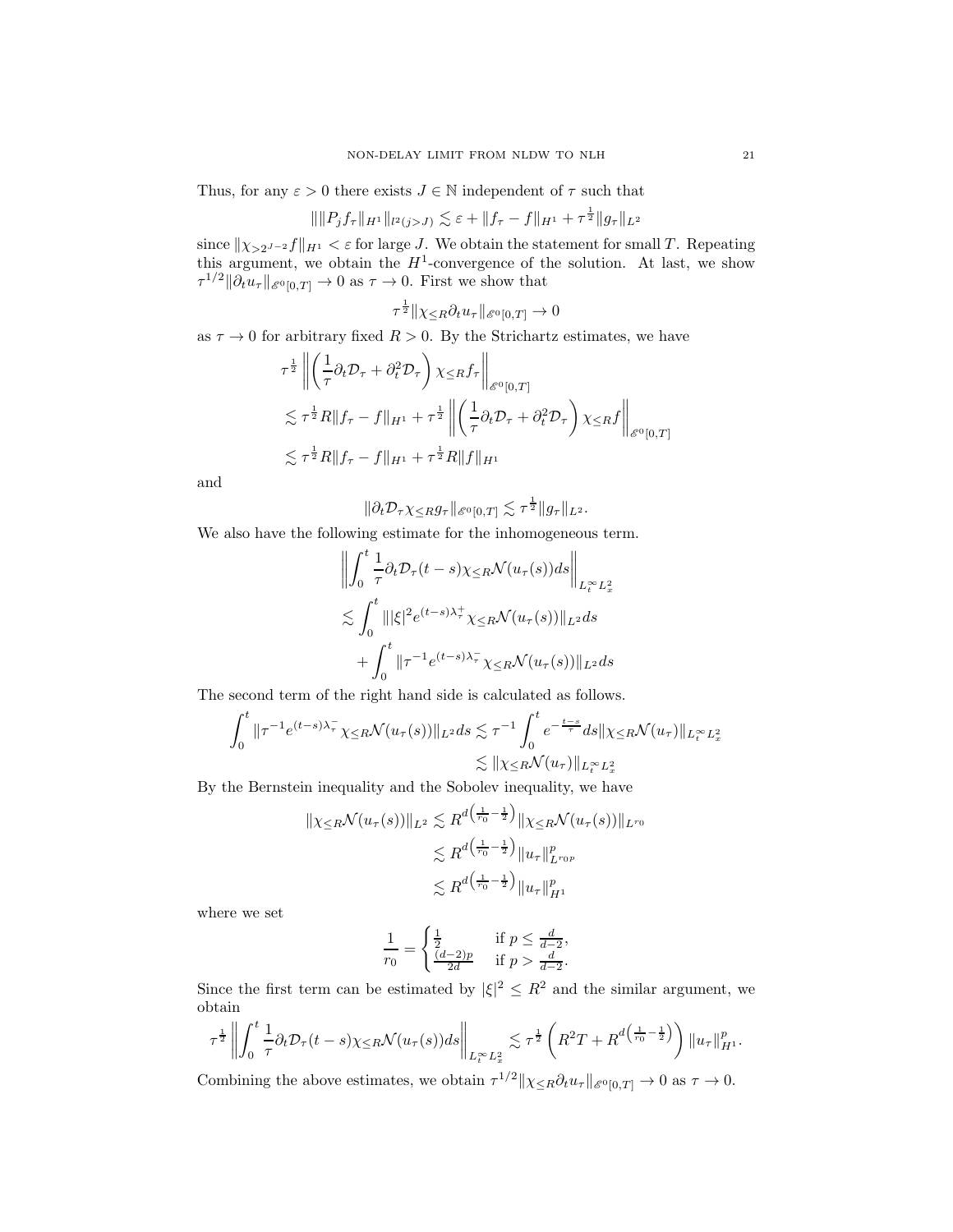Next, in order to find  $R_{\varepsilon} > 0$  independent of  $\tau$  such that  $\tau^{1/2} \| \chi_{>R_{\varepsilon}} \partial_t u_{\tau} \|_{\mathscr{E}^0[0,T]} <$  $\varepsilon + \|f_{\tau} - f\|_{H^1} + \tau^{1/2} \|g_{\tau}\|$ , it is enough to do the similar argument as above for  $\|\chi_{>R_{\varepsilon}}u_{\tau}\|_{\dot{\mathscr{E}}}$ . We finish the proof.

<span id="page-21-0"></span>2.7. The case of  $d = 1, 2$ . We give the proofs in the cases of  $d = 1, 2$ .

2.7.1. The case of  $d = 1$ . By the Sobolev embedding  $L^{\infty} \supset H^{1}$ , we have

$$
||u_{\tau}||_{L^{\infty}H^{1}} \lesssim ||f_{\tau}||_{H^{1}} + \tau^{\frac{1}{2}}||g_{\tau}||_{L^{2}} + T||\mathcal{N}(u_{\tau})||_{L^{\infty}H^{1}}\leq ||f_{\tau}||_{H^{1}} + \tau^{\frac{1}{2}}||g_{\tau}||_{L^{2}} + T||u_{\tau}||_{L^{\infty}L^{\infty}}^{p-1}||u_{\tau}||_{L^{\infty}H^{1}}\leq ||f_{\tau}||_{H^{1}} + \tau^{\frac{1}{2}}||g_{\tau}||_{L^{2}} + T||u_{\tau}||_{L^{\infty}H^{1}}^{p}
$$

Therefore, we obtain the uniform boundedness. We can calculate  $||u_{\tau} - v||_{L^{\infty}L^2}$  in the similar way to the case of  $d \geq 3$ . Since we do not need to calculate  $\mathscr{H}_{2}^{0}$ -norm, the difference are estimated much easier than the case of  $d \geq 3$ . The  $H^1$ -convergence is directly shown without a compactness method. We use the Parseval equality and the convergence of the symbols and then apply the Lebesgue dominated convergence theorem.

2.7.2. The case of  $d = 2$ . By the Strichartz estimates, we obtain

$$
||u_{\tau}||_{L^{\infty}H^{1}} \lesssim ||f_{\tau}||_{H^{1}} + \tau^{\frac{1}{2}}||g_{\tau}||_{L^{2}} + ||\mathcal{N}(u_{\tau})||_{L^{\tilde{q}'}B^{1}_{\tilde{r}',2}}
$$

,

where  $1/\tilde{q} = 1/2 - 1/\tilde{r}$ ,  $2 < \tilde{r} < 2/(2 - p)$  if  $1 < p < 2$ , and  $2 < \tilde{r} < \infty$  if  $p \geq 2$ . Then, by the Hölder inequality, we have

$$
\|\mathcal{N}(u)\|_{L^{\tilde{q}'}B^1_{\tilde{r}',2}}\lesssim \|u_\tau\|_{L^{\tilde{q}'(p-1)}L^{r(p-1)}}^{p-1}\|u_\tau\|_{L^\infty H^1},
$$

where  $1/r = 1/2 - 1/\tilde{r}$ . Since  $2 < \tilde{r} < 2/(2 - p)$  if  $1 < p < 2$ , and  $2 < \tilde{r} < \infty$  if  $p \geq 2$ , we have  $r \in (2,\infty)$ . Thus, by the Sobolev embedding  $L^r \supset H^1$ , we obtain

$$
\|\mathcal{N}(u)\|_{L^{\bar{q}'}B^1_{\bar{r}',2}} \lesssim \|u_\tau\|_{L^{\bar{q}'}(p-1)H^1}^{p-1} \|u_\tau\|_{L^\infty H^1}
$$
  

$$
\lesssim T^{1-\frac{1}{\bar{q}'}} \|u_\tau\|_{L^\infty H^1}^p,
$$

where  $1 - 1/\tilde{q}' > 0$ . Therefore, we obtain the uniform boundedness. If T is sufficiently small, we obtain the uniform boundedness. For the estimate of the difference, we use  $L^2$ -norm. The  $L^2$ -convergence and  $H^1$ -convergence can be shown in the same method as in the case of  $d = 1$ .

# 3. GLOBAL  $\dot{H}^1$ -CONVERGENCE

<span id="page-21-1"></span>In this section, we prove Theorems [1.4](#page-4-1) and [1.5.](#page-4-2) In the case of  $d \geq 3$ , we set

$$
\mathcal{V}_{\eta} := [\mathcal{H}_2^0, \mathcal{H}_1]_{\eta} | [\mathcal{H}_2^0, \mathcal{W}_1]_{\eta}
$$
  

$$
\mathcal{Z} := \mathcal{Z}_1 = \mathcal{H}_2 | \mathcal{W}_2 \cap \mathcal{D}_1
$$

where  $p = \eta p_1 + (1 - \eta)p_0$ ,  $p_0 := 1 + 4/d$ , and  $p_1 := 1 + 4/(d - 2)$ . In the case of  $d = 1, 2$ , we use

$$
\mathscr{V} := L_{t,x}^{\frac{(d+2)(p-1)}{2}}, \qquad \mathscr{U} := \mathscr{H}_2 | \mathscr{D}_1
$$

instead of  $\mathscr{V}_n$  and  $\mathscr{Z}$ .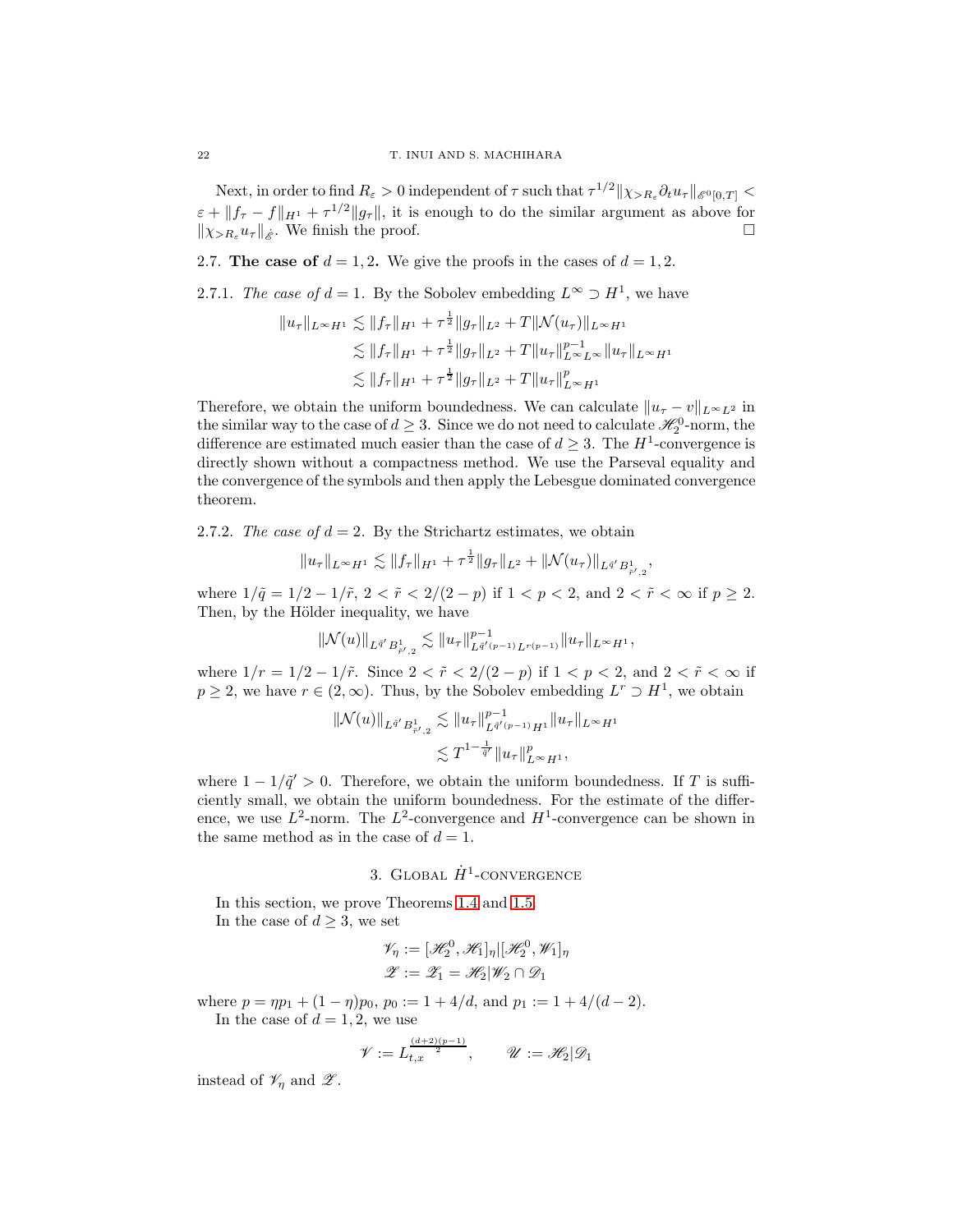*Proof of Theorem [1.4.](#page-4-1)* First, we consider the case of  $d \geq 3$ . Assume that v is global and decay to 0, that is, for any  $\varepsilon > 0$ , there exists  $T_{\varepsilon} > 0$  such that

$$
||v(t)||_{H^1} \leq \varepsilon
$$

for any  $t \geq T_{\varepsilon}$ . We set

$$
\mathcal{A}_{\tau}^{1}(t)(f_{\tau}, g_{\tau}) := \left(\frac{1}{\tau}\mathcal{D}_{\tau}(t) + \partial_{t}\mathcal{D}_{\tau}(t)\right)f_{\tau} + \mathcal{D}_{\tau}(t)g_{\tau}
$$

By the Duhamel formula and Lemma [2.7,](#page-10-2) we have

$$
||u_{\tau}(t) - A_{\tau}^{1}(t - T_{\varepsilon})(u_{\tau}(T_{\varepsilon}), \partial_{t}u_{\tau}(T_{\varepsilon}))||_{\mathscr{Z}\cap\mathscr{V}_{\eta}(T_{\varepsilon},T)}
$$
  
\n
$$
\lesssim \left\| \int_{T_{\varepsilon}}^{t} \frac{1}{\tau} \mathcal{D}_{\tau}(t-s) \mathcal{N}(u_{\tau}(s)) ds \right\|_{\mathscr{Z}\cap\mathscr{V}_{\eta}(T_{\varepsilon},T)}
$$
  
\n
$$
\lesssim ||u_{\tau}||_{\mathscr{V}_{\eta}(T_{\varepsilon},T)}^{p-1} ||u_{\tau}||_{\mathscr{Z}(T_{\varepsilon},T)},
$$

for  $T > T_{\varepsilon}$ . Now, we also have

$$
\|\mathcal{A}_{\tau}^1(t-T_{\varepsilon})(u_{\tau}(T_{\varepsilon}),\partial_t u_{\tau}(T_{\varepsilon}))\|_{\mathscr{Z}\cap\mathscr{V}_{\eta}(T_{\varepsilon},T)}
$$
  

$$
\lesssim \|u_{\tau}(T_{\varepsilon})-v(T_{\varepsilon})\|_{H^1}+\|v(T_{\varepsilon})\|_{H^1}+\tau^{\frac{1}{2}}\|\partial_t u_{\tau}(T_{\varepsilon})\|_{L^2}.
$$

Therefore, if  $\tau$  is sufficiently small, we obtain

<span id="page-22-0"></span>(3.1) 
$$
\|u_{\tau}\|_{\mathscr{Z}\cap\mathscr{V}_{\eta}(T_{\varepsilon},T)} \lesssim \varepsilon + \|u_{\tau}\|_{\mathscr{V}_{\eta}(T_{\varepsilon},T)}^{p-1} \|u_{\tau}\|_{\mathscr{Z}(T_{\varepsilon},T)}
$$

since  $\lim_{\tau \to 0} (\|u_\tau(T_\varepsilon) - v(T_\varepsilon)\|_{H^1} + \tau^{\frac{1}{2}} \|\partial_t u_\tau(T_\varepsilon)\|_{L^2}) = 0$ . For any fixed small  $\tau$ , by taking  $T = T(\tau)$  sufficiently close to  $T_{\varepsilon}$ , we obtain

<span id="page-22-1"></span>(3.2) 
$$
||u_{\tau}||_{\mathscr{L}\cap\mathscr{V}_{\eta}(T_{\varepsilon},T)} \lesssim \varepsilon.
$$

By  $(3.1)$ ,  $(3.2)$ , and the bootstrap argument, we have

<span id="page-22-2"></span>(3.3) ku<sup>τ</sup> k<sup>Z</sup> <sup>∩</sup>Vη(Tε,∞) . ε

for any small  $\tau$ . By the Strichartz estimate, we obtain

$$
||u_{\tau}||_{L^{\infty}(T_{\varepsilon},\infty:H^{1})}
$$
  
\n
$$
\lesssim ||u_{\tau}(T_{\varepsilon}) - v(T_{\varepsilon})||_{H^{1}} + ||v(T_{\varepsilon})||_{H^{1}} + \tau^{\frac{1}{2}} ||\partial_{t}u_{\tau}(T_{\varepsilon})||_{L^{2}} + ||u_{\tau}||^{p}_{\mathscr{L}\cap\mathscr{V}_{\eta}(T_{\varepsilon},\infty)}
$$
  
\n
$$
\lesssim \varepsilon.
$$

This shows that

$$
||u_{\tau} - v||_{L^{\infty}(0,\infty:H^1)} \le ||u_{\tau} - v||_{L^{\infty}(0,T_{\varepsilon}:H^1)} + ||u_{\tau} - v||_{L^{\infty}(T_{\varepsilon},\infty:H^1)}
$$
  

$$
\lesssim ||u_{\tau} - v||_{L^{\infty}(0,T_{\varepsilon}:H^1)} + \varepsilon
$$

for small  $\tau$ . Thus, we have

$$
\lim_{\tau \to 0} \|u_{\tau} - v\|_{L^{\infty}(0,\infty;H^1)} = 0
$$

by Theorem [1.3.](#page-4-0)

In the case of  $d = 1, 2$ , by the Strichartz estimates and the nonlinear estimate in Lemma [2.7,](#page-10-2) we have

$$
\left\|{\mathcal{A}}_\tau^1(t)(f,g)\right\|_{{\mathscr{U}}\cap {\mathscr{V}}_\eta}\lesssim \|f\|_{H^1}+\tau^\frac{1}{2}\|g\|_{L^2}.
$$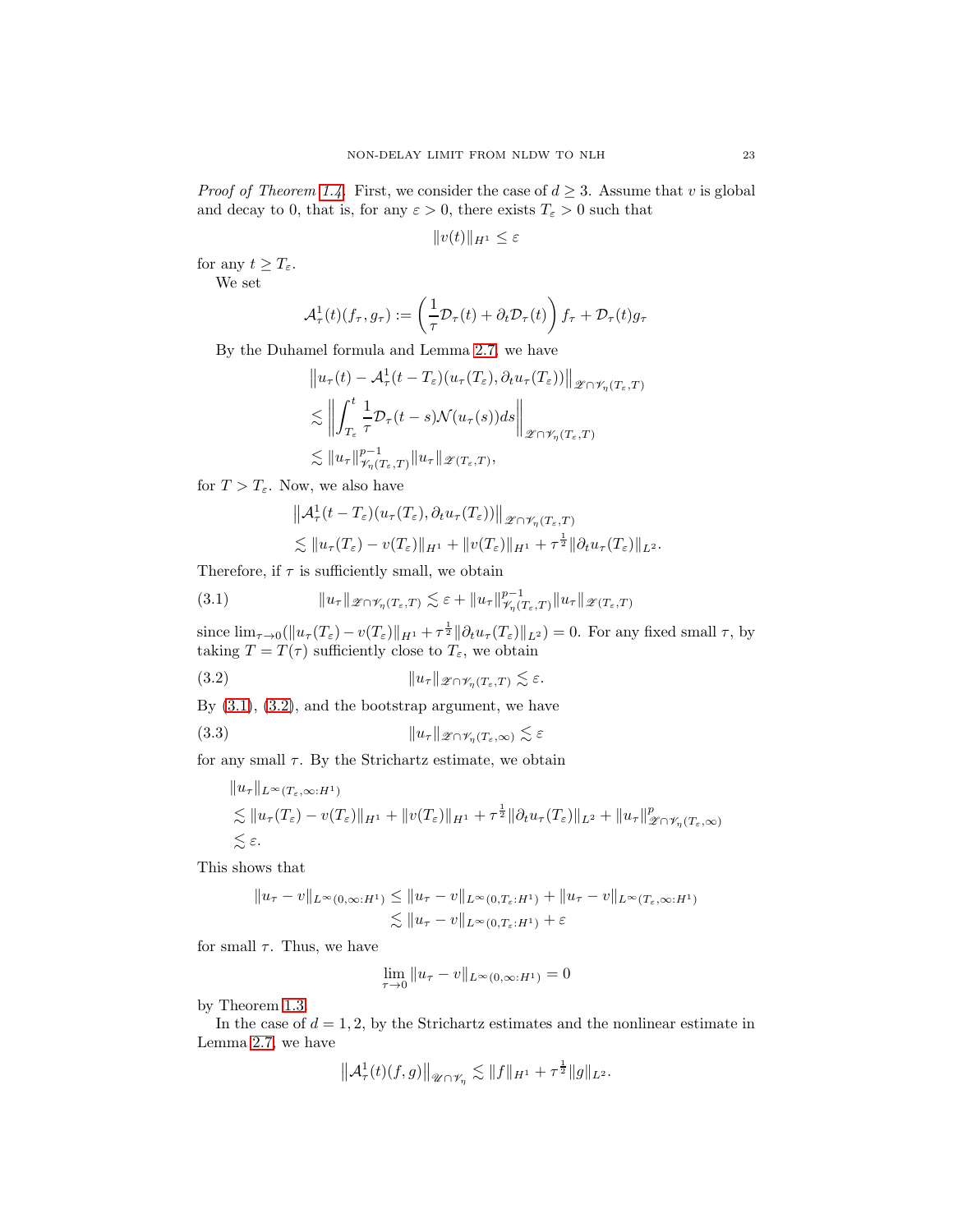and

$$
\left\| \int_{T}^{t} \frac{1}{\tau} \mathcal{D}_{\tau}(t-s) \mathcal{N}(u_{\tau}(s)) ds \right\|_{\mathcal{U} \cap \mathcal{V}(T,\infty)} \lesssim \| \mathcal{N}(u_{\tau}) \|_{\mathcal{R}_{0} + \mathcal{R}_{1}(T,\infty)}
$$
  

$$
\lesssim \| u_{\tau} \|_{\mathcal{V}(T,\infty)}^{p-1} \| u_{\tau} \|_{\mathcal{U}(T,\infty)}
$$

,

since we have

$$
\mathscr{R}_0 = \mathscr{V}^{p-1} \mathscr{H}_2, \qquad \mathscr{R}_1 = \mathscr{V}^{p-1} \mathscr{D}_1.
$$

Therefore, we obtain the desired statement in the same way as in the higher dimensional case.

We also have the statement for  $\partial_t u_\tau$ . Indeed, it holds from the Strichartz estimates that

$$
\tau^{\frac{1}{2}} \|\partial_t u_\tau\|_{L^\infty_t L^2_x(T_\varepsilon,\infty)}
$$
  
\$\lesssim \|u\_\tau(T\_\varepsilon) - v(T\_\varepsilon)\|\_{H^1} + \|v(T\_\varepsilon)\| + \tau^{\frac{1}{2}} \|\partial\_t u\_\tau(T\_\varepsilon)\|\_{L^2} + \|u\_\tau\|\_{\mathscr{Z} \cap \mathscr{V}\_\eta(T\_\varepsilon,\infty)}^p\$

if  $d \geq 3$ . When  $d = 1, 2$ , we have the similar estimate. Thus, we obtain the global convergence for  $\partial_t u_{\tau}$ . convergence for  $\partial_t u_\tau$ .

Proof of Thorem [1.5.](#page-4-2) We show that  $\lim_{t\to\infty} (t^{\frac{1}{2}} \|u_\tau(t)\|_{\dot{H}^1}) = 0$  uniformly in  $\tau$ .

We consider the case of  $d \geq 3$ . Let  $T > 0$ . Since  $(t - T)^{\frac{1}{2}} \lesssim (t - s)^{\frac{1}{2}} + (s - T)^{\frac{1}{2}}$ for  $t \geq s \geq T$ , we have

$$
\begin{split} \|(t-T)^{\frac{1}{2}}u_{\tau}\|_{\dot{\mathscr{L}}(T,\infty)} &\lesssim \|u_{\tau}(T)\|_{L^{2}}+\tau^{\frac{1}{2}}\|\partial_{t}u_{\tau}(T)\|_{L^{2}}\\ &+\left\|\int_{T}^{t}\frac{1}{\tau}(t-s)^{\frac{1}{2}}\mathcal{D}_{\tau}(t-s)\mathcal{N}(u_{\tau}(s))ds\right\|_{\dot{\mathscr{L}}}\\ &+\left\|\int_{T}^{t}\frac{1}{\tau}\mathcal{D}_{\tau}(t-s)(s-T)^{\frac{1}{2}}\mathcal{N}(u_{\tau}(s))ds\right\|_{\dot{\mathscr{L}}}\\ &\lesssim \varepsilon+\|\mathcal{N}(u_{\tau})\|_{\mathscr{R}_{0}^{0}+\mathscr{R}_{3}^{0}(T,\infty)}+\|(t-T)^{\frac{1}{2}}\mathcal{N}(u_{\tau})\|_{\dot{\mathscr{R}}_{0}+\dot{\mathscr{R}}_{3}(T,\infty)}\\ &\lesssim \varepsilon+\|u_{\tau}\|_{\mathscr{V}_{\eta}(T,\infty)}^{p-1}\|u_{\tau}\|_{\mathscr{L}^{0}(T,\infty)}\\ &+\|u_{\tau}\|_{\mathscr{V}_{\eta}(T,\infty)}^{p-1}\|(t-T)^{\frac{1}{2}}u_{\tau}\|_{\dot{\mathscr{L}}(T,\infty)}. \end{split}
$$

Note that we use the fact that the spatial derivative implies the time decay  $t^{-1/2}$  in the linear part of the first and second inequalities (see [\[5\]](#page-29-13) for example). Combining [\(3.3\)](#page-22-2) with the above inequality, we obtain

$$
||(t-T)^{\frac{1}{2}}u_{\tau}||_{\dot{\mathscr{L}}(T,\infty)} \lesssim \varepsilon
$$

for large  $T$  independent of  $\tau$ . By the Strichartz estimate, we have

$$
(t-T)^{\frac{1}{2}} \|u_{\tau}(t)\|_{\dot{H}^{1}} \lesssim \|u_{\tau}(T)\|_{L^{2}} + \tau^{\frac{1}{2}} \|\partial_{t} u_{\tau}(T)\|_{L^{2}} + \|u_{\tau}\|_{\mathcal{V}_{\eta}(T,\infty)}^{\rho-1} \|u_{\tau}\|_{\mathcal{Z}^{0}(T,\infty)} + \|u_{\tau}\|_{\mathcal{V}_{\eta}(T,\infty)}^{\rho-1} \|t-T\|_{\mathcal{Z}(T,\infty)}^{\frac{1}{2}} \|u_{\tau}\|_{\mathcal{Z}(T,\infty)} \|t-T\|_{\mathcal{Z}(T,\infty)}.
$$

Thus, it holds that

$$
t^{\frac{1}{2}} \|u_{\tau}(t)\|_{\dot{H}^{1}} \lesssim T^{\frac{1}{2}} \|u_{\tau}(t)\|_{\dot{H}^{1}} + (t - T)^{\frac{1}{2}} \|u_{\tau}(t)\|_{\dot{H}^{1}} \lesssim T^{\frac{1}{2}} \|u_{\tau}(t)\|_{\dot{H}^{1}} + \varepsilon
$$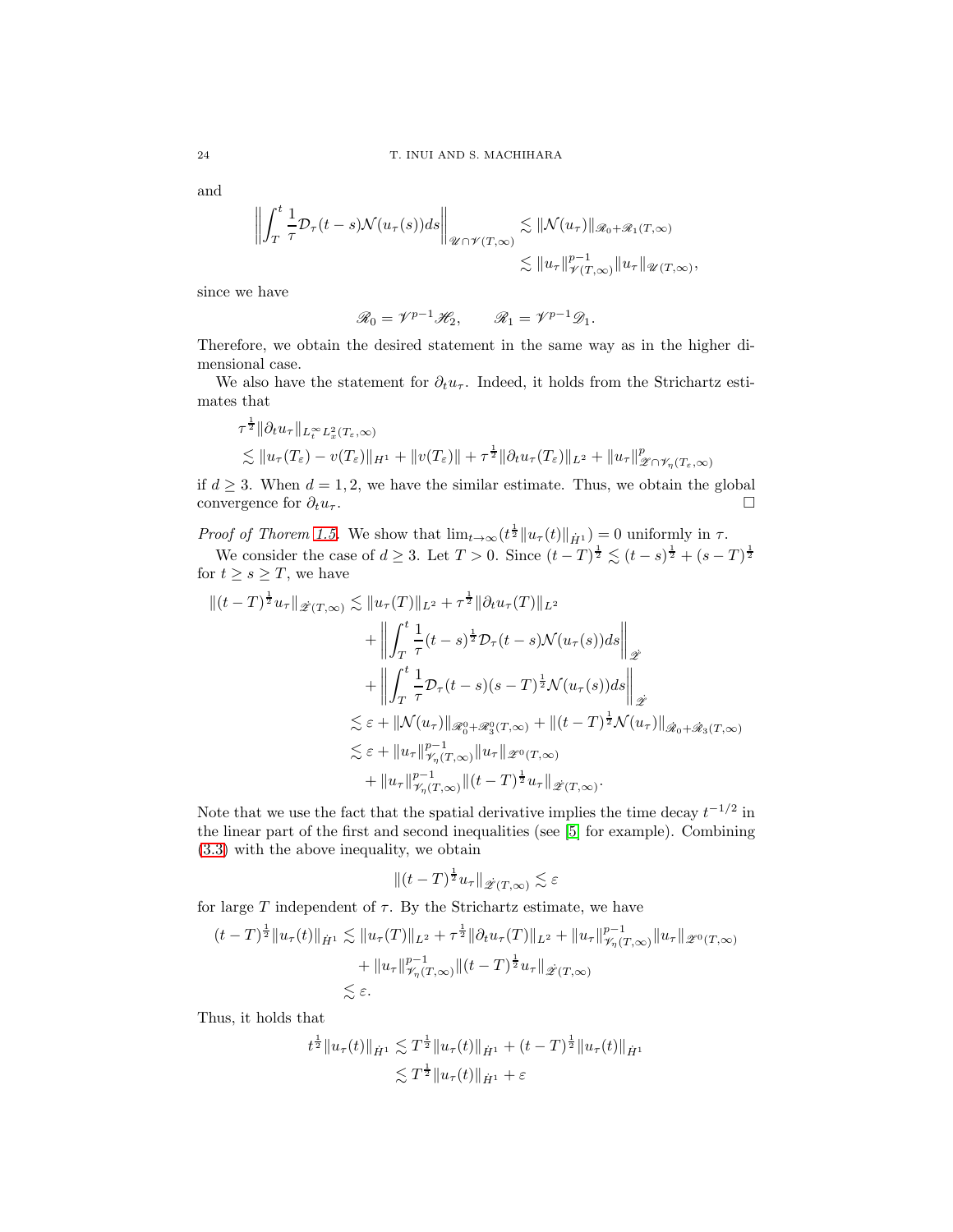for  $t > T$ . Since  $\lim_{t \to \infty} ||u_\tau(t)||_{\dot{H}^1} = 0$  uniformly in  $\tau$ , we obtain the desired decay. The convergence for  $\tau$  immediately follows from the same decay estimate of the solution  $v$  to [\(NLH\)](#page-3-1).

In the case of  $d = 1, 2$ , by using the function spaces  $\mathscr V$  and  $\mathscr U$  instead of  $\mathscr V_\eta$  and  $\mathscr{Z}$ , respectively, we obtain the desired statement in the same way as above. The proof is completed.  $\Box$ 

## Appendix A. Some lemmas

# <span id="page-24-1"></span><span id="page-24-0"></span>A.1.  $L^{\infty}L^2$ - $L^qL^r$  estimate and  $L^qL^r$ - $L^1L^2$  estimate.

**Lemma A.1**  $(L^{\infty}L^2 \text{-} L^q L^r \text{ estimate})$ . Let  $\sigma \geq 0, 2 \leq \tilde{r} < \infty$ , and  $1 \leq \tilde{q} \leq \infty$ . Assume that they satisfy

$$
\frac{d}{2}\left(\frac{1}{2}-\frac{1}{\tilde{r}}\right)=\frac{1}{\tilde{q}},
$$

Then it holds that

$$
\left\| \langle \nabla \rangle^{\sigma} \int_{0}^{t} \mathcal{D}_{1}(t-s) \chi_{\leq 1} F(s) ds \right\|_{L^{\infty}(I:L^{2}(\mathbb{R}^{d}))} \lesssim \|F\|_{L^{\vec{q}'}(I:L^{\vec{r}'}(\mathbb{R}^{d}))},
$$
  

$$
\left\| \int_{0}^{t} \partial_{t} \mathcal{D}_{1}(t-s) \chi_{\leq 1} F(s) ds \right\|_{L^{\infty}(I:L^{2}(\mathbb{R}^{d}))} \lesssim \|F\|_{L^{\vec{q}'}(I:L^{\vec{r}'}(\mathbb{R}^{d}))},
$$

where  $I = [0, T)$  and the implicit constant is independent of T.

Proof. For simplicity, we set

$$
I(F) = I(F, \sigma) := \langle \nabla \rangle^{\sigma} \int_0^t \mathcal{D}(t - s) \chi_{\leq 1} F(s) ds.
$$

We have

$$
||P_j I(F)||_{L^2(\mathbb{R}^d)} = \left\| \int_0^t P_j \langle \nabla \rangle^{\sigma} \mathcal{D}(t-s) \chi_{\leq 1} F(s) ds \right\|_{L^2(\mathbb{R}^d)}
$$
  
= 
$$
\left\| \int_0^t P_j \langle \xi \rangle^{\sigma} e^{-\frac{t-s}{2}} L(t-s, \xi) \chi_{\leq 1} \hat{F}(s) ds \right\|_{L^2_{\xi}(\mathbb{R}^d)}
$$

If  $j \ge 2$ , then  $P_j \chi \le 1} = 0$ . The cases  $j = -1, 0, 1$  are treated later. When  $j \le -2$ , we have

$$
P_j L(t-s,\xi) = P_j \frac{\sinh((t-s)\sqrt{1/4 - |\xi|^2})}{\sqrt{1/4 - |\xi|^2}}.
$$

Therefore, we have

$$
|P_j \langle \xi \rangle^{\sigma} e^{-\frac{t-s}{2}} L(t-s, \xi) \chi_{\leq 1} | \lesssim P_j e^{-\frac{t-s}{2}} |\sinh((t-s)\sqrt{1/4 - |\xi|^2})| \chi_{\leq 1}
$$
  

$$
\lesssim P_j e^{-\frac{t-s}{2}} e^{(t-s)\sqrt{1/4 - |\xi|^2}} \chi_{\leq 1}
$$
  

$$
\lesssim P_j e^{-2(t-s)|\xi|^2} \chi_{\leq 1}
$$
  

$$
\lesssim P_j e^{-2^{-1}(t-s)2^{2j}} \chi_{\leq 1}.
$$

.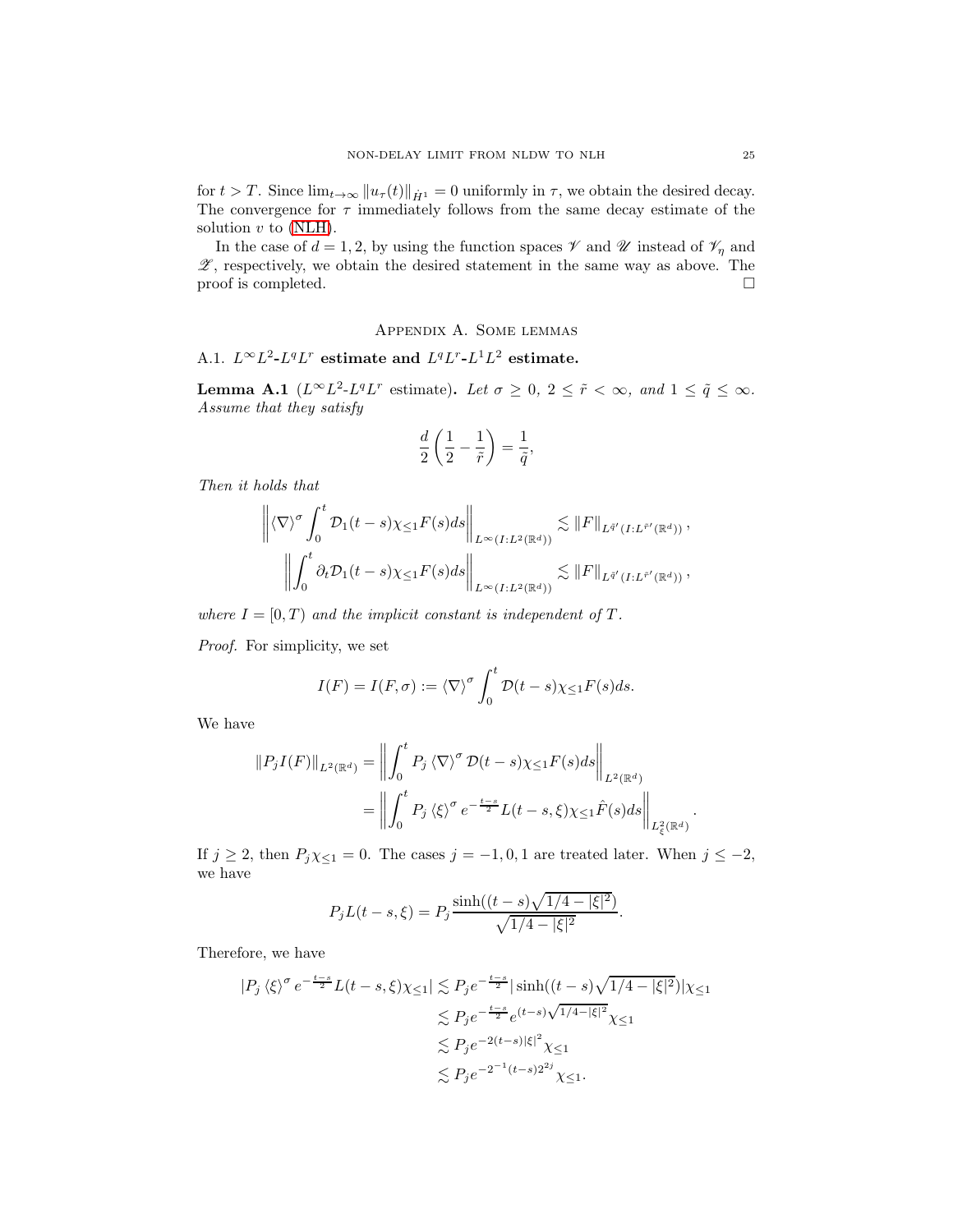By the Young inequality, we obtain

$$
\left\| \int_{0}^{t} P_{j} \langle \xi \rangle^{\sigma} e^{-\frac{t-s}{2}} L(t-s, \xi) \chi_{\leq 1} \hat{F}(s) ds \right\|_{L_{\xi}^{2}(\mathbb{R}^{d})}
$$
  

$$
\lesssim \left\| \int_{0}^{t} P_{j} e^{-2^{-1}(t-s)2^{2j}} \chi_{\leq 1} \hat{F}(s) ds \right\|_{L_{\xi}^{2}(\mathbb{R}^{d})}
$$
  

$$
\lesssim \left\| e^{-2^{-1}t2^{2j}} \right\|_{L^{\bar{q}}} \left\| P_{j} \chi_{\leq 1} \hat{F} \right\|_{L^{\bar{q}'} L_{\xi}^{2}(\mathbb{R}^{d})}
$$
  

$$
\lesssim 2^{-2j/\bar{q}} \left\| P_{j} \chi_{\leq 1} F \right\|_{L^{\bar{q}'} L^{2}(\mathbb{R}^{d})},
$$

where  $1 \leq \tilde{q} \leq \infty$ .

In the case of  $j = 0, 1$ , we have

$$
\left| e^{-\frac{t-s}{2}} P_j L(t-s,\xi) \right| = \left| e^{-\frac{t-s}{2}} P_j \frac{\sin((t-s)\sqrt{|\xi|^2 - 1/4})}{\sqrt{|\xi|^2 - 1/4}} \right| \lesssim e^{-\frac{t-s}{2}} (t-s) \in L_s^{\tilde{q}}(0,t)
$$

and thus we get

$$
||P_j I(F)||_{L^2(\mathbb{R}^d)} \lesssim ||P_j \chi_{\leq 1} F||_{L^{\bar{q}'} L^2(\mathbb{R}^d)}
$$

for  $j=0,1.$ 

In the case of  $j = -1$ , we have

$$
\begin{split} &|P_{-1}e^{-\frac{t-s}{2}}L(t-s,\xi)\chi_{\leq 1}|\nonumber\\ &=\left\{\begin{aligned} &\left|P_{-1}e^{-\frac{t-s}{2}}\frac{\sinh((t-s)\sqrt{1/4-|\xi|^2})}{\sqrt{1/4-|\xi|^2}}\chi_{\leq 1}\right|\lesssim e^{-\frac{t-s}{20}}\in L_g^{\tilde{q}}(0,t)\quad\text{ if }1/4<|\xi|<1/2,\\ &\left|P_{-1}e^{-\frac{t-s}{2}}\frac{\sin((t-s)\sqrt{|\xi|^2-1/4})}{\sqrt{|\xi|^2-1/4}}\chi_{\leq 1}\right|\lesssim e^{-\frac{t-s}{4}}\in L_g^{\tilde{q}}(0,t)\quad\text{ if }|\xi|>1/2.\end{aligned}\right.\end{split}
$$

Thus, we get

$$
||P_{-1}I(F)||_{L^2(\mathbb{R}^d)} \lesssim ||P_{-1}\chi_{\leq 1}F||_{L^{\tilde{q}'}L^2(\mathbb{R}^d)}
$$

We combine the above estimates. Since  $L^2 \approx \dot{B}_{2,2}^0$ , it holds that

$$
||I(F)||_{L^{2}(\mathbb{R}^{d})} \approx \left(\sum_{j\in\mathbb{Z}}||P_{j}I(F)||_{L^{2}(\mathbb{R}^{d})}^{2}\right)^{1/2}
$$
  

$$
\lesssim \left(\sum_{j\in\mathbb{Z}}(2^{-2j/\tilde{q}}||P_{j}\chi_{\leq 1}F||_{L^{\tilde{q}'}L^{2}(\mathbb{R}^{d})})^{2}\right)^{1/2}
$$
  

$$
\approx ||||2^{-2j/\tilde{q}}||P_{j}\chi_{\leq 1}F||_{L^{2}(\mathbb{R}^{d})}||_{L^{\tilde{q}'}}||_{L^{\tilde{q}'}}.
$$

Since  $\tilde{q}' \leq 2$ , by the Minkowskii integral inequality, we get

$$
\left\| \left\| 2^{-2j/\tilde{q}} \, \| P_j \chi_{\le 1} F \|_{L^2(\mathbb{R}^d)} \right\|_{L^{\tilde{q}'}} \right\|_{l^2_j} \lesssim \left\| \left\| 2^{-2j/\tilde{q}} \, \| P_j \chi_{\le 1} F \|_{L^2(\mathbb{R}^d)} \right\|_{l^2_j} \right\|_{L^{\tilde{q}'}}
$$

$$
\approx \left\| \| \chi_{\le 1} F \|_{\dot{B}^{-2/\tilde{q}}_{2,2}} \right\|_{L^{\tilde{q}'}}.
$$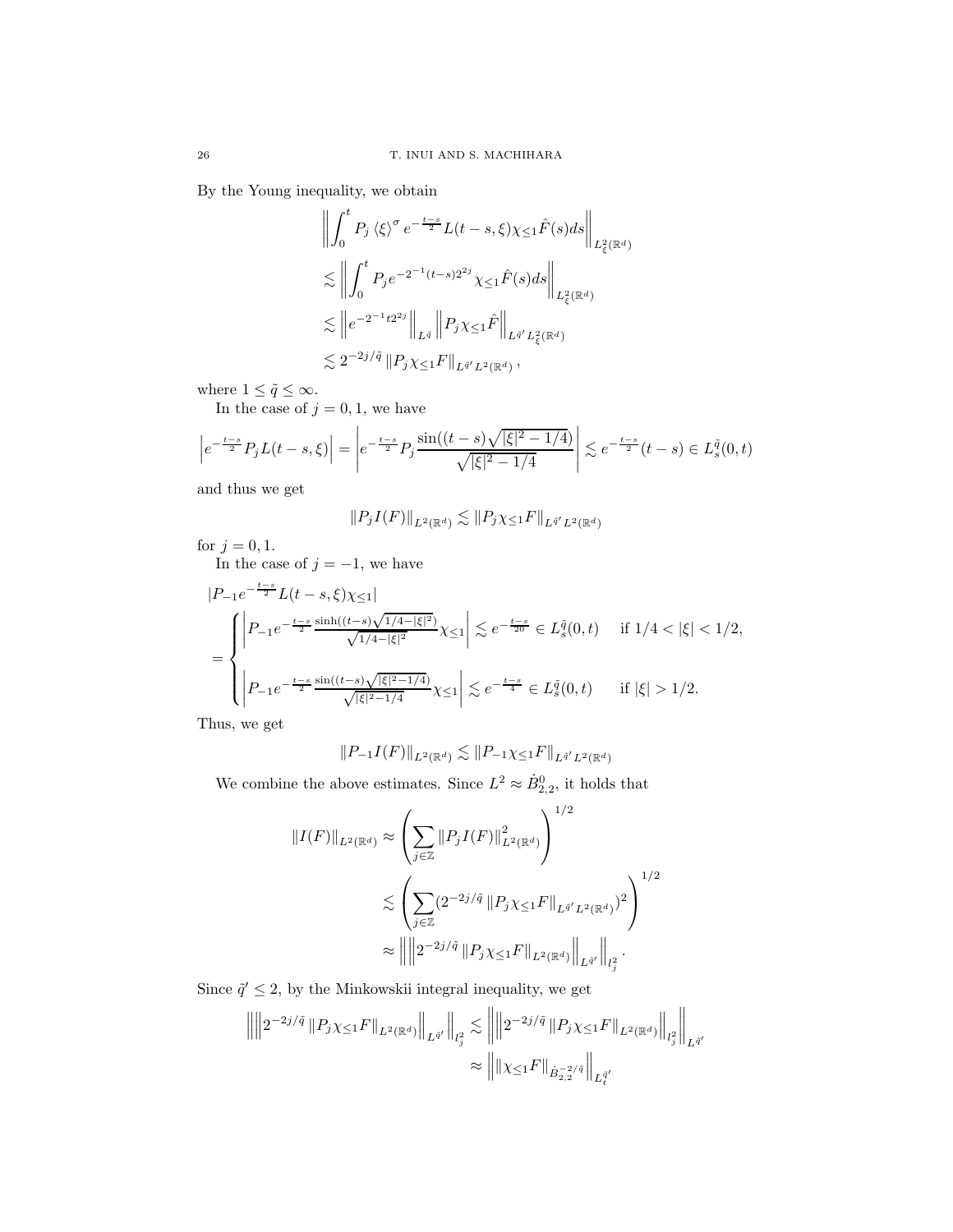The Sobolev inequality  $\dot{B}_{2,2}^{-2/\tilde{q}} \supset \dot{B}_{\tilde{r},2}^0$ , where  $\frac{d}{2} \left( \frac{1}{2} - \frac{1}{\tilde{r}} \right) = \frac{1}{\tilde{q}}$ , and  $\dot{B}_{\tilde{r}',2}^0 \supset L^{\tilde{r}'}$  (since  $\tilde{r}' \leq 2$  imply that

$$
\left\| \|\chi_{\leq 1} F\|_{\dot{B}^{-2/\tilde{q}}_{2,2}}\right\|_{L_t^{\tilde{q}^\prime}} \lesssim \|\chi_{\leq 1} F\|_{L_t^{\tilde{q}^\prime} L_x^{\tilde{r}^\prime}} \, .
$$

**Lemma A.2** ( $L^q L^r$ - $L^1 L^2$  estimate). Let  $2 \le r < \infty$  and  $1 \le q \le \infty$ . Assume that they satisfy

$$
\frac{d}{2}\left(\frac{1}{2}-\frac{1}{r}\right)=\frac{1}{q},
$$

Then it holds that

$$
\left\| \int_0^t \mathcal{D}_1(t-s) \chi_{\leq 1} F(s) ds \right\|_{L^q(I:L^r(\mathbb{R}^d))} \lesssim \|F\|_{L^1(I:L^2(\mathbb{R}^d))},
$$
  

$$
\left\| \int_0^t \partial_t \mathcal{D}_1(t-s) \chi_{\leq 1} F(s) ds \right\|_{L^q(I:L^r(\mathbb{R}^d))} \lesssim \|F\|_{L^1(I:L^2(\mathbb{R}^d))},
$$

where  $I = [0, T)$  and the implicit constant is independent of T.

*Proof.* This follows from  $L^{\infty}L^2$ - $L^qL^r$  estimate and the duality argument.  $\square$ 

The Besov version can be also proved in the same way as in [\[6\]](#page-29-14).

<span id="page-26-0"></span>A.2. The Strichartz estimates for the high frequency part in the 1-d. We have the following Strichartz estimates for the high frequency part in the one dimensional case.

Lemma A.3 (Homogeneous Strichartz estimates for the high frequency part in 1-d). Let  $d = 1$ . Let  $s \in \mathbb{R}$ ,  $q \in [2, \infty]$ , and  $r \in [2, \infty]$ . Then, we have the following.

$$
\|\mathcal{D}_1(t)\chi_{>1}f\|_{L_t^q \dot{B}_{r,2}^s(I)} \lesssim \left\||\nabla|^{\gamma(q,r)-1}\chi_{>1}f\right\|_{\dot{B}_{2,2}^s}
$$

,

and

$$
\|\partial_t\mathcal{D}_1(t)\chi_{>1}f\|_{L^q_t\dot{B}_{r,2}^s(I)}\lesssim \left\||\nabla|^{\gamma(q,r)}\chi_{>1}f\right\|_{\dot{B}_{2,2}^s},
$$

where  $\gamma(q, r) = 1/2 - 1/r$ .

Proof. It is enough to consider

$$
e^{-t/2}e^{\pm it\sqrt{-\Delta-1/4}}\chi_{>1}.
$$

As in [\[5\]](#page-29-13), we have

$$
\|e^{-t/2}e^{it\sqrt{-\Delta-1/4}}\chi_{>1}P_jf\|_{L^q(I:L^r(\mathbb{R}^d))} = \|e^{-t/2}\|e^{it\sqrt{-\Delta-1/4}}\chi_{>1}P_jf\|_{L^r}\|_{L^q(I)} \n\lesssim \|e^{-t/4}\|e^{it|\nabla|}\chi_{>1}P_jf\|_{L^r}\|_{L^q(I)} \n\lesssim \|e^{it|\nabla|}\chi_{>1}P_jf\|_{L^{\infty}(I:L^r(\mathbb{R}))},
$$

 $\Box$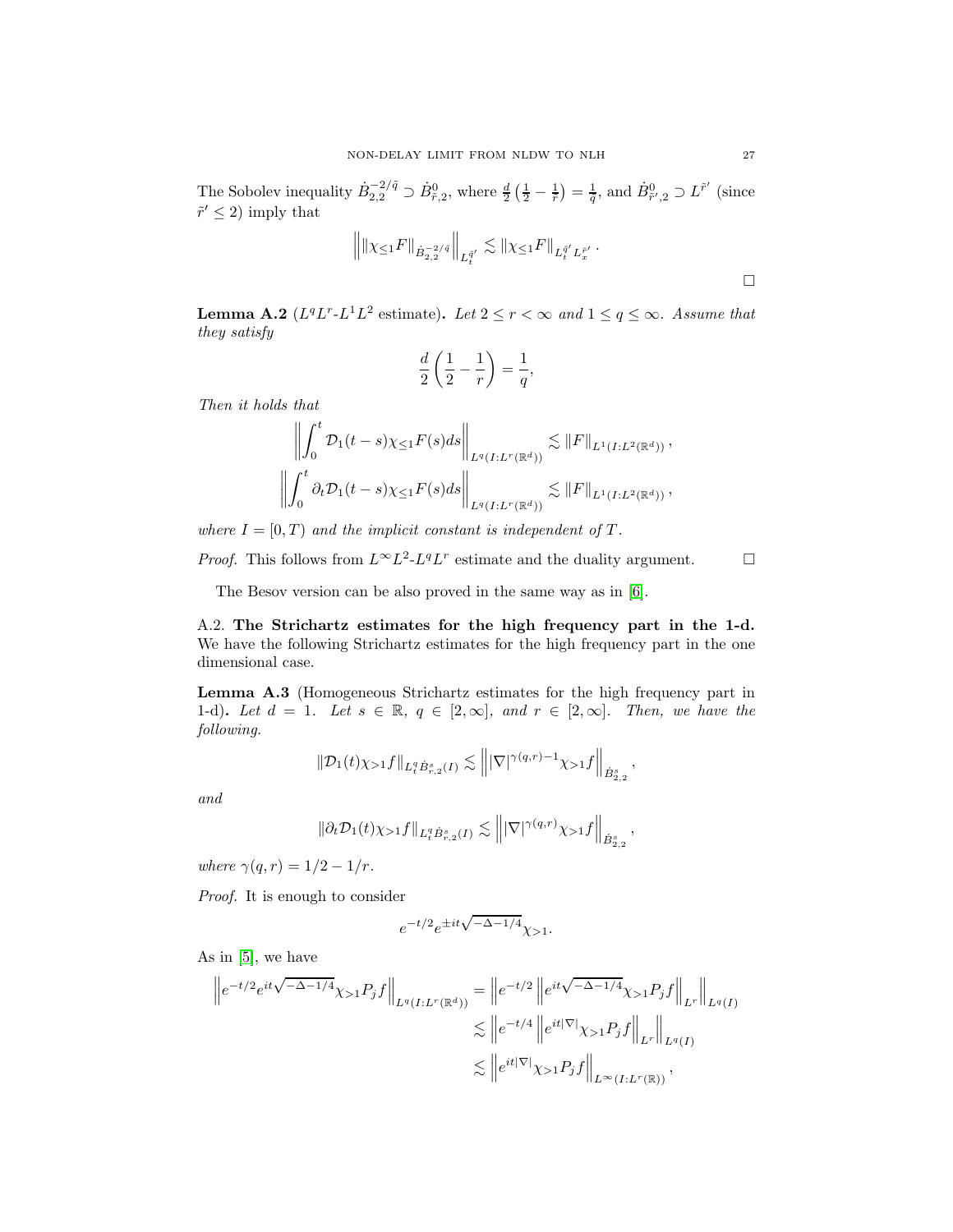by the Mihlin–Hörmander multiplier theorem and the Hölder inequality. By the Bernstein inequality and the unitarity of the wave propagator, we obtain

$$
\left\|e^{it|\nabla|}P_jf\right\|_{L^{\infty}(I:L^r(\mathbb{R}^d))} \lesssim 2^{j\left(\frac{1}{2}-\frac{1}{r}\right)}\left\|e^{it|\nabla|}\chi_{>1}P_jf\right\|_{L^{\infty}(I:L^2(\mathbb{R}))}
$$

$$
\lesssim 2^{j\left(\frac{1}{2}-\frac{1}{r}\right)}\left\|\chi_{>1}P_jf\right\|_{L^2}.
$$

Taking the  $l^2$ -norm for j, it holds that

$$
\left\|e^{-t/2}e^{it\sqrt{-\Delta-1/4}}\chi_{>1}f\right\|_{L^q(I:B_{r,2}^0(\mathbb{R}))} \lesssim \||\nabla|^{\gamma}f\|_{L^2}.
$$

This estimate implies the estimate for  $\mathcal{D}_1$  and  $\partial_t \mathcal{D}_1$ .

**Lemma A.4** (Inhomogeneous estimate for the high frequency in 1-d). Let  $d = 1$ . Let  $s \in \mathbb{R}$ ,  $q, \tilde{q} \in [2, \infty]$ , and  $r, \tilde{r} \in [2, \infty]$ . Then, we have the following.

$$
\left\| \int_0^t \mathcal{D}_1(t-s) \chi_{>1} F(s) ds \right\|_{L_t^q \dot{B}_{r,2}^s(I)} \lesssim \left\| |\nabla|^{\gamma(q,r)+\gamma(\tilde{q},\tilde{r})+\delta-1} \chi_{>1} F \right\|_{L_t^{\tilde{q}'} \dot{B}_{\tilde{r}',2}^s(I)},
$$

where  $\gamma(q, r) = 1/2 - 1/r$ .

*Proof.* This follows from the argument in [\[5\]](#page-29-13) as  $d = 1$ .

By scaling these estimate, we obtain Lemmas [2.2](#page-8-2) and [2.4](#page-9-1) in the case of  $d = 1$ .

<span id="page-27-0"></span>A.3. **Completeness of**  $X|Y$ . We revisit the completeness of  $X|Y$  for the reader's convenience. Let

$$
X|Y := \{u : ||\chi_{\leq 1}(\nabla)u||_X + ||\chi_{> 1}(\nabla)u||_Y < \infty\}
$$
  

$$
||u||_{X|Y} := ||\chi_{\leq 1}(\nabla)u||_X + ||\chi_{> 1}(\nabla)u||_Y
$$

where X and Y are Banach spaces satisfying  $\|\chi_{\leq 1}(\nabla)u\|_Z \leq \|u\|_Z$  and  $\|\chi_{> 1}(\nabla)u\|_Z \leq$  $||u||_Z$  for  $Z = X, Y$ .

Take a Cauchy sequence  $\{u_n\}$  in  $X|Y$ . As  $m, n \to \infty$ , we get

$$
\|\chi_{\leq 1}(\nabla)^2 u_n - \chi_{\leq 1}(\nabla)^2 u_m\|_X \leq \|\chi_{\leq 1}(\nabla) u_n - \chi_{\leq 1}(\nabla) u_m\|_X \to 0
$$
  

$$
\|\chi_{\leq 1}(\nabla)\chi_{> 1}(\nabla) u_n - \chi_{\leq 1}(\nabla)\chi_{> 1}(\nabla) u_m\|_X \leq \|\chi_{\leq 1}(\nabla) u_n - \chi_{\leq 1}(\nabla) u_m\|_X \to 0
$$

By the completeness of X, there exist  $U^1$  and  $U^2$  such that

<span id="page-27-1"></span>χ≤1(∇) <sup>2</sup>u<sup>n</sup> <sup>→</sup> <sup>U</sup> 1 (A.1) in X

<span id="page-27-3"></span>
$$
(A.2) \t\t\t \chi_{\leq 1}(\nabla)\chi_{>1}(\nabla)u_n \to U^2 \text{ in } X
$$

We also have

$$
\| \chi_{\leq 1}(\nabla)u_n - (U^1 + U^2) \|_X = \| \chi_{\leq 1}(\nabla) (\chi_{\leq 1}(\nabla)u_n + \chi_{> 1}(\nabla)u_n) - (U^1 + U^2) \|_X
$$
  
\n
$$
\leq \| \chi_{\leq 1}(\nabla)^2 u_n - U^1 \|_X + \| \chi_{\leq 1}(\nabla) \chi_{> 1}(\nabla) u_n - U^2 \|_X
$$
  
\n
$$
\to 0
$$

Therefore, we have

<span id="page-27-2"></span>χ≤<sup>1</sup>(∇)u<sup>n</sup> → U <sup>1</sup> + U 2 (A.3) in X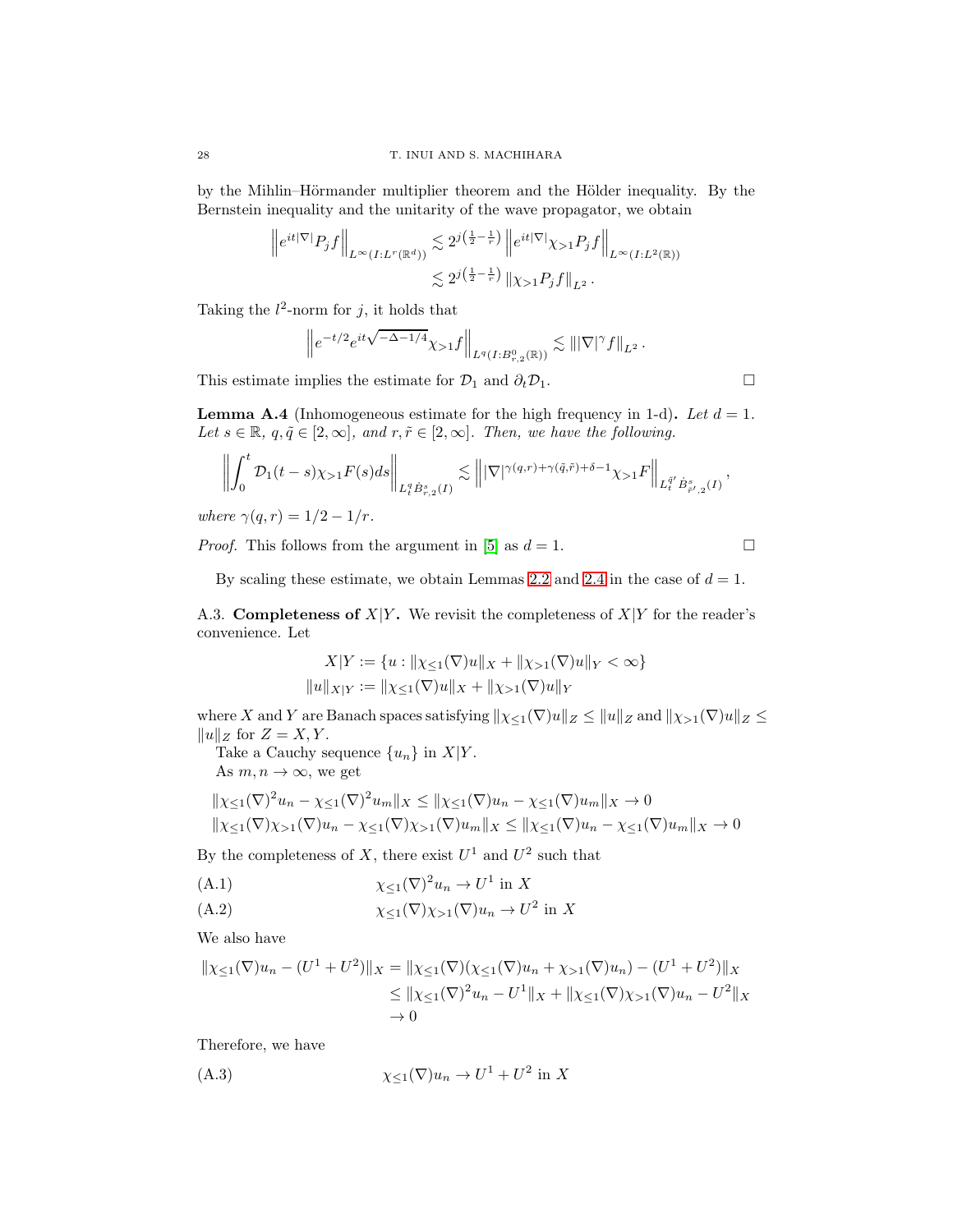Now, by  $(A.1)$ – $(A.3)$ , we obtain

<span id="page-28-2"></span>(1) 
$$
\begin{cases} \chi_{\leq 1}(\nabla)(U^1 + U^2) = U^1 \\ \chi_{> 1}(\nabla)(U^1 + U^2) = U^2 \end{cases}
$$

The similar argument works in Y for the high frequency part. There exist  $V^1, V^2$ such that

χ>1(∇) <sup>2</sup>u<sup>n</sup> <sup>→</sup> <sup>V</sup> 1 (A.4) in Y

<span id="page-28-0"></span>χ≤1(∇)χ>1(∇)u<sup>n</sup> → V 2 (A.5) in Y

and

χ>1(∇)u<sup>n</sup> → V <sup>1</sup> + V 2 (A.6) in Y

ans thus

<span id="page-28-3"></span>(2) 
$$
\begin{cases} \chi_{>1}(\nabla)(V^1 + V^2) = V^1 \\ \chi_{\leq 1}(\nabla)(V^1 + V^2) = V^2 \end{cases}
$$

Noting [\(A.2\)](#page-27-3) and [\(A.5\)](#page-28-0),  $\chi_{\leq 1}(\nabla)\chi_{>1}(\nabla)u_n$  converges in both X and Y, and its limits in X and Y are  $U^2$  and  $V^2$ , respectively.

We get

<span id="page-28-1"></span>
$$
(3) \tU^2 = V^2.
$$

*Proof of* [\(3\)](#page-28-1). In general, let  $f_n \to F$  in X and  $f_n \to G$  in Y. Then

$$
||F - G||_{X+Y} = ||F - f_n + f_n - G||_{X+Y}
$$
  
\n
$$
\leq ||F - f_n||_{X+Y} + ||f_n - G||_{X+Y}
$$
  
\n
$$
\leq ||F - f_n||_X + ||f_n - G||_Y
$$
  
\n
$$
\to 0
$$

by the assumption. Therefore,  $F = G$ .

Set  $u = U^1 + U^2 + V^1 + V^2$ . Then, we will show

$$
||u_n - u||_{X|Y} \to 0.
$$

Now, it follows from  $(1)$ ,  $(2)$ , and  $(3)$  that

$$
\| \chi_{\leq 1}(\nabla)u_n - \chi_{\leq 1}(\nabla)u \|_X = \| \chi_{\leq 1}(\nabla)u_n - \chi_{\leq 1}(\nabla)(U^1 + U^2 + V^1 + V^2) \|_X
$$
  
=  $\| \chi_{\leq 1}(\nabla)u_n - (U^1 + V^2) \|_X$   
=  $\| \chi_{\leq 1}(\nabla)u_n - (U^1 + U^2) \|_X$ 

By [\(A.3\)](#page-27-2), the last term goes to 0 as  $n \to \infty$ . The same argument works in Y for the high frequency term. Thus, we get  $||u_n - u||_{X|Y} \to 0$ .

Acknowledgement. The first author is supported by JSPS KAKENHI Grant-in-Aid for Early-Career Scientists JP18K13444.